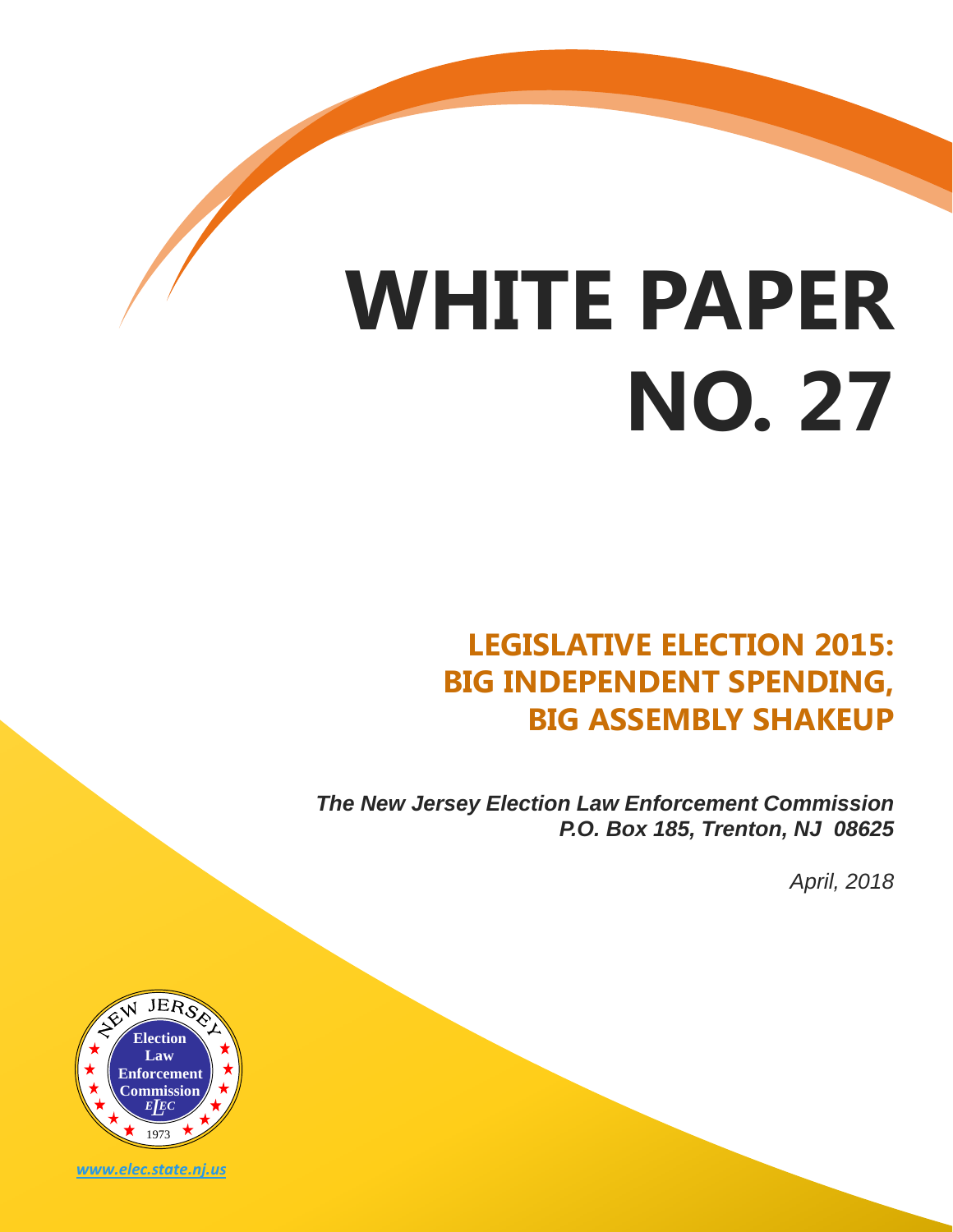

#### **ELECTION LAW ENFORCEMENT COMMISSION**

Respond to: P.O. Box 185 Trenton, New Jersey 08625-0185

(609) 292-8700 or Toll Free Within NJ 1-888-313-ELEC (3532)

Website: http://www.elec.state.nj.us/

#### **ACKNOWLEDGEMENT**

**JEFFREY M. BRINDLE Executive Director**

**JOSEPH W. DONOHUE Deputy Director**

**DEMERY J. ROBERTS Legal Director**

**STEPHANIE A. OLIVO Compliance Director**

**EDWIN R. MATTHEWS Legal Counsel**

"Legislative Election 2015- Big Independent Spending, Big Assembly Shakeup" is the  $27<sup>th</sup>$  white paper released by the New Jersey Election Law Enforcement Commission (ELEC) since 1988.

This series has received widespread recognition. Its contents have been cited in media reports, the political science literatures, and in studies prepared by sister agencies and advocacy groups.

The documents serve as reference works and provide valuable background and guidance for the Governor's Office, legislators and other policy makers. Some recommendations have helped spur legislative proposals and even new laws.

Deputy Director Joseph W. Donohue is the author of White Paper 27: "Legislative Election 2015- Big Independent Spending, Big Assembly Shakeup."

General editors and proofreaders included Executive Director Jeffrey M. Brindle, Assistant Legal Counsel Scott Miccio, and Research Associate Steven Kimmelman. Kim Swartz, Associate Director of Information Technology, helped compile data used in the reports. Steve also coded data used in the analysis.

Administrative Assistant Elbia L. Zeppetelli helped with the proofreading and displayed her creative flair in assembling the final document.

All 27 white papers are available on ELEC's website at www.elec.state.nj.us.

Revisions made 5/30/18 in bold italics on Page 21

**ERIC H. JASO Chairman**

**STEPHEN M. HOLDEN Commissioner**

**MARGUERITE T. SIMON Commissioner**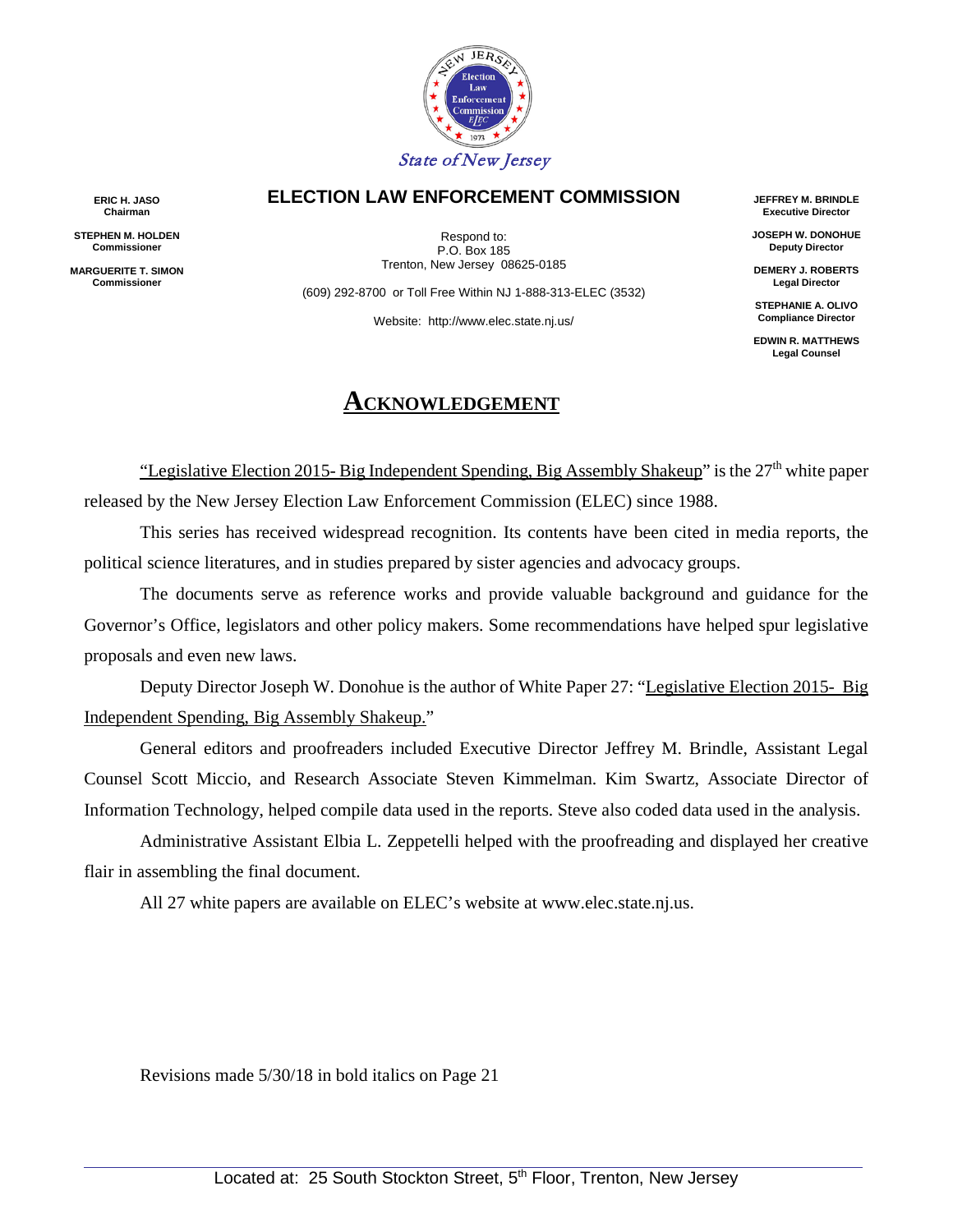# **TABLE OF CONTENTS**

#### PAGE NO.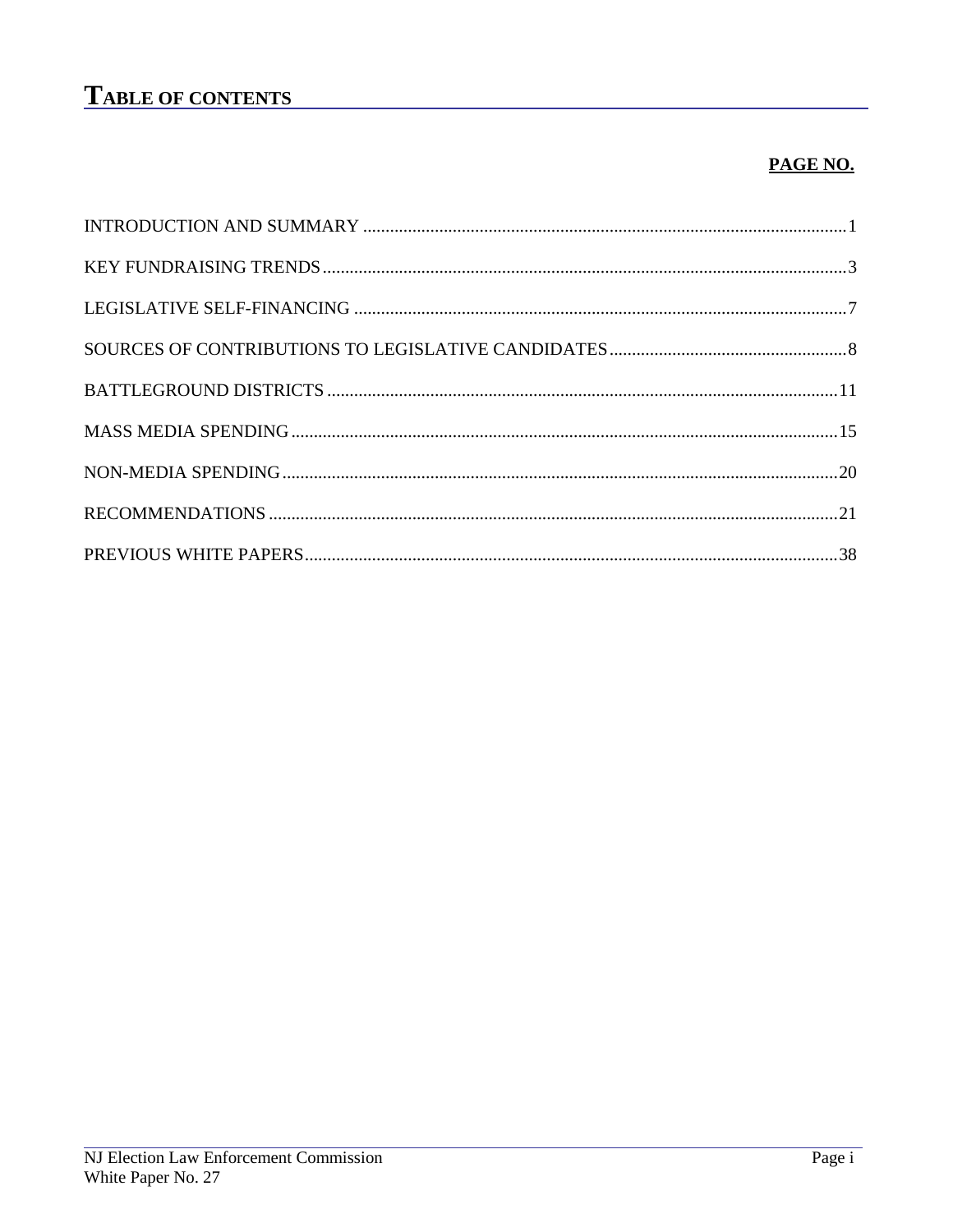# **TABLE OF CONTENTS**

#### **TABLES** PAGE NO.

| 1.             |                                                                                                             |  |
|----------------|-------------------------------------------------------------------------------------------------------------|--|
|                | <b>Members</b> on Ballot                                                                                    |  |
| $\overline{2}$ |                                                                                                             |  |
| 3              |                                                                                                             |  |
| $\overline{4}$ |                                                                                                             |  |
| 5              |                                                                                                             |  |
| 6              |                                                                                                             |  |
| 7              |                                                                                                             |  |
| 8              |                                                                                                             |  |
| 9              | Candidates                                                                                                  |  |
| 10             |                                                                                                             |  |
| 11             |                                                                                                             |  |
| 12             | PAC Contributions as Percentage of All Contributions to Legislative Candidates 9                            |  |
| 13             |                                                                                                             |  |
| 14             | Union PAC Contributions as a Percentage of Total Contributions to Legislative  10                           |  |
|                | Candidates and Total Share of PAC Contributions                                                             |  |
| 15             |                                                                                                             |  |
| 16             |                                                                                                             |  |
| 17             |                                                                                                             |  |
| 18             |                                                                                                             |  |
| 19             |                                                                                                             |  |
| 20             |                                                                                                             |  |
| 21             | Legislative District Breakdown of 2015 Independent Spending Primary and  14                                 |  |
|                | General (Where Available)                                                                                   |  |
| 22             |                                                                                                             |  |
| 23             |                                                                                                             |  |
| 24             | Major Spending Categories - Legislative Candidates and Independent Groups  16                               |  |
| 25             | Mass Media Spending by Legislative Candidates and Independent Groups 17                                     |  |
| 26             | Estimated Television Spending by Legislative Candidates and Independent Groups 18                           |  |
| 27             | Mass Media Spending - Legislative Candidates and Independent Groups Combined 18                             |  |
| 28             | Amount of Unspecified Media Spending as a Percent of Total Media Spending  18                               |  |
| 29             |                                                                                                             |  |
| 30             |                                                                                                             |  |
|                | Campaign by Legislative Candidates                                                                          |  |
| 31             |                                                                                                             |  |
| 32             | Amount of Disclosure by Independent Groups in 2013 New Jersey State Campaigns 21                            |  |
| 33             |                                                                                                             |  |
| 34             | Independent Committee Spending Versus Big Six Spending in Gubernatorial  26<br>and/or Legislative Elections |  |
| 35             |                                                                                                             |  |
|                | <b>Proposed Requirements</b>                                                                                |  |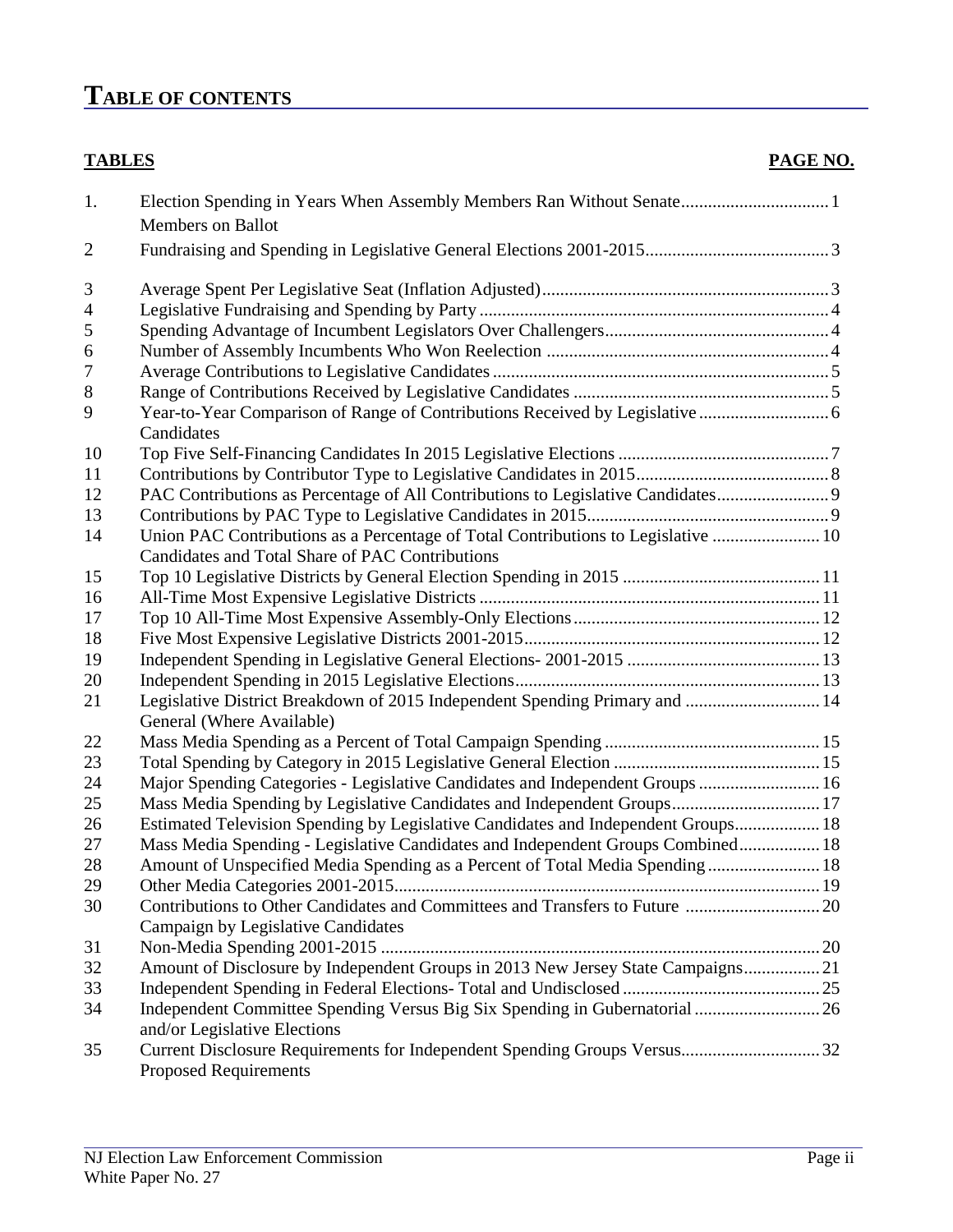#### **INTRODUCTION AND SUMMARY**

At the start of 2015, most pundits thought the fall legislative election would be a snoozer. No change in the status quo was likely.

There was no gubernatorial election to help draw voter attention to the election. None of the 40 state Senate members were required to defend their seats.

Only the 80 Assembly seats were up for reelection. The previous time Assembly members ran alone on the ticket was way back in 1999.

Back then, Republicans controlled the governor's seat and both legislative houses. Even after losing three seats during the election, they retained a healthy 45-to-35 margin in the lower house.

Legislative candidates in 1999 spent about \$16 million in 2017 dollars (Table 1). It was the smallest amount spent in the five election years between 1995 and 2015 when the Assembly was in play without Senate members on the ballot.

It was somewhat shocking, then, that spending in 2015 turned out to be nearly triple the 1999 total.

What really set the 2015 election apart was that special interest groups acting independently of legislative candidates shelled out a whopping \$10.9 million in the general election. In 1999, there was zero independent spending. Independent spending in 2015 comprised 32.5 percent of total general election spending- a new high through that year (Table 19).

| Table 1                                             |
|-----------------------------------------------------|
| <b>Election Spending in Years When Assembly</b>     |
| <b>Members Ran Without Senate Members on Ballot</b> |

| <b>YEAR</b> | <b>HOUSE</b> | <b>LEGISLATIVE</b> | <b>INDEPENDENT</b> | <b>TOTAL</b> | <b>TOTAL</b><br>2017 DOLLARS |
|-------------|--------------|--------------------|--------------------|--------------|------------------------------|
| 1995        | Assembly     | \$10,671,042       | $\theta$           | \$10,671,042 | \$17,144,725                 |
| 1999        | Assembly     | \$10,873,095       | $\theta$           | \$10,873,095 | \$15,975,879                 |
| 2005        | Assembly     | \$23,713,193       | 3,476<br>\$        | \$23,716,669 | \$29,950,382                 |
| 2009        | Assembly     | \$18,584,098       | 15,999<br>\$       | \$18,600,097 | \$21,222,649                 |
| 2015        | Assembly     | \$22,632,814       | \$10,908,983       | \$33,541,797 | \$34,907,713                 |

The 2015 legislative election reaffirmed the biggest campaign finance trend in recent New Jersey elections- that independent special interest spending is becoming a major force.

Not that legislators themselves didn't spend a respectable sum. They collectively shelled out \$22.6 million, or the second highest candidate total except for 2005 (Table 1).

Total spending reached \$33.5 million. It was a new record for an Assembly-only election, even adjusting for inflation (Table 1).

Democrats were the main beneficiaries of the independent spending.

When spending by individual legislators and independent groups is combined, Democrats outspent Republicans by \$26.6 million to \$6.1 million- more than 4-to-1.

Democrats boosted their already formidable margin by four seats to 52-28, making it the largest Democratic Assembly margin since 1979. It was the biggest one-year pickup since 2003, when Democrats also grabbed four seats.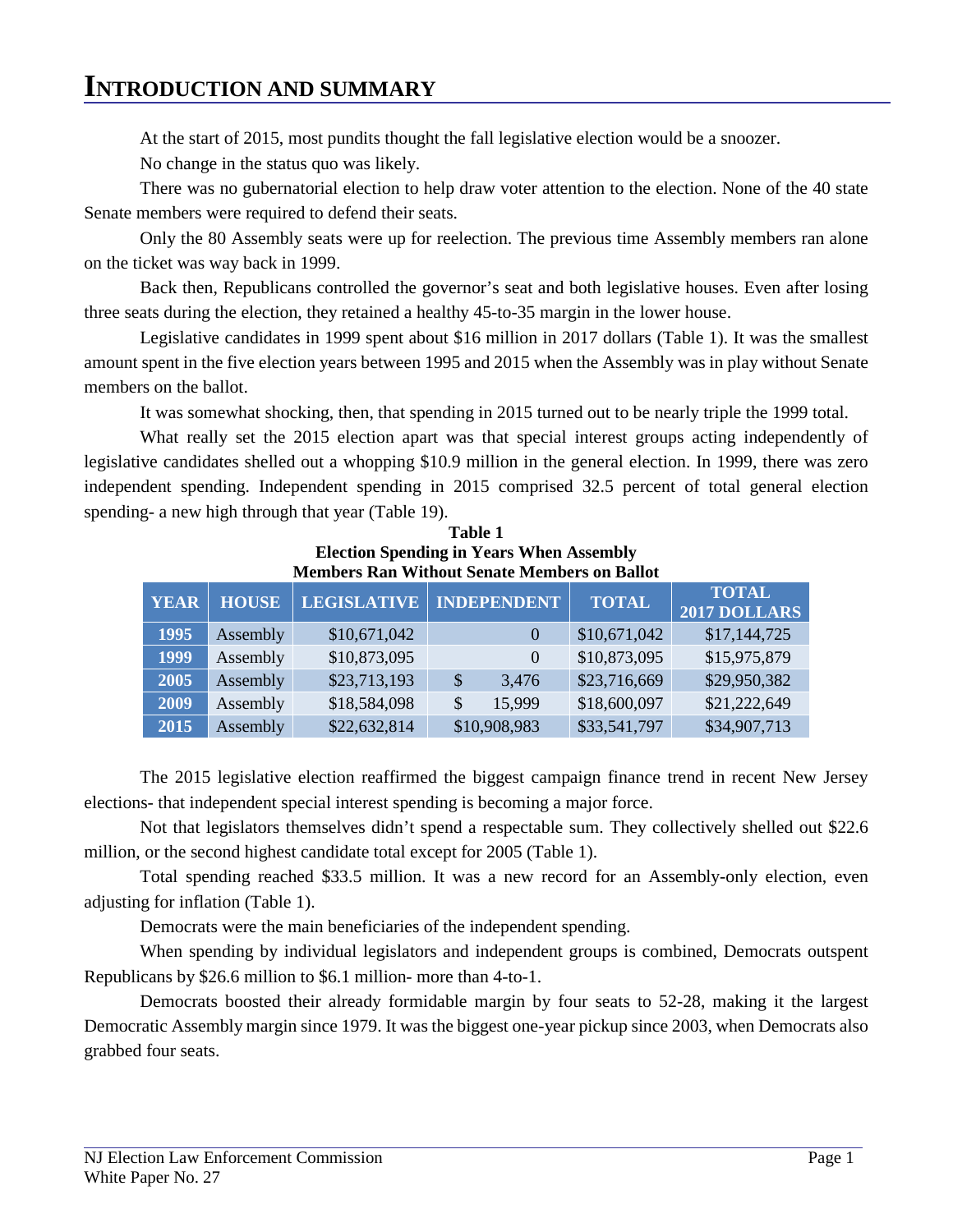#### **INTRODUCTION AND SUMMARY**

They seized back one Assembly seat in the  $1<sup>st</sup>$  legislative district, claimed both seats in the  $11<sup>th</sup>$ legislative district for the first time since 1992, and picked up a seat in the  $16<sup>th</sup>$  legislative district for the first time since Assemblyman James Bowers of Somerville represented the area in  $1935<sup>1</sup>$  $1935<sup>1</sup>$ .

 About \$6.7 million, or 20 percent of total candidate and independent spending, went to just the three pickup districts (Table 15), including the heaviest dose of independent spending (about \$2.3 million).

Another \$5.2 million, including \$2.1 million from independent groups, poured into the notoriously volatile 2<sup>nd</sup> legislative district, where the two major parties each succeeded in reelecting an incumbent. Almost 35 percent of total spending (\$11.9 million) went to these four target zones.

ELEC analysis found that the  $2<sup>nd</sup>$  legislative district has drawn the most spending since 2003 (Table 18). The 2015 total ranks as the eleventh most expensive race in state history using inflation-adjusted numbers (Table 16). This ranking includes mostly campaigns that also featured Senate candidates on the slate.

Looking at races with just Assembly members running since 1995, only a 2005 campaign that also involved the 2nd district ranked higher (\$5.6 million) on an inflation-adjusted basis (Table 17).

Assembly Minority Leader Jon Bramnick (R-21) said his party faced a major disadvantage. "There was an incredible amount of special interest money (going to Democrats)...It's very difficult to run against that amount of money."[2](#page-5-1)

Changing demographics in some districts also helped Democrats gain an advantage.

Low turnout also didn't help Republicans since more Democrats are registered in the state. Only 22 percent of registered voters show up at the polls, the lowest on record for a statewide race dating back to 1924<sup>[3](#page-5-2)</sup>.

By comparison, 31 percent showed up for the 1999 election that featured only the Assembly. Other Assembly-only elections with no independent spending also enjoyed much higher turnout: 1995 (38 percent); 1979 ([4](#page-5-3)8 percent); and 1975 (57 percent).<sup>4</sup>

A Rutgers-Eagleton poll released October 27, 2015 found that 76 percent of the 935 voters polled were unaware of the legislative elections.<sup>[5](#page-5-4)</sup>

"…This is an off-year election, and with the General Assembly at the top of the ticket and the only office appearing on every New Jersey ballot, legislative elections are definitely not on New Jerseyans' radar this November."<sup>[6](#page-5-5)</sup>

As a percent of total contributions, PACs represented 33 percent in 2015- a new benchmark (Table 12). Legislative candidates in 2015 were more than twice as dependent on PAC contributions than they were in 2001 (33 percent versus 14 percent). Legislators in 2015 also were five times more dependent on union PAC money as they were in 2001 (20 percent versus 4 percent).

Heavy spending in just five districts helped Democrats seize control of both legislative houses in 2001 and expand those majorities ever since. Before the 2001 election, Republicans held a 13-to-2 advantage in the five districts. Democrats now hold 14 of the 15 seats (Table 18).

<span id="page-5-0"></span> $\overline{a}$ <sup>1</sup> Peter Mazzei, Manager, and Jordan Shedlock, Library Digital and Information Resources, Office of Legislative Services Library Services, on September 13, 2017.

<span id="page-5-1"></span><sup>&</sup>lt;sup>2</sup> Brent Johnson, "Top Republican Says Money Played Big Role in Assembly Losses," NJ Advance Media for nj.com, November 4, 2015.

<span id="page-5-2"></span><sup>&</sup>lt;sup>3</sup> New Jersey Division of Elections, "Total Number of Registered Voters, Ballots Cast, Ballots Rejected, Percentage of Ballots Cast and the Total Number of Election Districts in New Jersey- General Election November 3, 2015," November 1, 2015.

<span id="page-5-4"></span><span id="page-5-3"></span><sup>&</sup>lt;sup>4</sup> New Jersey Division of Elections, "General Election Data 1924 to 2010." <br><sup>5</sup> "What Election? Just as in 1971, Nearly All New Jerseyans Unaware of State Assembly Races This November," Rutgers-Eagleton poll, October 27, 2015.

<span id="page-5-5"></span> $6$  Ibid.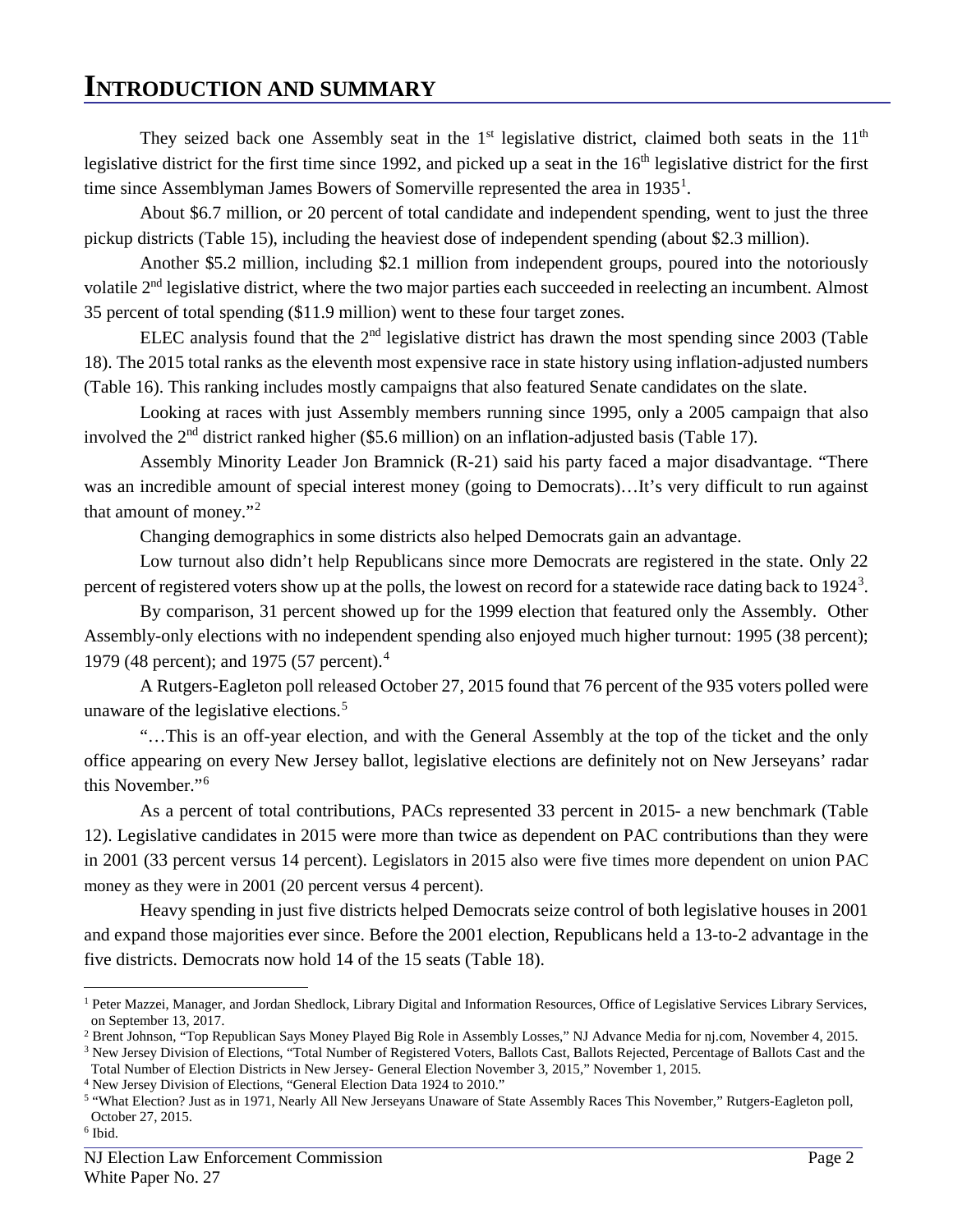Spending on the 2015 election was not as impressive when lumped together with totals from elections that also included Senate races. Among the eight legislative races since 2001, it ranks sixth highest in spending though it tops all previous Assembly-only races.

| <b>General Elections 2001-2015</b> |                                        |                                       |                                  |                                       |                                 |                                           |  |
|------------------------------------|----------------------------------------|---------------------------------------|----------------------------------|---------------------------------------|---------------------------------|-------------------------------------------|--|
| <b>YEAR</b>                        | <b>RAISED BY</b><br><b>LEGISLATORS</b> | <b>SPENT BY</b><br><b>LEGISLATORS</b> | <b>HOUSES</b><br><b>RUNNING?</b> | <b>INDEPENDENT</b><br><b>SPENDING</b> | <b>TOTAL</b><br><b>SPENDING</b> | <b>TOTAL IN</b><br>2017<br><b>DOLLARS</b> |  |
| 2001                               | \$34,825,851                           | \$32,550,394                          | S, A                             | \$3,166,463                           | \$35,716,857                    | \$49,395,404                              |  |
| 2003                               | \$47,911,008                           | \$44,990,255                          | S, A                             | \$<br>4,857                           | \$44,995,112                    | \$59,859,639                              |  |
| 2005                               | \$25,081,696                           | \$23,713,193                          | A                                | \$<br>3,476                           | \$23,716,669                    | \$29,950,382                              |  |
| 2007                               | \$50,797,317                           | \$47,231,847                          | S, A                             | \$<br>165,000                         | \$47,396,847                    | \$55,956,268                              |  |
| 2009                               | \$20,457,342                           | \$18,584,098                          | A                                | 15,999<br>\$                          | \$18,600,097                    | \$21,222,649                              |  |
| 2011                               | \$45,656,674                           | \$44,024,272                          | S, A                             | \$1,835,500                           | \$45,859,772                    | \$49,906,109                              |  |
| 2013                               | \$46,691,108                           | \$43,446,977                          | S, A                             | \$15,442,717                          | \$58,889,694                    | \$59,916,030                              |  |
| 2015                               | \$22,883,719                           | \$22,632,814                          | A                                | \$10,908,983                          | \$33,541,797                    | \$34,907,713                              |  |

#### **Table 2 Fundraising and Spending in Legislative General Elections 2001-2015**

Average spending per legislative seat in 2015 was \$436,346 while the average per district was \$872,693.

**Table 3**

|             | <b>Average Spent Per Legislative Seat</b><br>(Inflation Adjusted) |                                  |                                   |                                       |  |  |  |  |
|-------------|-------------------------------------------------------------------|----------------------------------|-----------------------------------|---------------------------------------|--|--|--|--|
| <b>YEAR</b> | <b>TOTAL</b><br><b>SPENDING IN</b><br>2017 DOLLARS                | <b>CONTESTED</b><br><b>SEATS</b> | <b>AVERAGE PER</b><br><b>SEAT</b> | <b>AVERAGE PER</b><br><b>DISTRICT</b> |  |  |  |  |
| 2001        | \$49,395,404                                                      | 120                              | \$411,628                         | \$1,234,885                           |  |  |  |  |
| 2003        | \$59,859,639                                                      | 120                              | \$498,830                         | \$1,496,491                           |  |  |  |  |
| 2005        | \$29,950,382                                                      | 80                               | \$374,380                         | 748,760<br>\$.                        |  |  |  |  |
| 2007        | \$55,956,268                                                      | 120                              | \$466,302                         | \$1,398,907                           |  |  |  |  |
| 2009        | \$21,222,649                                                      | 80                               | \$265,283                         | 530,566                               |  |  |  |  |
| 2011        | \$49,906,109                                                      | 120                              | \$415,884                         | \$1,247,653                           |  |  |  |  |
| 2013        | \$59,916,030                                                      | 120                              | \$499,300                         | \$1,497,901                           |  |  |  |  |
| 2015        | \$34,907,713                                                      | 80                               | \$436,346                         | 872,693                               |  |  |  |  |

Republicans have not outraised Democrats since 1999, the last year they controlled both legislative houses. Democrats in 2015 maintained the fundraising edge they secured in 2001.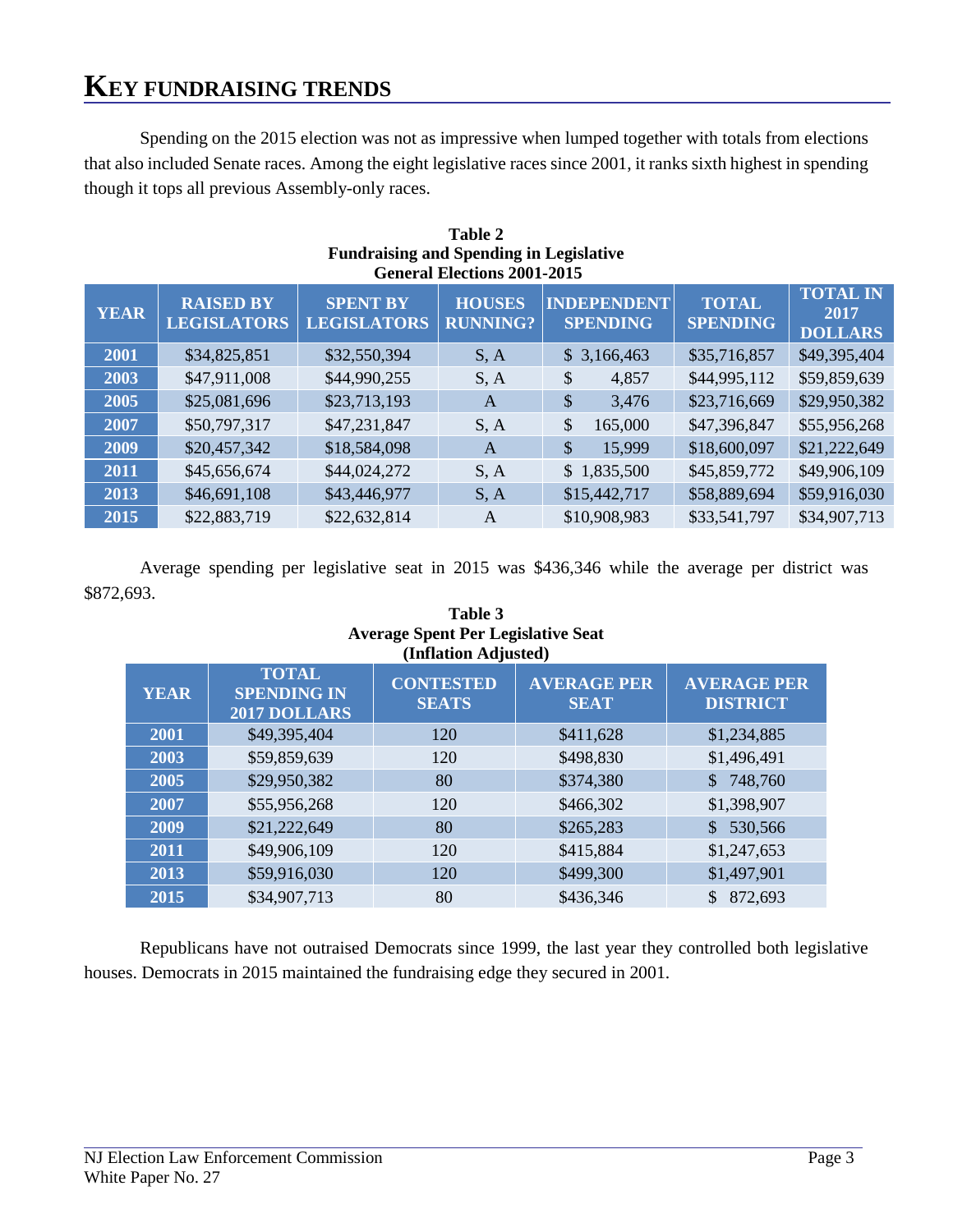| ******<br><b>Legislative Fundraising and Spending by Party</b> |                                   |                                  |                                     |                                    |  |  |  |  |
|----------------------------------------------------------------|-----------------------------------|----------------------------------|-------------------------------------|------------------------------------|--|--|--|--|
| <b>YEAR</b>                                                    | <b>DEMOCRATS</b><br><b>RAISED</b> | <b>DEMOCRATS</b><br><b>SPENT</b> | <b>REPUBLICANS</b><br><b>RAISED</b> | <b>REPUBLICANS</b><br><b>SPENT</b> |  |  |  |  |
| 2001                                                           | \$19,344,839                      | \$18,350,917                     | \$15,433,716                        | \$14,144,262                       |  |  |  |  |
| 2003                                                           | \$29,159,958                      | \$28,528,080                     | \$18,649,276                        | \$16,366,548                       |  |  |  |  |
| 2005                                                           | \$17,560,153                      | \$16,522,626                     | \$7,514,067                         | \$7,176,582                        |  |  |  |  |
| 2007                                                           | \$35,617,962                      | \$33,394,029                     | \$14,844,892                        | \$13,532,754                       |  |  |  |  |
| 2009                                                           | \$14,674,311                      | \$13,188,346                     | \$5,682,968                         | \$5,267,534                        |  |  |  |  |
| 2011                                                           | \$31,838,968                      | \$31,055,091                     | \$13,740,008                        | \$12,909,239                       |  |  |  |  |
| 2013                                                           | \$31,023,841                      | \$28,724,119                     | \$15,579,153                        | \$14,635,432                       |  |  |  |  |
| 2015                                                           | \$16,343,437                      | \$15,918,780                     | \$6,538,259                         | \$6,712,224                        |  |  |  |  |

# **Table 4**

#### **Table 5 Spending Advantage of Incumbent Legislators Over Challengers**

|             |                         | $\sigma$ , $\sigma$ $\sigma$ $\sigma$ $\sigma$ $\sigma$ |                    |                     |
|-------------|-------------------------|---------------------------------------------------------|--------------------|---------------------|
| <b>YEAR</b> | <b>INCUMBENTS SPENT</b> | <b>CHALLENGERS</b><br><b>SPENT</b>                      | <b>INCUMBENT %</b> | <b>CHALLENGER %</b> |
| 2001        | \$14,326,038            | \$13,670,769                                            | 51%                | 49%                 |
| 2003        | \$25,376,630            | \$15,069,233                                            | 63%                | 37%                 |
| 2005        | \$14,279,965            | \$8,219,657                                             | 63%                | 37%                 |
| 2007        | \$22,242,726            | \$21,160,907                                            | 51%                | 49%                 |
| 2009        | \$12,761,309            | \$3,230,602                                             | 80%                | 20%                 |
| 2011        | \$32,174,797            | \$11,849,475                                            | 73%                | 27%                 |
| 2013        | \$33,525,856            | \$9,921,121                                             | 77%                | 23%                 |
| 2015        | \$17,331,766            | \$5,301,048                                             | 77%                | 23%                 |

Four Republican incumbents lost reelection in 2015, the largest number since 2003, when four other incumbents faced defeat. Even so, 95 percent of all Assembly incumbents won reelection.

|             |              | 1 uww v<br><b>Number of Assembly Incumbents</b><br><b>Who Won Reelection</b> |             |         |
|-------------|--------------|------------------------------------------------------------------------------|-------------|---------|
| <b>YEAR</b> | <b>TOTAL</b> | <b>WON</b>                                                                   | <b>LOST</b> | $%$ WON |
| 2001        | 59           | 56                                                                           | 3           | 94.9%   |
| 2003        | 72           | 68                                                                           | 4           | 94.4%   |
| 2005        | 73           | 70                                                                           | 3           | 95.9%   |
| 2007        | 54           | 53                                                                           | 1           | 98.1%   |
| 2009        | 71           | 71                                                                           | $\theta$    | 100%    |
| 2011        | 66           | 65                                                                           | 1           | 98%     |
| 2013        | 74           | 72                                                                           | 2           | 97.3%   |
| 2015        | 74           | 70                                                                           | 4           | 95%     |

# **Table 6**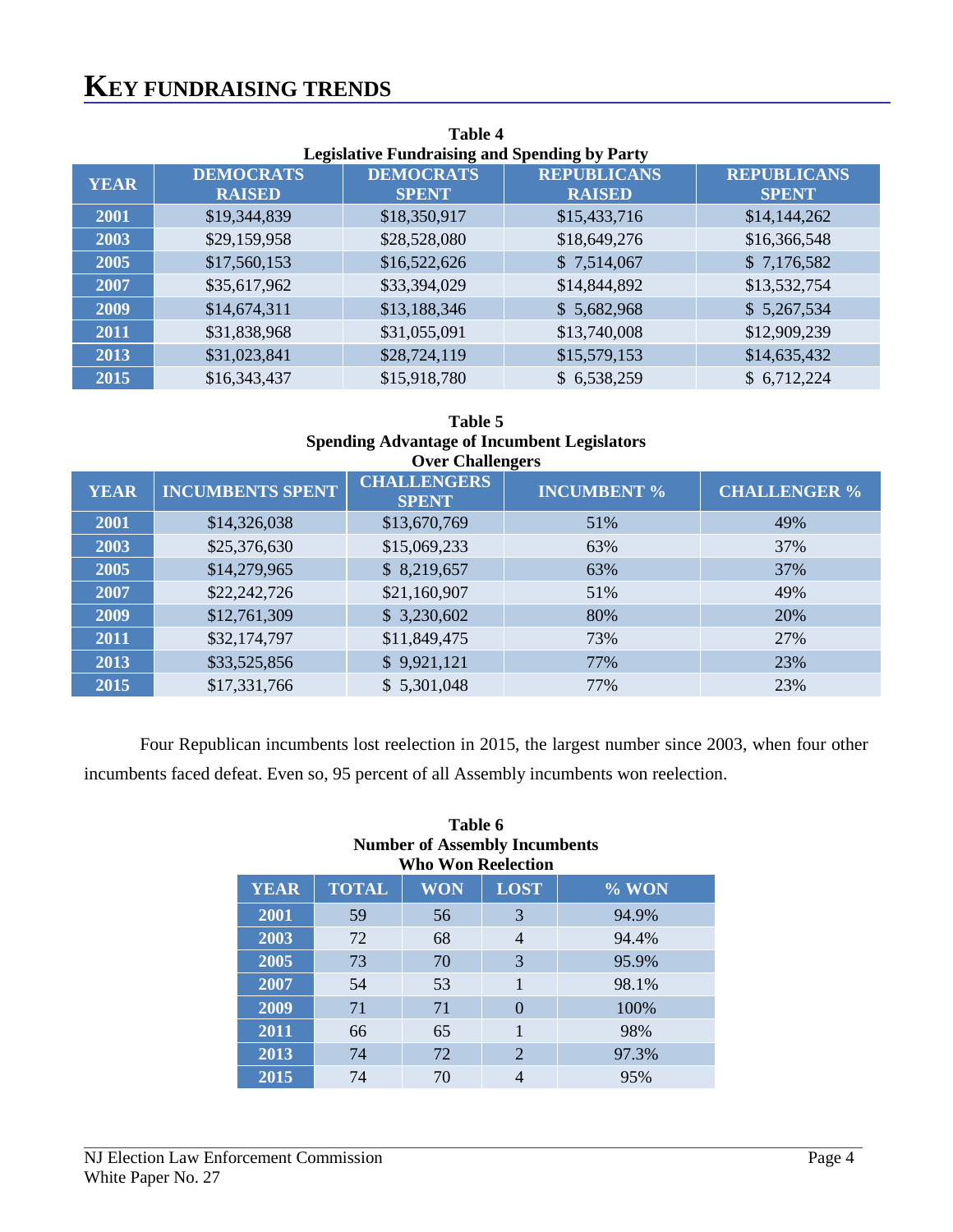With just one house up for reelection, the average amount of contributions fell about 22 percent to \$2,093.

|             | <b>Table 7</b><br><b>Average Contributions to</b><br><b>Legislative Candidates</b> |
|-------------|------------------------------------------------------------------------------------|
| <b>YEAR</b> | <b>AVERAGE CONTRIBUTION</b>                                                        |
| 2001        | \$2,436                                                                            |
| 2003        | \$2,803                                                                            |
| 2005        | \$1,800*                                                                           |
| 2007        | $$1,472*$                                                                          |
| 2009        | \$2,147                                                                            |
| 2011        | \$2,501                                                                            |
| 2013        | \$2,668                                                                            |
| 2015        | \$2,093                                                                            |

\*Clean Elections Program in effect, which drastically increased number of small contributions.

With fewer districts in serious play during an Assembly-only election year, the number of large checks dropped substantially from the previous election.

For instance, candidates received more than \$100,000 on 19 occasions in the 2013 campaign. In 2015, the number dropped to two. Likewise, the number of checks ranging from \$25,000 to \$100,000 fell from 168 four years ago to 49 in 2015.

| <b>Range of Contributions</b>             |              |                 |  |  |  |  |
|-------------------------------------------|--------------|-----------------|--|--|--|--|
| <b>Received by Legislative Candidates</b> |              |                 |  |  |  |  |
| <b>RANGE</b>                              | <b>COUNT</b> | <b>AMOUNT</b>   |  |  |  |  |
| > \$100,000                               | 2            | \$<br>276,000   |  |  |  |  |
| \$25,000 to \$100,000                     | 49           | 1,933,149<br>\$ |  |  |  |  |
| \$5,001 to \$25,000                       | 561          | \$5,313,650     |  |  |  |  |
| \$4,001 to \$5,000                        | 190          | \$<br>923,692   |  |  |  |  |
| \$3,001 to \$4,000                        | 129          | \$<br>455,927   |  |  |  |  |
| \$2,001 to \$3,000                        | 637          | \$1,626,745     |  |  |  |  |
| \$1,001 to \$2,000                        | 672          | 1,071,051<br>\$ |  |  |  |  |
| \$301 to \$1,000                          | 4,093        | \$2,683,652     |  |  |  |  |
| \$300 or Less                             | 525          | \$<br>66,609    |  |  |  |  |
| <b>Totals</b>                             | 6,858        | \$14,350,476    |  |  |  |  |

# **Table 8**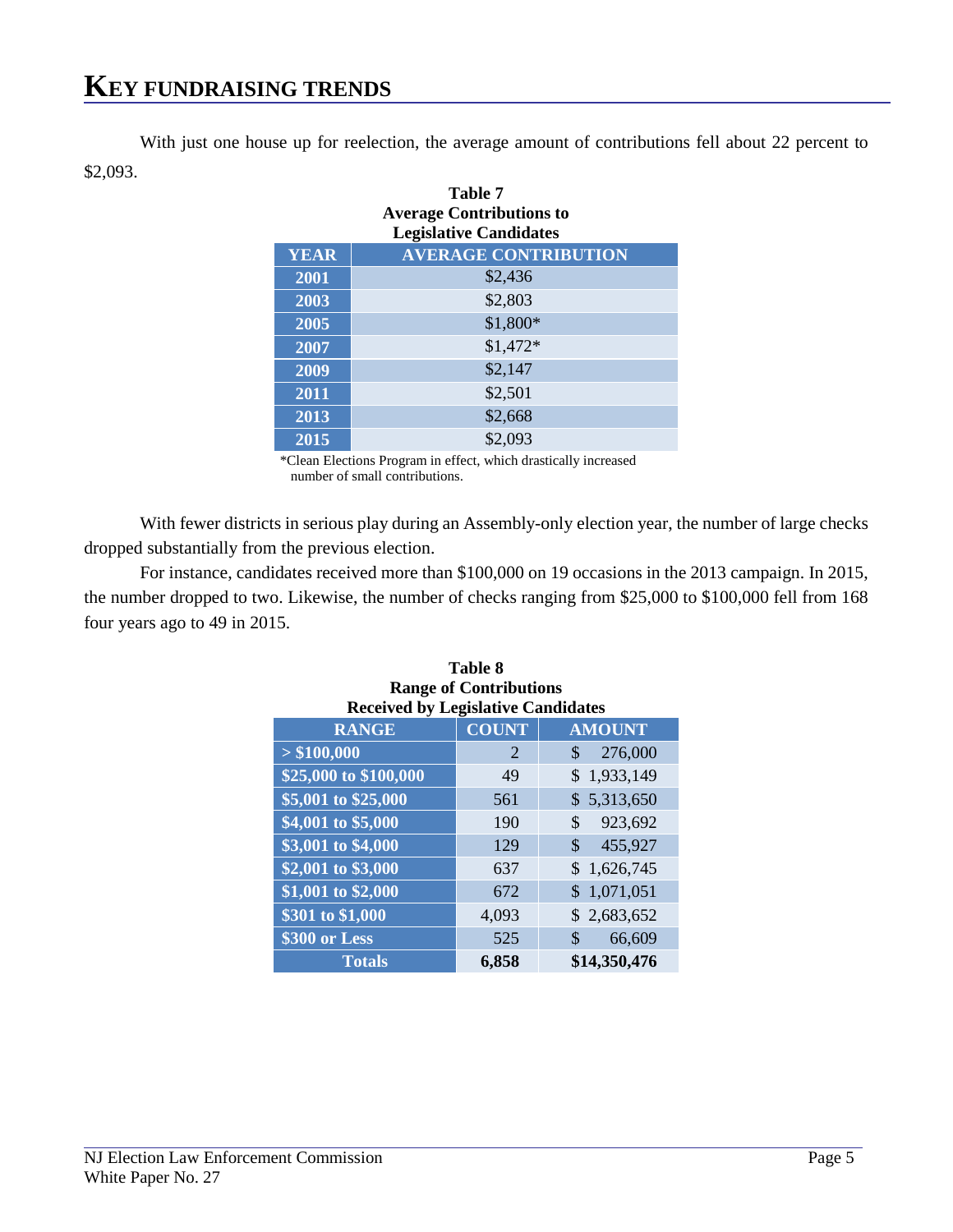|                      |                | Received by Legislative Candidates |        |                |       |               |                |               |
|----------------------|----------------|------------------------------------|--------|----------------|-------|---------------|----------------|---------------|
| <b>RANGE</b>         | 2001           | $\frac{0}{0}$                      | 2003   | $\frac{6}{10}$ | 2005  | $\frac{0}{0}$ | 2007           | $\frac{0}{0}$ |
| > \$100,000          | 13             | 0.001                              | 45     | 0.4%           | 15    | 0.2%          | 44             | 0.2%          |
| \$25,001-\$100,000   | 141            | 1%                                 | 132    | 1%             | 57    | 0.6%          | 122            | 0.5%          |
| \$5,001-\$25,000     | 556            | 6%                                 | 672    | 6%             | 449   | 5%            | 793            | 3%            |
| \$4,001-\$5000       | 341            | 3%                                 | 290    | 2%             | 152   | 2%            | 276            | 1%            |
| \$3,001-\$4,000      | 112            | 1%                                 | 141    | 1%             | 66    | 1%            | 140            | $1\%$         |
| \$2,001-\$3,000      | 754            | 7%                                 | 967    | 8%             | 647   | 7%            | 1,074          | 4%            |
| \$1,001-\$2,000      | 985            | 10%                                | 1,287  | 11%            | 647   | 7%            | 1,419          | 6%            |
| \$301-\$1,000        | 6,353          | 63%                                | 7,927  | 65%            | 4,153 | 42%           | 7,355          | 29%           |
| \$300 or less        | 829            | 8%                                 | 691    | 6%             | 3,667 | 37%           | 14,228         | 56%           |
| <b>Total</b>         | 10,084         |                                    | 12,152 |                | 9,853 |               | 25,451         |               |
|                      |                |                                    |        |                |       |               |                |               |
|                      |                |                                    |        |                |       |               |                |               |
| <b>RANGE</b>         | 2009           | $\frac{0}{0}$                      | 2011   | $\frac{0}{0}$  | 2013  | $\frac{0}{0}$ | 2015           | $\frac{0}{0}$ |
| > \$100,000          | $\overline{7}$ | 0.1%                               | 15     | 0.1%           | 19    | 0.2%          | $\overline{2}$ | 0.03%         |
| $$25,001 - $100,000$ | 45             | 0.6%                               | 110    | 1%             | 168   | 1%            | 49             | 0.71%         |
| \$5,001-\$25,000     | 509            | 7%                                 | 872    | 7%             | 1,111 | 10%           | 561            | 8%            |
| \$4,001-\$5000       | 162            | 2%                                 | 321    | 3%             | 119   | 1%            | 190            | 3%            |
| \$3,001-\$4,000      | 115            | 2%                                 | 217    | 2%             | 247   | 2%            | 129            | 2%            |
| \$2,001-\$3,000      | 721            | 10%                                | 1,376  | 11%            | 1,559 | 14%           | 637            | 9%            |
| \$1,001-\$2,000      | 702            | 10%                                | 1,203  | 10%            | 715   | 6%            | 672            | 10%           |
| \$301-\$1,000        | 4,118          | 58%                                | 6,800  | 57%            | 6,510 | 57%           | 4,093          | 60%           |
| \$300 or less        | 672            | 10%                                | 1,060  | 9%             | 1,065 | 9%            | 525            | 8%            |

**Table 9 Year-to-Year Comparison of Range of Contributions Received by Legislative Candidates**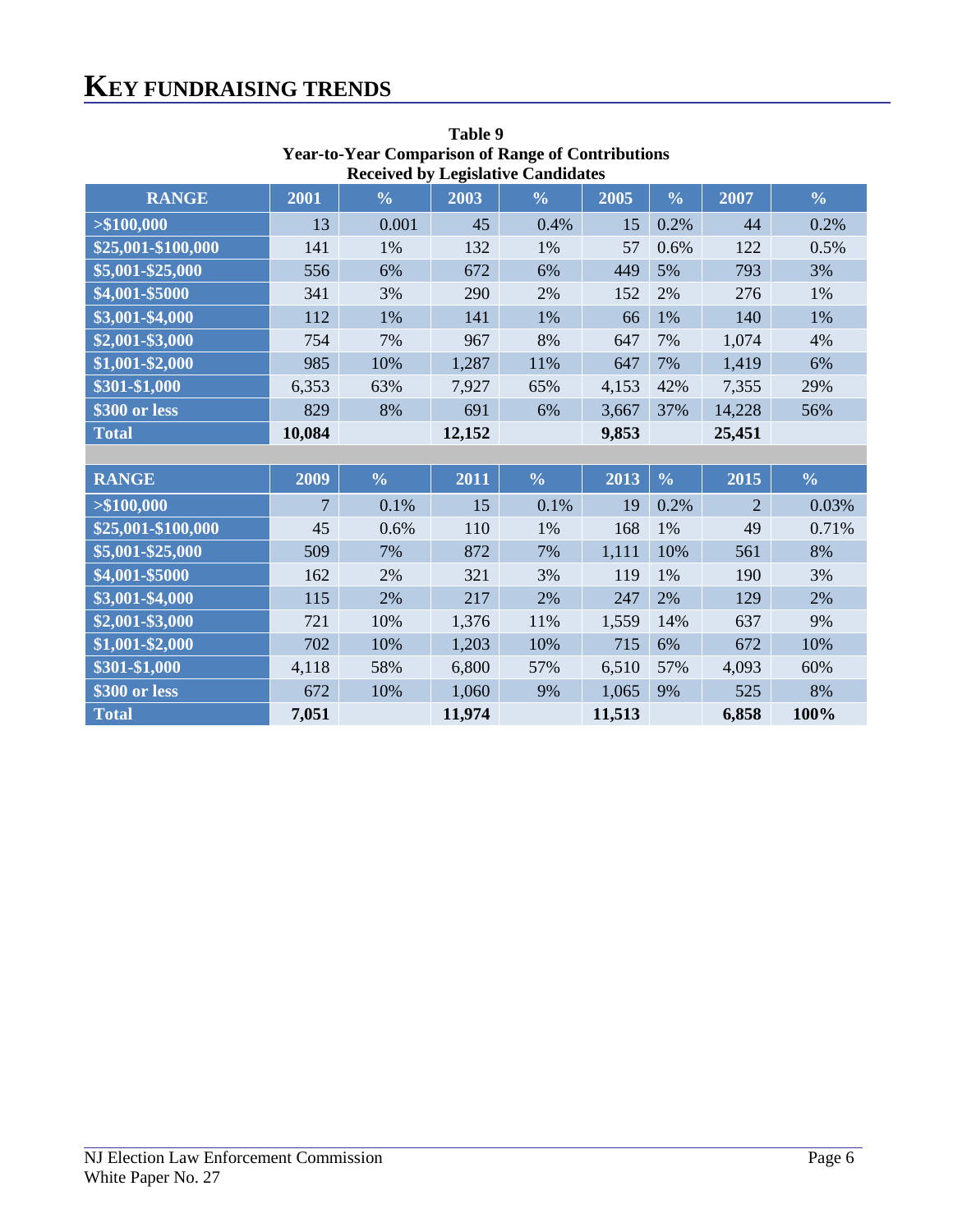#### **LEGISLATIVE SELF-FINANCING**

Compared to most past legislative elections, legislative candidates in 2015 spent a meager amount of their personal funds- \$84,660.

Dating back to 1985, the only year when legislative self-funding was smaller was 1989, when the total was \$50,787 adjusting for inflation, according to analysis by ELEC.

The 2015 total was a fraction of the record \$2 million in personal spending by candidates in the 2007 legislative election.<sup>[7](#page-10-0)</sup>

No individual candidate came close to matching the \$411,769 (inflation adjusted) spent by former Orange Mayor Joel Shain in 19[8](#page-10-1)3 on an unsuccessful state Senate campaign in the 27<sup>th</sup> District.<sup>8</sup> His expenditure is believed to be the most any candidate has spent from their own pocket on a single legislative race.

| In 2015 Legislative Elections |               |                 |              |      |               |
|-------------------------------|---------------|-----------------|--------------|------|---------------|
| <b>CANDIDATE</b>              | <b>AMOUNT</b> | <b>DISTRICT</b> | <b>PARTY</b> | W/L? | <b>OFFICE</b> |
| <b>Jones, David</b>           | \$30,500      | 14              | R            | L    | Assembly      |
| <b>Vaginos, Paul</b>          | \$13,040      | 40              | D            |      | Assembly      |
| Ordway, Christine             | \$13,000      | 40              | D            | L    | Assembly      |
| <b>Mendonez, Peter</b>        | \$6,500       | 15              | R            | L    | Assembly      |
| <b>Merwin</b> , David         | \$6,084       | 12              | D            |      | Assembly      |

#### **Table 10 Top Five Self-Financing Candidates**   $2015$  Legislative

<span id="page-10-1"></span><span id="page-10-0"></span><sup>7</sup> Joseph Donohue, "White Paper No. 26- Legislative Elections 2013: Big Spending, Little Change Plus a History of Self-financing by Legislators and Others," table 16, page 11, September 2015. (Previous inflation adjustment updated) 8 Ibid., table 19, page 14, September 2015. (Previous inflation adjustment updated)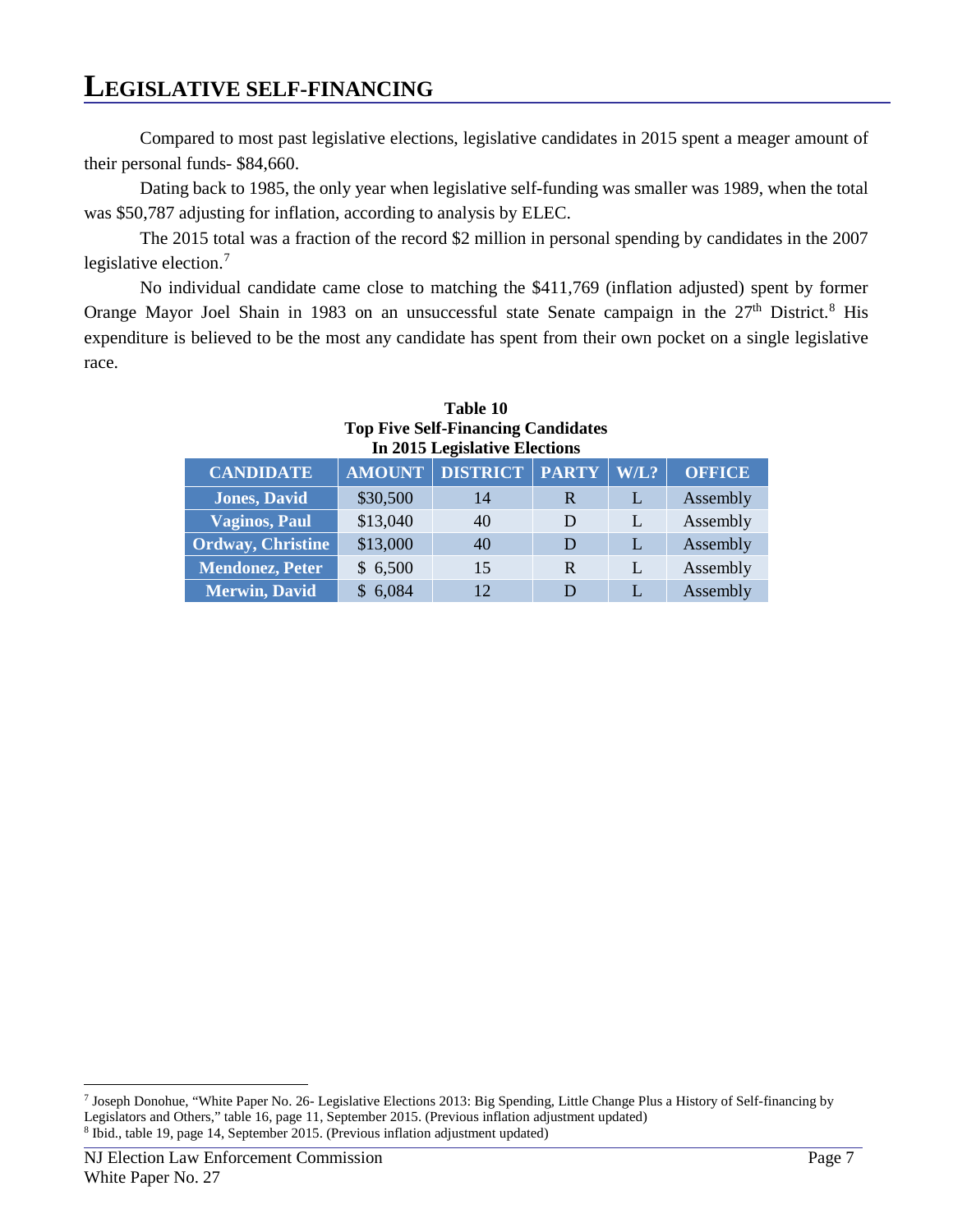#### **SOURCES OF CONTRIBUTIONS TO LEGISLATIVE CANDIDATES**

A tradition in legislative campaigns is that incumbents in relatively safe districts share funds with incumbents facing tough reelection races or with challengers with good prospects of seizing a seat from the opposing party.

That trend continued in the 2015 campaign, when legislators got the lion's share of their funds- \$3 million (21 percent)- from other legislators.

A similar pattern prevailed in the four previous legislative elections dating back to 2007.

The biggest haul was in 2011, when lawmakers shared \$9.3 million with their colleagues- 31 percent of their total fundraising.

Earlier white papers have noted that legislative candidates can legally accept larger checks from public contractors- \$2,600 versus \$300- than either the two state parties or four legislative leadership committees. They can do so because they don't award contracts to such donors.

While union PACs gave more dollars to lawmakers in both the 2011 and 2013 campaigns, the \$2.8 million they provided in 2015 made up the largest percentage ever- 20 percent- for a legislative race.

Individuals have given about 12 percent of all legislative receipts in every legislative election going back to 2003.

| $\frac{1}{2}$<br>to Legislative Candidates in 2015                                    |                         |         |               |           |  |  |  |  |
|---------------------------------------------------------------------------------------|-------------------------|---------|---------------|-----------|--|--|--|--|
| <b>TOP YEAR BY %</b><br><b>TOTAL</b><br><b>TYPE</b><br>$\frac{0}{0}$<br>$\frac{6}{9}$ |                         |         |               |           |  |  |  |  |
| <b>Campaign Fund (Mostly Legislative)</b>                                             | \$2,975,815             | 21%     | 2011          | 31%       |  |  |  |  |
| <b>Union PAC</b>                                                                      | \$2,814,260             | 20%     | 2015          | 20%       |  |  |  |  |
| <b>Political Party Committee</b>                                                      | \$2,531,004             | 18%     | 2001          | 26%       |  |  |  |  |
| <b>Individual</b>                                                                     | \$1,711,710             | 12%     | 2011          | 13%       |  |  |  |  |
| <b>Legislative Leadership Committee</b>                                               | \$1,244,781             | 9%      | 2005          | 32%       |  |  |  |  |
| <b>Professional/Trade Association PAC</b>                                             | \$1,190,715             | 8%      | 2009          | 9%        |  |  |  |  |
| <b>Misc. Businesses- Direct</b>                                                       | \$1,181,554             | 8%      | 2003 and 2013 | 10%       |  |  |  |  |
| <b>Ideological PAC</b>                                                                | 272,617<br>\$           | 2%      | 2007          | 3%        |  |  |  |  |
| <b>Regulated Industries PAC</b>                                                       | \$<br>208,900           | $1\%$   | <b>NA</b>     | <b>NA</b> |  |  |  |  |
| <b>Misc. Business PAC</b>                                                             | \$<br>185,270           | $1\%$   | 2009 and 2011 | $3\%$     |  |  |  |  |
| <b>Union-Direct</b>                                                                   | $\mathbb{S}$<br>17,450  | $0.1\%$ | 2011          | $2\%$     |  |  |  |  |
| <b>Political Committee</b>                                                            | $\mathcal{S}$<br>16,400 | $0.1\%$ | 2001          | $1\%$     |  |  |  |  |
| 100%<br>\$14,350,476<br><b>Total</b>                                                  |                         |         |               |           |  |  |  |  |

#### **Table 11 Contributions by Contributor Type**

Political action committees (PACs) have contributed more dollars in three previous elections- 2007, 2011, and 2013.

However, as a percent of total contributions, PACs represented 33 percent in 2015- a new benchmark. The previous high was 25 percent in 2009.

Legislative candidates in 2015 were more than twice as dependent on PAC contributions than they were in 2001 (33 percent versus 14 percent).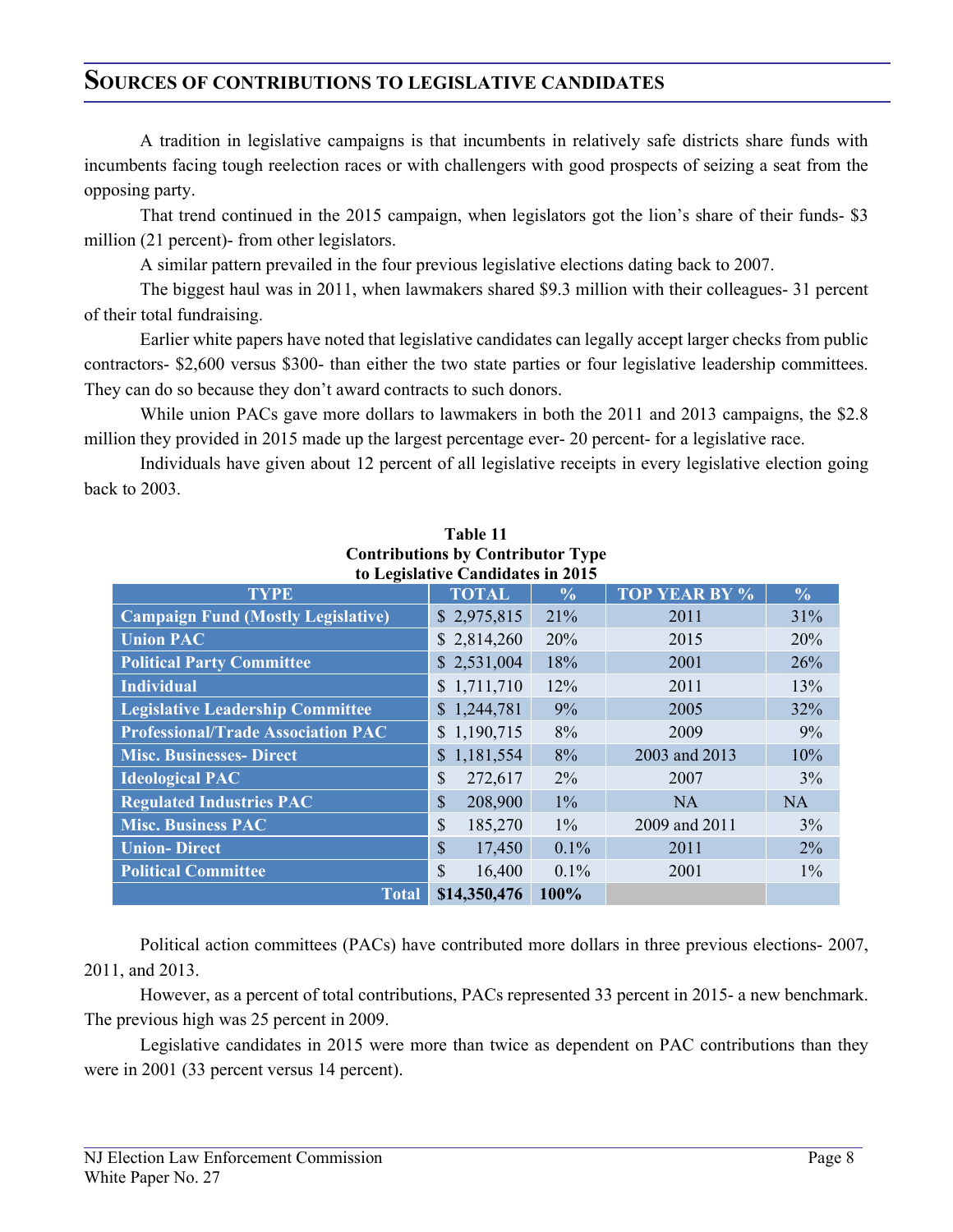| <b>PAC Contributions as Percentage of all Contributions to Legislative Candidates</b> |                          |                          |  |  |  |  |
|---------------------------------------------------------------------------------------|--------------------------|--------------------------|--|--|--|--|
| <b>YEAR</b>                                                                           | <b>TOTAL PAC DOLLARS</b> | % OF TOTAL CONTRIBUTIONS |  |  |  |  |
| 2001                                                                                  | \$3,558,171              | 14%                      |  |  |  |  |
| 2003                                                                                  | \$4,603,534              | 14%                      |  |  |  |  |
| 2005                                                                                  | \$3,212,830              | 18%                      |  |  |  |  |
| 2007                                                                                  | \$6,123,214              | 16%                      |  |  |  |  |
| 2009                                                                                  | \$3,675,039              | 25%                      |  |  |  |  |
| 2011                                                                                  | \$6,485,603              | 22%                      |  |  |  |  |
| 2013                                                                                  | \$7,141,747              | 23%                      |  |  |  |  |
| 2015                                                                                  | \$4,671,762              | 33%                      |  |  |  |  |

**Table 12** 

Since 2005, union PACs have been the largest source of PAC funds to legislative candidates. Union PACs donated more cash in 2011 and 2013. But the \$2.8 million in contributions in 2015 represented 60 percent of all

It is worth noting that PAC contributions to legislators roughly doubled after 2005 when tight new state limits drastically curtailed contributions from public contractors to party and leadership committees.

PAC contributions- another new high-water mark. The previous high was 55 percent in 2013.

The new more stringent limits did not apply to individual legislators, who, incidentally, often send contributions to the state and county parties and leadership committees.

| Contributions by PAC Type to Legislative Candidates in 2015 |               |             |  |  |  |
|-------------------------------------------------------------|---------------|-------------|--|--|--|
| <b>PAC TYPE</b>                                             | <b>AMOUNT</b> | % OF PACS   |  |  |  |
| <b>Union PAC</b>                                            | \$2,814,260   | 60%         |  |  |  |
| <b>Professional/Trade Association PAC</b>                   | \$1,190,715   | 25%         |  |  |  |
| <b>Ideological PAC</b>                                      | \$272,617     | 6%          |  |  |  |
| <b>Regulated Industries PAC</b>                             | 208,900       | 4%          |  |  |  |
| <b>Misc. Business PAC</b>                                   | 185,270       | 4%          |  |  |  |
| <b>All PAC Total</b>                                        | \$4,671,762   | <b>100%</b> |  |  |  |
| <b>Percent of Total Contributions</b>                       | 33%           |             |  |  |  |

**Table 13** 

Union PAC contributions have grown sharply since 2001 as a percent of total contributions received by legislators.

Legislators in 2015 were five times more dependent on union PAC money as they were in 2001 (20 percent versus 4 percent).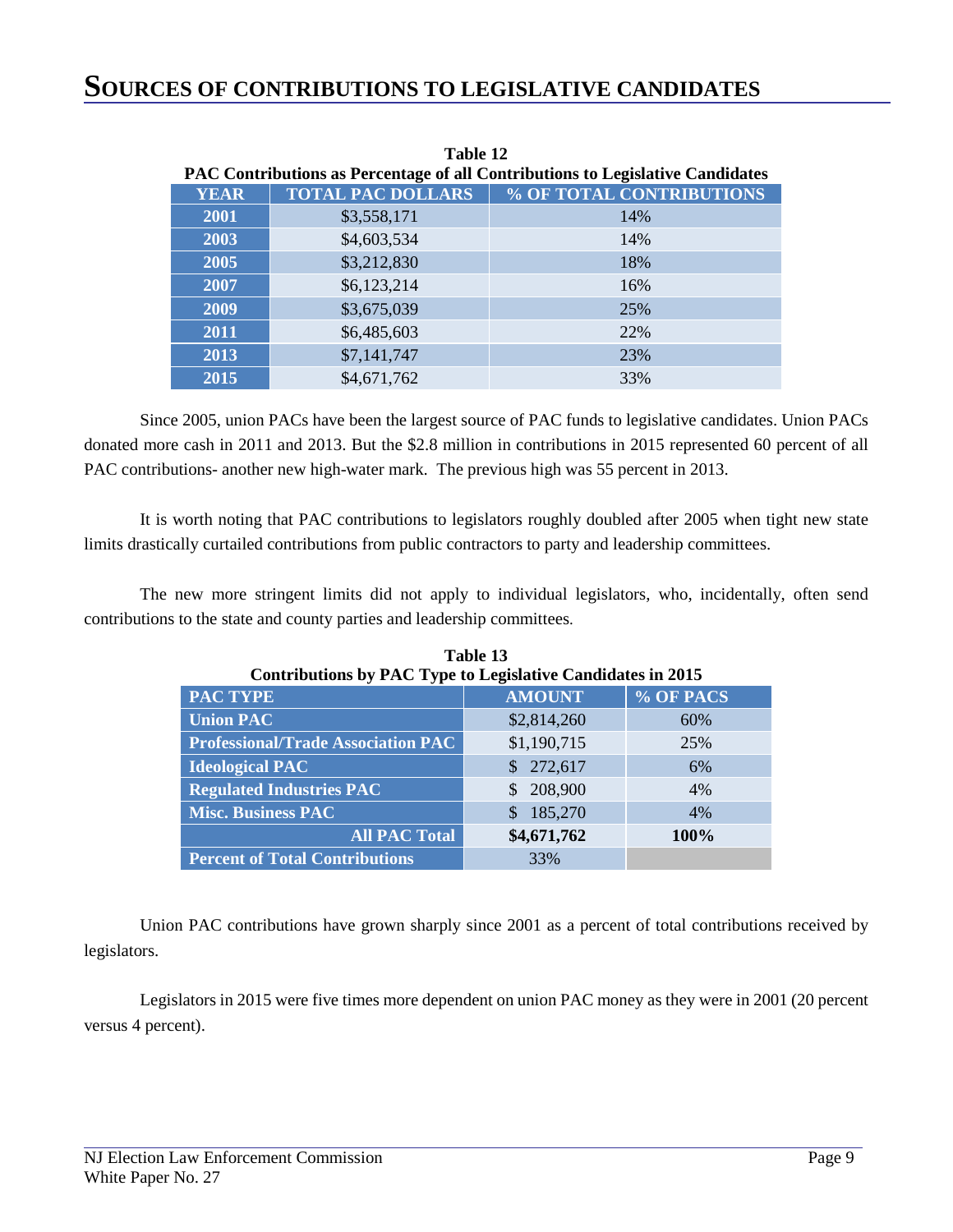# **SOURCES OF CONTRIBUTIONS TO LEGISLATIVE CANDIDATES**

| Total Contributions to Legislative Candidates and Total Share of PAC Contributions |                                |                                    |                                        |  |  |
|------------------------------------------------------------------------------------|--------------------------------|------------------------------------|----------------------------------------|--|--|
| <b>YEAR</b>                                                                        | <b>UNION PAC CONTRIBUTIONS</b> | % OF TOTAL<br><b>CONTRIBUTIONS</b> | % OF TOTAL PAC<br><b>CONTRIBUTIONS</b> |  |  |
| 2001                                                                               | \$1,055,100                    | 4%                                 | 30%                                    |  |  |
| 2003                                                                               | \$1,444,337                    | 4%                                 | 31%                                    |  |  |
| 2005                                                                               | \$1,305,840                    | 7%                                 | 41%                                    |  |  |
| 2007                                                                               | \$2,362,245                    | 6%                                 | 39%                                    |  |  |
| 2009                                                                               | \$1,505,830                    | 10%                                | 41%                                    |  |  |
| 2011                                                                               | \$3,073,812                    | 10%                                | 47%                                    |  |  |
| 2013                                                                               | \$3,935,864                    | 13%                                | 55%                                    |  |  |
| 2015                                                                               | \$2,814,260                    | 20%                                | 60%                                    |  |  |

#### **Table 14 Union PAC Contributions as a Percentage of**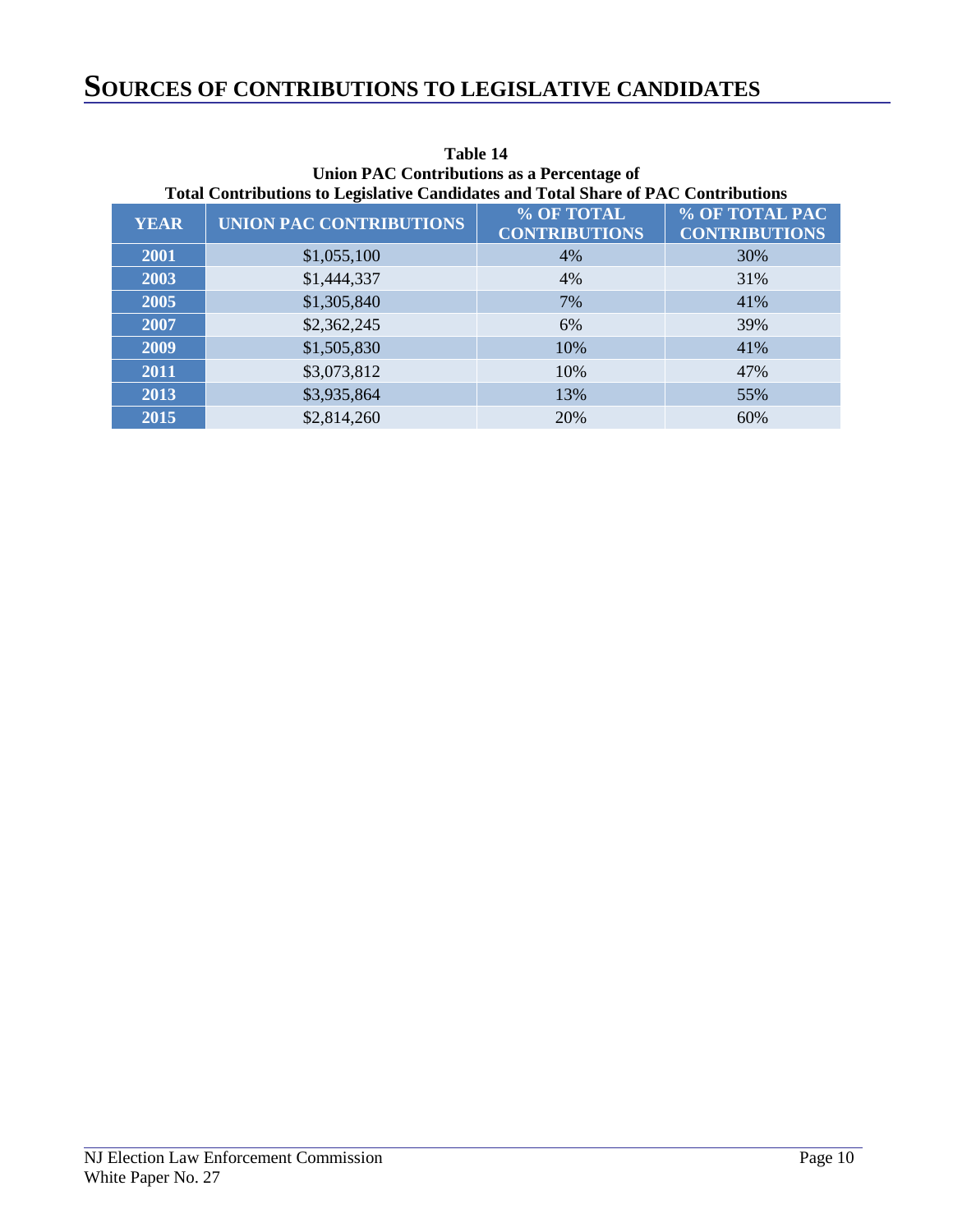A familiar pattern emerged during the 2015 legislative elections when a handful of districts drew the bulk of the spending. Five districts attracted more than 43 percent of total spending. The top ten districts captured 57 percent.

These districts are the focus of both parties because most other districts are drawn so incumbents enjoy an advantage in voter registration. Voting margins- and reelection odds- tend to be tightest in so-called "battleground" or "swing" districts.

| Table 15        |                           |                                                                   |                          |  |  |
|-----------------|---------------------------|-------------------------------------------------------------------|--------------------------|--|--|
|                 |                           | Top 10 Legislative Districts by General Election Spending in 2015 |                          |  |  |
| <b>DISTRICT</b> | <b>CANDIDATES</b>         | <b>INDEPENDENT</b>                                                | <b>TOTALS</b>            |  |  |
| 2               | \$3,114,977               | \$2,078,580                                                       | \$5,193,557              |  |  |
| 1               | 1,805,322<br>\$           | \$1,802,412                                                       | \$3,607,734              |  |  |
| 38              | 1,843,719<br>$\mathbb{S}$ | 393,741                                                           | \$2,237,460              |  |  |
| 11              | 1,529,616<br>\$           | 234,118<br>\$                                                     | 1,763,734                |  |  |
| <b>16</b>       | 1,058,977<br>\$           | 250,400                                                           | \$1,309,377              |  |  |
| 14              | \$<br>784,499             | 313,952<br>\$                                                     | 1,098,451<br>\$          |  |  |
| $\overline{7}$  | \$<br>980,323             | \$<br>61,157                                                      | 1,041,480<br>\$          |  |  |
| 32              | \$<br>887,028             | \$<br>7,631                                                       | \$<br>894,659            |  |  |
| 6               | \$<br>778,996             | $\mathcal{S}$<br>10,635                                           | $\mathcal{S}$<br>789,631 |  |  |
| 21              | \$<br>746,885             | \$<br>9,054                                                       | $\mathcal{S}$<br>755,939 |  |  |
| <b>Totals</b>   | \$13,530,342              | \$5,161,680                                                       | \$18,692,022             |  |  |
|                 |                           | <b>Total Spending</b>                                             | \$32,740,102             |  |  |
|                 |                           | Top 5-% of Total Spending                                         | 43%                      |  |  |
|                 |                           | Top 10- % of Total Spending                                       | 57%                      |  |  |

Historically, the most expensive legislative races have occurred in years when both the Senate and Assembly are running together on the ticket. In 2015, Assembly members ran alone.

Even so, spending topped \$5 million in the  $2<sup>nd</sup>$  legislative district, making it the eleventh costliest legislative election of all time ranked by inflation-adjusted numbers.

| 1 able 16               |                 |             |                                 |                  |                                                       |                                      |                                                                           |                |
|-------------------------|-----------------|-------------|---------------------------------|------------------|-------------------------------------------------------|--------------------------------------|---------------------------------------------------------------------------|----------------|
|                         |                 |             |                                 |                  | <b>All-Time Most Expensive Legislative Districts*</b> |                                      |                                                                           |                |
| <b>RANK</b>             | <b>DISTRICT</b> | <b>YEAR</b> | <b>TOTAL</b><br><b>SPENDING</b> | <b>DEMOCRATS</b> | <b>REPUBLICANS</b>                                    | <b>INDEPENDENT</b><br><b>GROUPS</b>  | <b>TOTAL</b><br><b>SPENDING</b><br><b>(INFLATION)</b><br><b>ADJUSTED)</b> | <b>WINNERS</b> |
|                         | $\overline{3}$  | 2017        | \$18,743,940                    | \$4,125,878      | 196,269<br>$\mathcal{S}$                              | \$14,421,793                         | \$18,743,940                                                              | Democrats      |
| $\overline{2}$          | $\overline{4}$  | 2003        | \$6,142,441                     | \$4,570,686      | \$1,571,755                                           |                                      | \$8,169,881                                                               | Democrats      |
| 3 <sub>1</sub>          | 12              | 2007        | \$5,963,939                     | \$5,057,798      | \$906,141                                             |                                      | \$7,039,445                                                               | Republicans    |
| 4                       |                 | 2007        | \$4,975,772                     | \$3,605,195      | \$1,370,577                                           |                                      | \$6,618,128                                                               | Democrats      |
| $\vert$ 5               | $2**$           | 2011        | \$5,806,467                     | \$3,519,935      | \$2,069,512                                           | $\boldsymbol{\mathsf{S}}$<br>209,762 | \$6,317,420                                                               | Split          |
| 6                       | 38              | 2013        | \$5,910,318                     | \$2,713,003      | \$976,179                                             | \$2,221,136                          | \$6,209,085                                                               | Democrats      |
| $\overline{7}$          | 3               | 2003        | \$4,548,302                     | \$3,943,220      | 605,083<br>$\mathbb{S}^-$                             |                                      | \$6,049,563                                                               | Democrats      |
| $\overline{\mathbf{8}}$ | 38              | 2011        | \$5,183,499                     | \$3,214,496      | \$1,483,318                                           | \$<br>485,685                        | \$5,639,632                                                               | Democrats      |
| 9                       | $\overline{2}$  | 2005        | \$4,458,631                     | \$2,832,527      | \$1,626,104                                           |                                      | \$5,605,113                                                               | Split          |
| 10                      | 3               | 2001        | \$3,940,278                     | \$2,828,825      | \$1,111,453                                           |                                      | \$5,448,113                                                               | Democrats      |
| 11                      | $\overline{2}$  | 2015        | \$5,193,557                     | \$1,951,231      | \$1,163,747                                           | \$2,078,580                          | \$5,379,854                                                               | <b>Split</b>   |

**Table 16** 

\*Ranked by inflation adjusted spending. \*\* Includes \$7,258 in spending by independent candidate.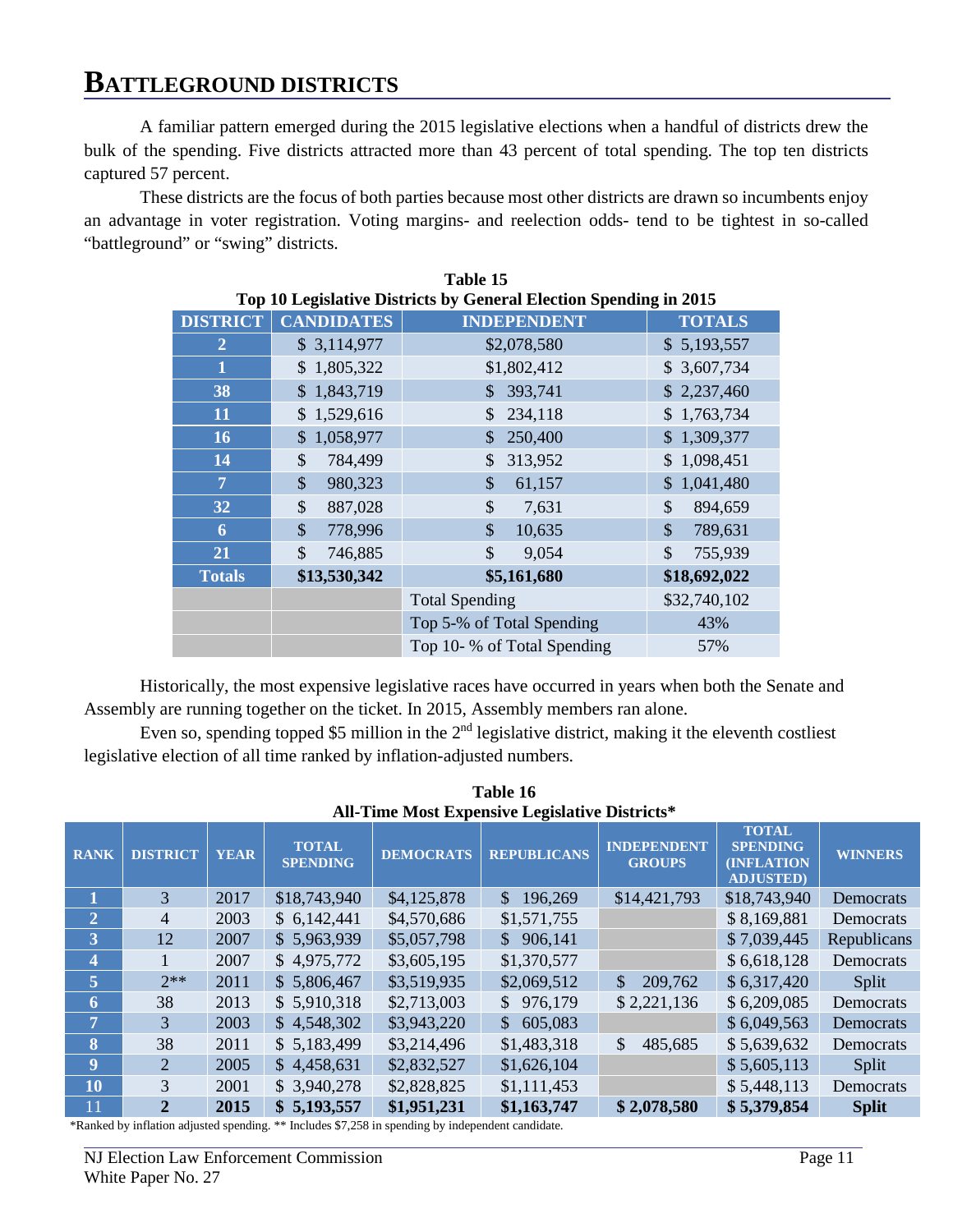The second legislative district race also was the second most expensive Assembly-only race of all time. Two other races in the 1<sup>st</sup> and 38<sup>th</sup> districts also made the list of the top ten all-time Assembly-only races.

| Top 10 All-Time Most Expensive Assembly-Only Elections* |                 |                 |                                              |  |
|---------------------------------------------------------|-----------------|-----------------|----------------------------------------------|--|
| <b>YEAR</b>                                             | <b>DISTRICT</b> | <b>SPENDING</b> | <b>INFLATION ADJUSTED</b><br><b>SPENDING</b> |  |
| 2005                                                    | $\overline{2}$  | \$4,458,631     | \$5,605,113                                  |  |
| 2015                                                    | $\overline{2}$  | \$5,193,557     | \$5,362,631                                  |  |
| 2015                                                    |                 | \$3,607,734     | \$3,737,146                                  |  |
| 2009                                                    | 1               | \$2,410,257     | \$2,758,330                                  |  |
| 2015                                                    | 38              | \$2,237,460     | \$2,317,720                                  |  |
| 2005                                                    | 12              | \$1,834,857     | \$2,306,668                                  |  |
| 2005                                                    | 14              | \$1,827,804     | \$2,297,801                                  |  |
| 2005                                                    | 11              | \$1,742,488     | \$2,190,547                                  |  |
| 1995                                                    | 7               | \$1,235,269     | \$1,990,039                                  |  |
| 2009                                                    | 5               | \$1,722,450     | \$1,971,195                                  |  |

**Table 17**

\*Ranked by inflation-adjusted spending.

The 2nd legislative district has been the state's most active battleground since 2003. It has ranked number one in spending three times, and ranked five times in the top five.

More than \$27 million has poured into the district over eight elections since 2001- an average of \$3.4 million. As a comparison, this average is more than twice the average of \$1.4 million spent per district in all legislative elections during 2013.

One sign of the competitiveness in the  $2<sup>nd</sup>$  district- neither party has controlled all three seats since 2005.

**Table 18**

| <b>Five Most Expensive Legislative Districts 2001-2015</b> |                     |                          |  |  |  |
|------------------------------------------------------------|---------------------|--------------------------|--|--|--|
| <b>DISTRICT</b>                                            | <b>TOTAL SPENT*</b> | <b>TOP RACE TOP FIVE</b> |  |  |  |
|                                                            | \$27,023,702        |                          |  |  |  |
|                                                            | \$22,464,102        |                          |  |  |  |
| 14                                                         | \$21,021,080        |                          |  |  |  |
| 38                                                         | \$20,152,298        |                          |  |  |  |
|                                                            | \$19,365,669        |                          |  |  |  |

\*Not inflation adjusted.

Along with legislative redistricting and demographic changes, heavy spending in the five districts listed above helped Democrats seize control of both legislative houses in 2001 and expand those majorities since then.

Before the 2001 election, Republicans held a 13-to-2 advantage in the five districts. Democrats now hold 14 of the 15 seats.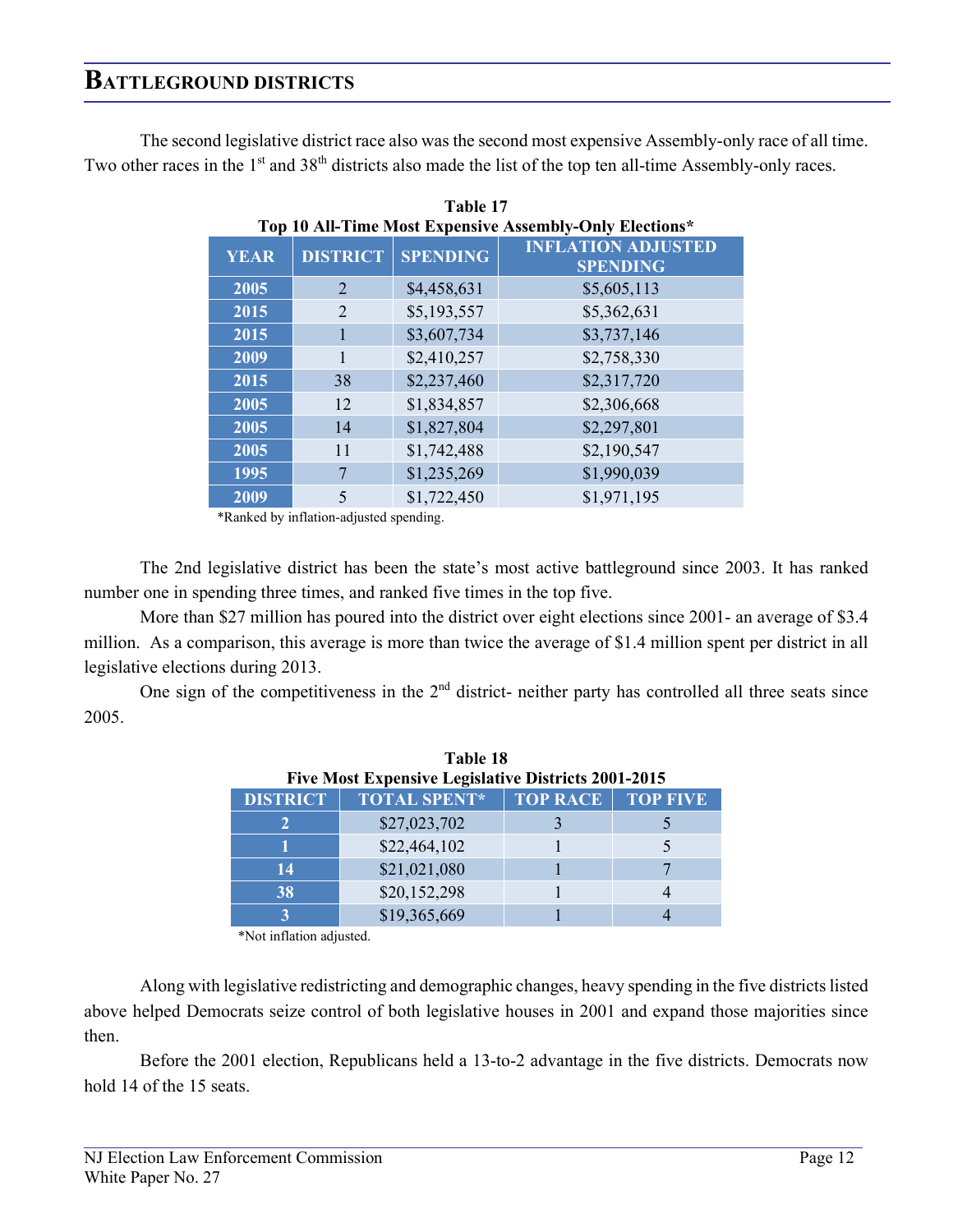#### **INFLUENCE OF INDEPENDENT GROUPS GROWS IN LEGISLATIVE ELECTIONS**

In 2015, spending by groups independent of candidates and parties totaled more than \$10.9 million, or 32.5 percent of all spending. That was the largest percentage ever for a statewide legislative election through 2015 (Preliminary numbers for 2017 indicate independent spending is 37.1 percent).

| Table 19    |                             |                                                                        |                                 |               |  |
|-------------|-----------------------------|------------------------------------------------------------------------|---------------------------------|---------------|--|
|             |                             | <b>Independent Spending in Legislative General Elections-2001-2015</b> |                                 |               |  |
| <b>YEAR</b> | <b>SPENT BY LEGISLATORS</b> | <b>INDEPENDENT</b><br><b>SPENDING</b>                                  | <b>TOTAL</b><br><b>SPENDING</b> | $\frac{0}{0}$ |  |
| 2001        | \$32,550,394                | \$3,166,463                                                            | \$35,716,857                    | 8.9%          |  |
| 2003        | \$44,990,255                | \$<br>4,857                                                            | \$44,995,112                    | 0.01%         |  |
| 2005        | \$23,713,193                | \$<br>3,476                                                            | \$23,716,669                    | 0.01%         |  |
| 2007        | \$47,231,847                | \$<br>165,000                                                          | \$47,396,847                    | 0.3%          |  |
| 2009        | \$18,584,098                | \$<br>15,999                                                           | \$18,600,097                    | 0.1%          |  |
| 2011        | \$44,024,272                | 1,835,500<br>$\mathbb{S}$                                              | \$45,859,772                    | 4.0%          |  |
| 2012*       | 758,612                     | 299,049                                                                | \$1,057,661                     | 28.3%         |  |
| 2013        | \$43,446,977                | \$15,442,717                                                           | \$58,889,694                    | 26.2%         |  |
| 2015        | \$22,632,814                | \$10,908,983                                                           | \$33,541,797                    | 32.5%         |  |

\*Special election involving just three Assembly seats.

The numbers above fail to reflect the full influence of independent groups because independent spending on legislative primaries also is ramping up. In 2015, groups spent more than \$900,000 on the primary.

| TAME 40<br><b>Independent Spending in 2015 Legislative Elections</b> |                |                |                                 |  |
|----------------------------------------------------------------------|----------------|----------------|---------------------------------|--|
| <b>GROUP</b>                                                         | <b>PRIMARY</b> | <b>GENERAL</b> | <b>BOTH</b><br><b>ELECTIONS</b> |  |
| <b>General Majority PAC</b>                                          | None           | \$6,050,760    | \$6,050,760                     |  |
| <b>Garden State Forward</b>                                          | None           | \$3,953,545    | \$3,953,545                     |  |
| <b>Carpenters Fund for Growth and</b><br><b>Progress</b>             | \$768,796      | \$<br>492,527  | \$1,261,323                     |  |
| <b>National Association of Realtors</b><br><b>Fund</b>               | \$116,765      | \$<br>268,295  | \$<br>385,060                   |  |
| <b>NJ Coalition of Real Estate</b>                                   | \$42,000       | \$<br>80,717   | $\mathcal{S}$<br>122,717        |  |
| <b>NJ League of Conservation Voters</b><br>for a Clean Environment   | None           | \$<br>38,139   | \$<br>38,139                    |  |
| <b>New Jerseyans for a Better</b><br><b>Tomorrow</b>                 | None           | \$<br>25,000   | $\mathcal{S}$<br>25,000         |  |
| <b>Totals</b>                                                        | \$927,561      | \$10,908,983   | \$11,836,544                    |  |

| Table 20                                                  |  |  |  |  |
|-----------------------------------------------------------|--|--|--|--|
| <b>Independent Spending in 2015 Legislative Elections</b> |  |  |  |  |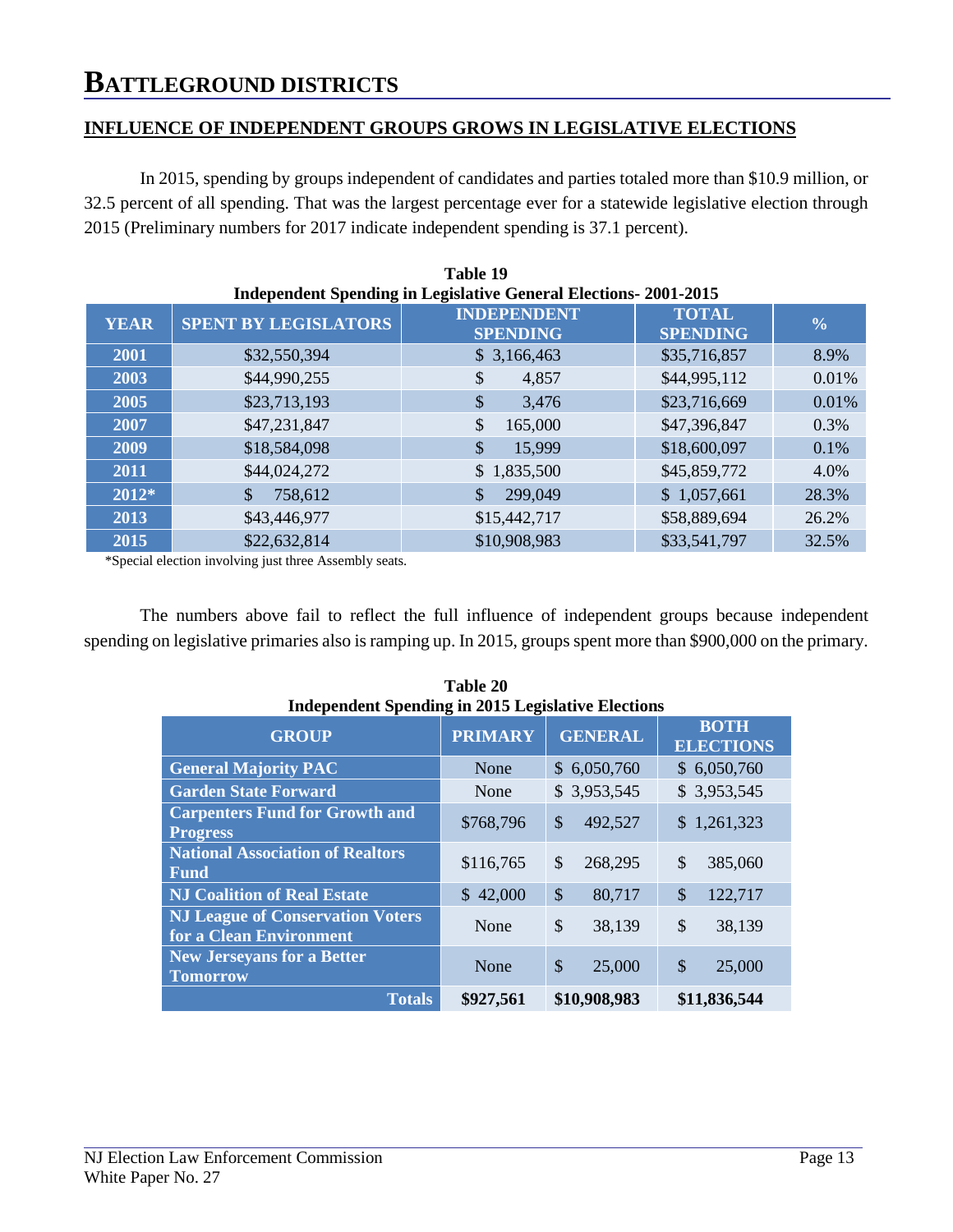The 2nd district, which was the most expensive race, drew the most independent spending, followed by the 1st district, which was the second most expensive race.

| Primary and General (Where Available)                |                                                 |                                                                                      |                                                 |                                                                  |                                                                                        |                                                                                                         |                                                                                    |                                     |
|------------------------------------------------------|-------------------------------------------------|--------------------------------------------------------------------------------------|-------------------------------------------------|------------------------------------------------------------------|----------------------------------------------------------------------------------------|---------------------------------------------------------------------------------------------------------|------------------------------------------------------------------------------------|-------------------------------------|
| <b>LEGISLATIVE</b><br><b>DISTRICT</b>                | <b>GENERAL</b><br><b>MAJORITY</b><br><b>PAC</b> | <b>NATIONAL</b><br><b>ASSOCIATION</b><br><b>OF</b><br><b>REALTORS</b><br><b>FUND</b> | <b>GARDEN</b><br><b>STATE</b><br><b>FORWARD</b> | <b>NJ</b><br><b>COALITION</b><br><b>OF REAL</b><br><b>ESTATE</b> | <b>CARPENTERS</b><br><b>FUND FOR</b><br><b>GROWTH</b><br><b>AND</b><br><b>PROGRESS</b> | <b>NJ LEAGUE OF</b><br><b>CONSERVATION</b><br><b>VOTERS FOR A</b><br><b>CLEAN</b><br><b>ENVIRONMENT</b> | <b>NEW</b><br><b>JERSEYANS</b><br><b>FOR A</b><br><b>BETTER</b><br><b>TOMORROW</b> | <b>AMOUNT</b>                       |
| $\overline{2}$                                       | \$2,034,388                                     |                                                                                      |                                                 |                                                                  | \$<br>22,955                                                                           | \$21,237                                                                                                |                                                                                    | \$2,078,580                         |
| $\mathbf{1}$                                         | \$1,779,457                                     |                                                                                      |                                                 |                                                                  | 22,955<br>\$                                                                           |                                                                                                         |                                                                                    | \$1,802,412                         |
| 38                                                   | \$393,741                                       |                                                                                      |                                                 |                                                                  |                                                                                        |                                                                                                         |                                                                                    | \$<br>393,741                       |
| 14                                                   |                                                 |                                                                                      | \$ 313,952                                      |                                                                  |                                                                                        |                                                                                                         |                                                                                    | \$<br>313,952                       |
| 16                                                   |                                                 | \$250,400                                                                            |                                                 |                                                                  |                                                                                        |                                                                                                         |                                                                                    | \$<br>250,400                       |
| 11                                                   | \$234,118                                       |                                                                                      |                                                 |                                                                  |                                                                                        |                                                                                                         |                                                                                    | \$<br>234,118                       |
| 20                                                   |                                                 | $$116,765*$                                                                          |                                                 | $$31,999*$                                                       |                                                                                        |                                                                                                         |                                                                                    | \$<br>148,764                       |
| $\overline{7}$                                       |                                                 |                                                                                      |                                                 | \$61,157                                                         |                                                                                        |                                                                                                         |                                                                                    | \$<br>61,157                        |
| $6\phantom{1}$                                       |                                                 |                                                                                      |                                                 | \$10,635                                                         |                                                                                        |                                                                                                         |                                                                                    | $\boldsymbol{\mathsf{S}}$<br>10,635 |
| 21                                                   |                                                 | \$9,054                                                                              |                                                 |                                                                  |                                                                                        |                                                                                                         |                                                                                    | \$<br>9,054                         |
| 30                                                   |                                                 | \$8,841                                                                              |                                                 |                                                                  |                                                                                        |                                                                                                         |                                                                                    | \$<br>8,841                         |
| 32                                                   |                                                 |                                                                                      |                                                 | \$<br>7,631                                                      |                                                                                        |                                                                                                         |                                                                                    | \$<br>7,631                         |
| <b>General-</b><br>(District<br><b>Unspecified</b> ) | \$1,609,056                                     |                                                                                      | \$3,639,593                                     | 1,294<br>$\mathcal{S}$                                           | $\mathcal{S}$<br>446,617                                                               | \$16,902                                                                                                | \$25,000                                                                           | \$5,738,462                         |
| Primary-<br>(District<br><b>Unspecified</b> )        |                                                 |                                                                                      |                                                 | \$10,001                                                         | 768,796<br>$\mathbb{S}$                                                                |                                                                                                         |                                                                                    | \$<br>778,797                       |
| <b>Totals</b>                                        | \$6,050,760                                     | \$385,060                                                                            | \$3,953,545                                     | \$122,717                                                        | \$1,261,323                                                                            | \$38,139                                                                                                | \$25,000                                                                           | \$11,836,544                        |

| Table 21                                                           |
|--------------------------------------------------------------------|
| <b>Legislative District Breakdown of 2015 Independent Spending</b> |
| <b>Primary and General (Where Available)</b>                       |

\*Primary campaign.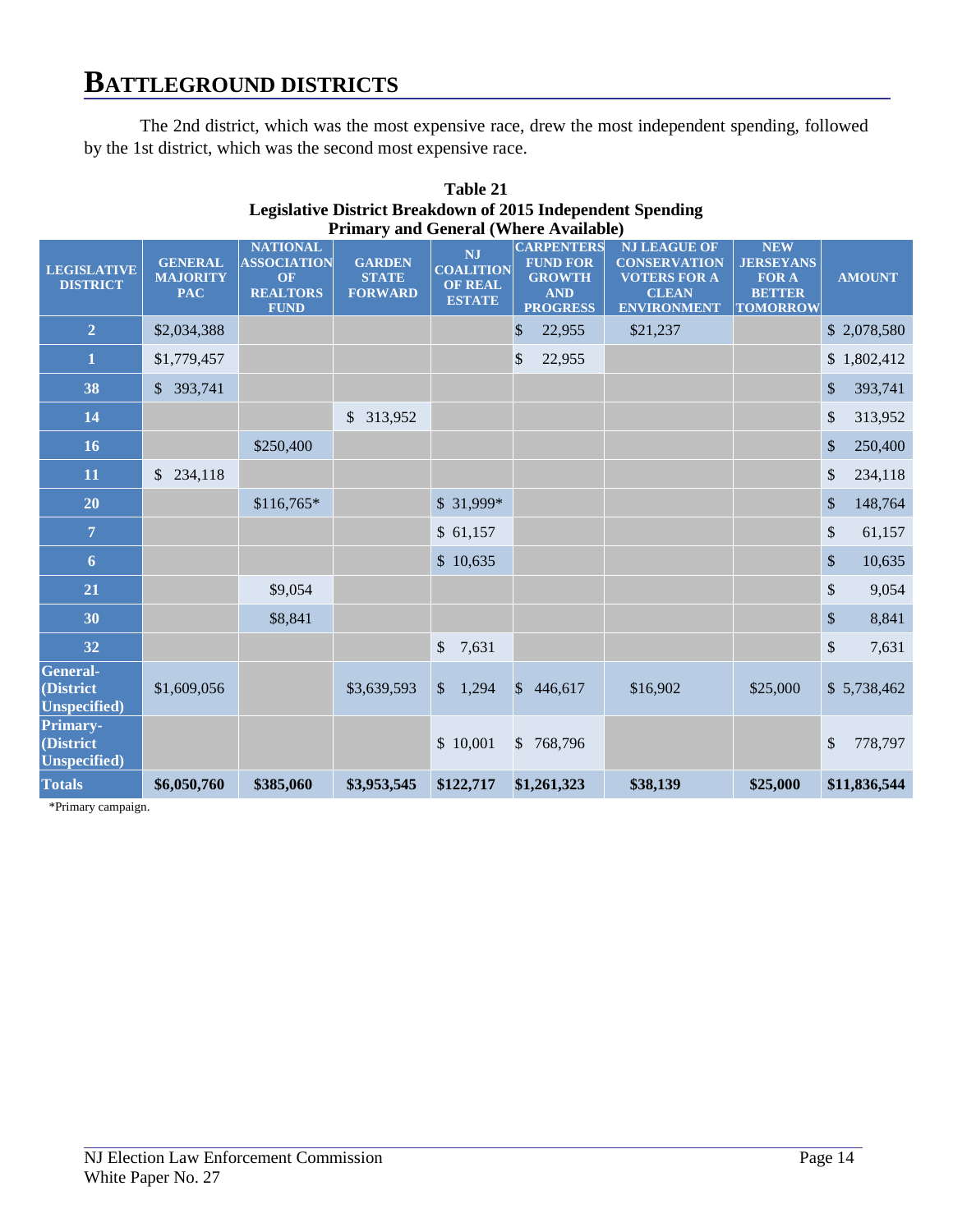Mass media spending by candidates and independent groups totaled \$12.5 million. As a percentage of total spending, mass media at 37 percent topped only 2009 and 2011 as the lowest share since 2001. The highest year on a percentage basis was 56 percent in 2001.

| Table 22<br><b>Mass Media Spending as a Percent of Total Campaign Spending</b> |                                      |                             |  |  |  |  |  |  |
|--------------------------------------------------------------------------------|--------------------------------------|-----------------------------|--|--|--|--|--|--|
| <b>YEAR</b>                                                                    | <b>MASS MEDIA</b><br><b>SPENDING</b> | % OF ALL<br><b>SPENDING</b> |  |  |  |  |  |  |
| 2001                                                                           | \$15,894,343                         | 56%                         |  |  |  |  |  |  |
| 2003                                                                           | \$22,763,046                         | 54%                         |  |  |  |  |  |  |
| 2005                                                                           | \$11,641,252                         | 55%                         |  |  |  |  |  |  |
| 2007                                                                           | \$22,284,576                         | 53%                         |  |  |  |  |  |  |
| 2009                                                                           | \$6,054,152                          | 35%                         |  |  |  |  |  |  |
| 2011                                                                           | \$14,426,075                         | 33%                         |  |  |  |  |  |  |
| 2013                                                                           | \$21,607,970                         | 41%                         |  |  |  |  |  |  |
| 2015                                                                           | \$12,500,784                         | 37%                         |  |  |  |  |  |  |

As in previous years, mass media spending was the largest item of spending.

| Total Spending by Category in 2015 Legislative General Election |                          |               |  |  |  |  |  |
|-----------------------------------------------------------------|--------------------------|---------------|--|--|--|--|--|
| <b>CATEGORY</b>                                                 | <b>AMOUNT</b>            | $\frac{0}{0}$ |  |  |  |  |  |
| <b>Mass Media</b>                                               | \$12,500,784             | 37%           |  |  |  |  |  |
| <b>Contributions-Political</b>                                  | \$11,109,040             | 33%           |  |  |  |  |  |
| <b>Transfer to Next Election</b>                                | \$3,045,204              | 9%            |  |  |  |  |  |
| <b>Research and Polling</b>                                     | \$1,493,303              | 4%            |  |  |  |  |  |
| Get-Out-The-Vote (GOTV)                                         | \$1,395,232              | 4%            |  |  |  |  |  |
| <b>Administration</b>                                           | 1,223,938<br>\$          | 4%            |  |  |  |  |  |
| <b>Fundraising/Entertainment</b>                                | \$<br>935,539            | 3%            |  |  |  |  |  |
| <b>Consulting</b>                                               | \$<br>913,026            | 3%            |  |  |  |  |  |
| <b>Contributions-Charitable</b>                                 | \$<br>378,020            | 1%            |  |  |  |  |  |
| <b>Compliance</b>                                               | $\mathcal{S}$<br>276,825 | 1%            |  |  |  |  |  |
| <b>Miscellaneous (Expense Not Identified)</b>                   | \$<br>201,184            | 1%            |  |  |  |  |  |
| <b>Multiple Purposes</b>                                        | \$<br>144,043            | 0.4%          |  |  |  |  |  |
| <b>Loan Reimbursement</b>                                       | \$<br>15,346             | 0.05%         |  |  |  |  |  |
| <b>Refund</b>                                                   | \$<br>(89, 687)          | $-0.3%$       |  |  |  |  |  |
| <b>Total</b>                                                    | \$33,541,797             | 100%          |  |  |  |  |  |

**Table 23 Total Spending by Category in 2015 Legislative General Election**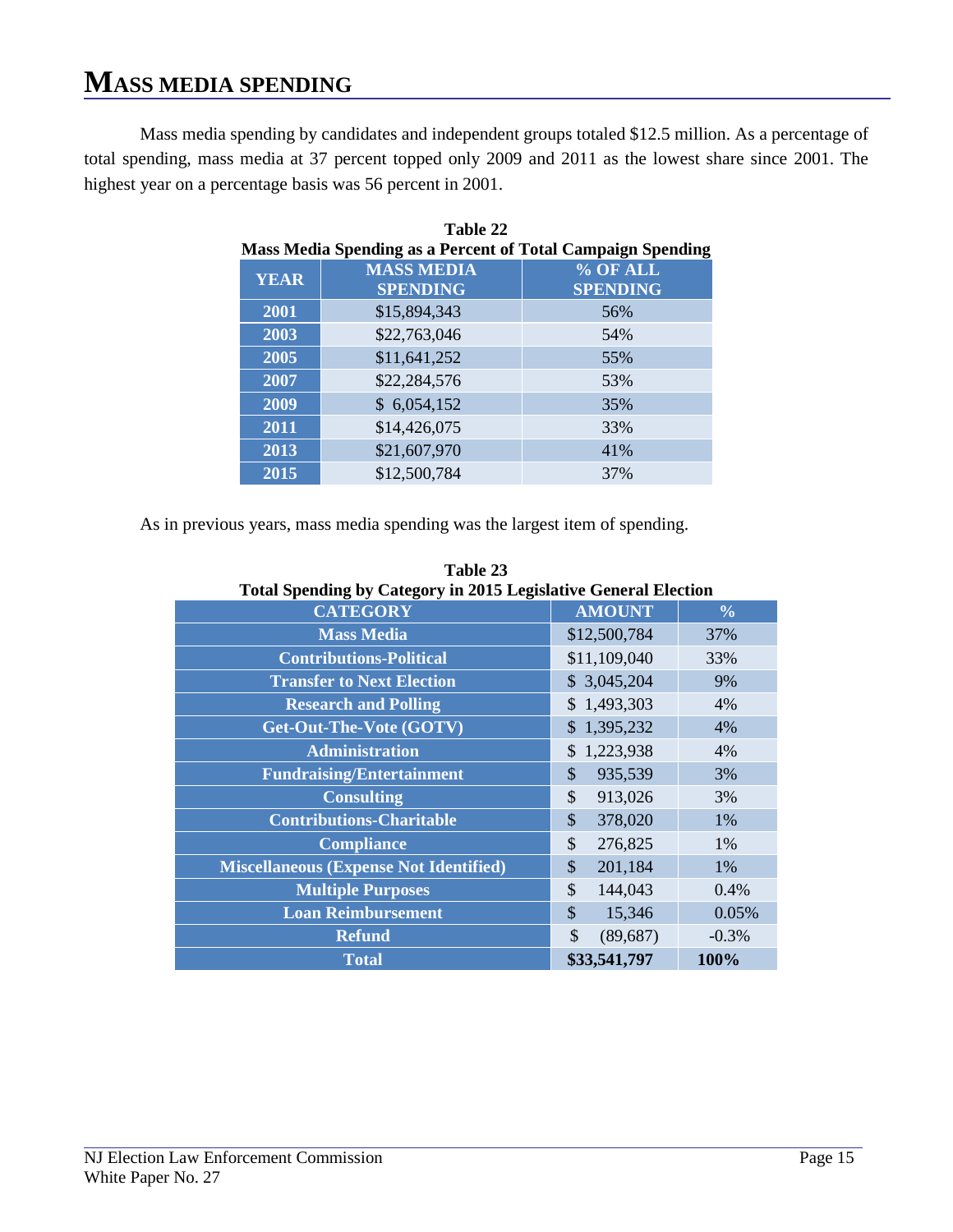Just as they did in 2013, independent groups spent a greater percentage of their spending on mass media than candidates (46 percent versus 33 percent). The percentage spent by independents was down from 67 percent in 2013 while outlays by candidates dropped only from 35 to 33 percent.

As in 2013, independent groups spent more than candidates on research and polling. They spent less on get-out-the-vote (GOTV) than candidates, a switch from 2013. They transferred slightly more of their money to other groups than candidates (37 percent versus 31 percent) while spending far less than candidates on administration, consulting and fundraising.

Candidates transferred a large portion of their funds (13 percent) to their next election while independent groups reported no leftover money.

| Table 24                                                 |                                     |              |                                                      |                                       |              |                                                 |  |  |  |  |
|----------------------------------------------------------|-------------------------------------|--------------|------------------------------------------------------|---------------------------------------|--------------|-------------------------------------------------|--|--|--|--|
|                                                          | <b>Major Spending Categories-</b>   |              |                                                      |                                       |              |                                                 |  |  |  |  |
|                                                          |                                     |              | <b>Legislative Candidates and Independent Groups</b> |                                       |              |                                                 |  |  |  |  |
| <b>CATEGORY</b>                                          | <b>CANDIDATES-</b><br><b>AMOUNT</b> |              | $%$ OF<br><b>CANDIDATE</b><br><b>SPENDING</b>        | <b>INDEPENDENTS-</b><br><b>AMOUNT</b> |              | $%$ OF<br><b>INDEPENDENT</b><br><b>SPENDING</b> |  |  |  |  |
| <b>Mass Media</b>                                        |                                     | \$7,533,027  | 33%                                                  |                                       | \$4,967,757  | 46%                                             |  |  |  |  |
| <b>Contributions-Political</b>                           |                                     | \$7,066,040  | 31%                                                  |                                       | \$4,043,000  | 37%                                             |  |  |  |  |
| <b>Transfer to Next Election</b>                         |                                     | \$3,045,204  | 13%                                                  |                                       |              |                                                 |  |  |  |  |
| <b>Administration</b>                                    |                                     | \$1,096,095  | 5%                                                   | \$                                    | 127,843      | 1%                                              |  |  |  |  |
| <b>Fundraising/Entertainment</b>                         | \$                                  | 918,697      | 4%                                                   | \$                                    | 16,842       | 0.2%                                            |  |  |  |  |
| <b>Consulting</b>                                        | \$                                  | 848,467      | 4%                                                   | \$                                    | 64,559       | 1%                                              |  |  |  |  |
| Get-Out-The-Vote (GOTV)                                  | \$                                  | 820,414      | 4%                                                   | \$                                    | 574,818      | 5%                                              |  |  |  |  |
| <b>Research and Polling</b>                              | \$                                  | 626,524      | 3%                                                   | \$                                    | 866,780      | 8%                                              |  |  |  |  |
| <b>Contributions-Charitable</b>                          | \$                                  | 378,020      | 2%                                                   |                                       |              |                                                 |  |  |  |  |
| <b>Miscellaneous (Expense)</b><br><b>Not Identified)</b> | \$                                  | 161,003      | 1%                                                   | \$                                    | 40,181       | 0.4%                                            |  |  |  |  |
| <b>Multiple Purposes</b>                                 | \$                                  | 130,676      | 1%                                                   | \$                                    | 13,367       | 0.1%                                            |  |  |  |  |
| <b>Compliance</b>                                        | \$                                  | 78,742       | 0.3%                                                 | \$                                    | 198,082      | 2%                                              |  |  |  |  |
| <b>Loan Reimbursement</b>                                | \$                                  | 15,346       | 0.1%                                                 |                                       |              |                                                 |  |  |  |  |
| <b>Refunds</b>                                           | \$                                  | (85, 441)    | $-0.4%$                                              | $\mathcal{S}$                         | (4,246)      | $-0.04%$                                        |  |  |  |  |
| <b>Total</b>                                             |                                     | \$22,632,814 | 100%                                                 |                                       | \$10,908,983 | 100%                                            |  |  |  |  |

Media-TV was the largest category among independent groups- \$3.2 million and 66 percent of all spending by independents. Direct mail was the largest category of spending for candidates- \$2.7 million and 36 percent of all spending by candidates.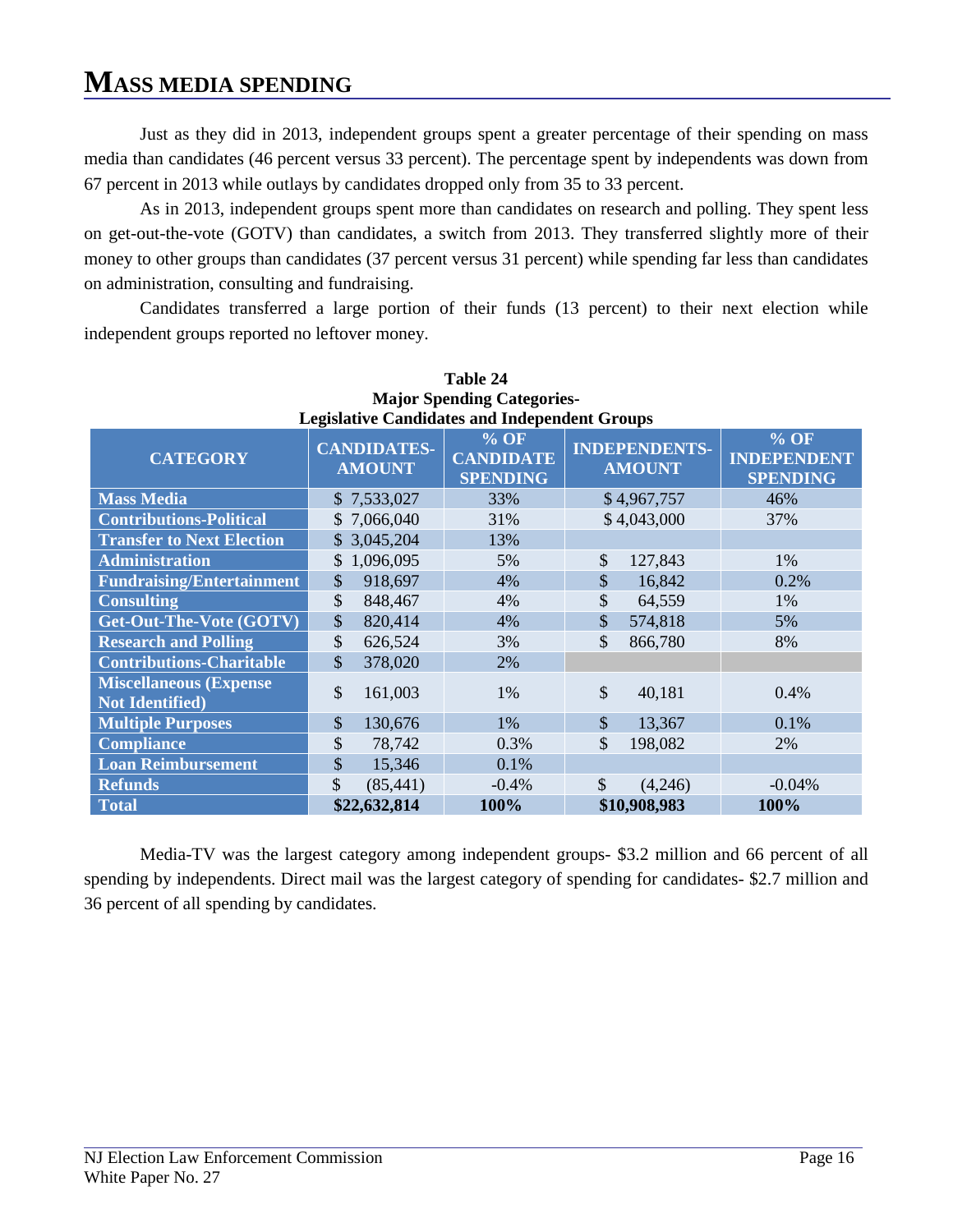| педвануе санинанся ани пниерениент от опря               |                                     |                                               |                                       |                                                           |                                    |                                              |  |  |  |  |
|----------------------------------------------------------|-------------------------------------|-----------------------------------------------|---------------------------------------|-----------------------------------------------------------|------------------------------------|----------------------------------------------|--|--|--|--|
| <b>EXPENSE</b>                                           | <b>CANDIDATE</b><br><b>SPENDING</b> | $%$ OF<br><b>CANDIDATE</b><br><b>SPENDING</b> | <b>INDEPENDENT</b><br><b>SPENDING</b> | $\frac{9}{6}$ OF<br><b>INDEPENDENT</b><br><b>SPENDING</b> | <b>COMBINED</b><br><b>SPENDING</b> | $%$ OF<br><b>COMBINED</b><br><b>SPENDING</b> |  |  |  |  |
| <b>Media-TV</b>                                          | \$896,794                           | 12%                                           | \$3,289,324                           | 66%                                                       | \$4,186,117                        | 33%                                          |  |  |  |  |
| <b>Mail</b>                                              | \$2,710,764                         | 36%                                           | $\mathbb{S}$<br>658,179               | 13%                                                       | \$3,368,943                        | 27%                                          |  |  |  |  |
| Media-<br><b>Unspecified</b>                             | \$2,241,218                         | 30%                                           | \$<br>308,991                         | 6%                                                        | \$2,550,209                        | 20%                                          |  |  |  |  |
| <b>Media-Radio</b>                                       | \$488,230                           | 6%                                            | \$<br>101,432                         | 2%                                                        | 589,662<br>\$                      | 5%                                           |  |  |  |  |
| Media-<br><b>Production</b>                              | \$413,960                           | 5%                                            | \$<br>50,000                          | 1%                                                        | 463,960<br>$\frac{1}{2}$           | 4%                                           |  |  |  |  |
| <b>Media-Mixed</b>                                       |                                     |                                               | $\mathcal{S}$<br>461,081              | 9%                                                        | 461,081<br>\$                      | 4%                                           |  |  |  |  |
| <b>Media-Cable</b><br>TV                                 | 305,842<br>$\mathbb{S}^-$           | 4%                                            |                                       |                                                           | \$<br>305,842                      | 2%                                           |  |  |  |  |
| Media-<br><b>Billboards</b>                              | 146,976<br>\$                       | 2%                                            |                                       |                                                           | \$<br>146,976                      | 1%                                           |  |  |  |  |
| <b>Printing</b>                                          | 127,834<br>\$.                      | 2%                                            |                                       |                                                           | $\mathcal{S}$<br>127,834           | 1%                                           |  |  |  |  |
| Media-<br><b>Newspapers</b><br>and Other<br><b>Print</b> | 102,709<br>\$                       | 1%                                            |                                       |                                                           | 102,709<br>\$                      | 1%                                           |  |  |  |  |
| Media-<br><b>Internet</b>                                | \$<br>56,163                        | 1%                                            | \$<br>88,539                          | 2%                                                        | 144,702<br>\$                      | 1%                                           |  |  |  |  |
| Media-<br><b>Robocalls</b>                               | \$<br>40,505                        | 1%                                            | \$<br>10,211                          | 0%                                                        | \$<br>50,716                       | 0.4%                                         |  |  |  |  |
| <b>Signs</b>                                             | $\mathbb{S}$<br>2,035               | 0%                                            |                                       |                                                           | $\mathcal{S}$<br>2,035             | 0.02%                                        |  |  |  |  |
| <b>Total</b>                                             | \$7,533,030                         | 100%                                          | \$4,967,757                           |                                                           | \$12,500,786                       | 100%                                         |  |  |  |  |

**Table 25 Mass Media Spending by Legislative Candidates and Independent Groups**

Perhaps for strategic purposes, candidates tend to be vague in describing their media buys. Although some independent groups are totally anonymous in their spending, some of those active in recent New Jersey elections have voluntarily disclosed their spending. Ironically, those that do disclose tend to be more specific than candidates in describing their expenditures.

Political consultants say the bulk of media spending tends to be for television.<sup>[9](#page-20-0)</sup>

In its previous white paper on the 2013 legislative campaign, ELEC assumed that 75 percent of unspecified media spending is for television. No candidates or consultants challenged that rationale after the release of the analysis.

Using this assumption, it is estimated that television spending accounted for about 38 percent of candidate media spending and 78 percent of independent media spending. In 2013, candidate spending was 44 percent in television while independents spent 63 percent of all independent media spending. With both candidate and independent television spending combined, the percentage was 54 percent- slightly higher than 51 percent in 2013.

<span id="page-20-0"></span><sup>9</sup> Page 27, "White Paper No. 26, Legislative Elections 2013: Big Spending, Little Change Plus A History of Self- Financing by Legislators and Others," September 2015.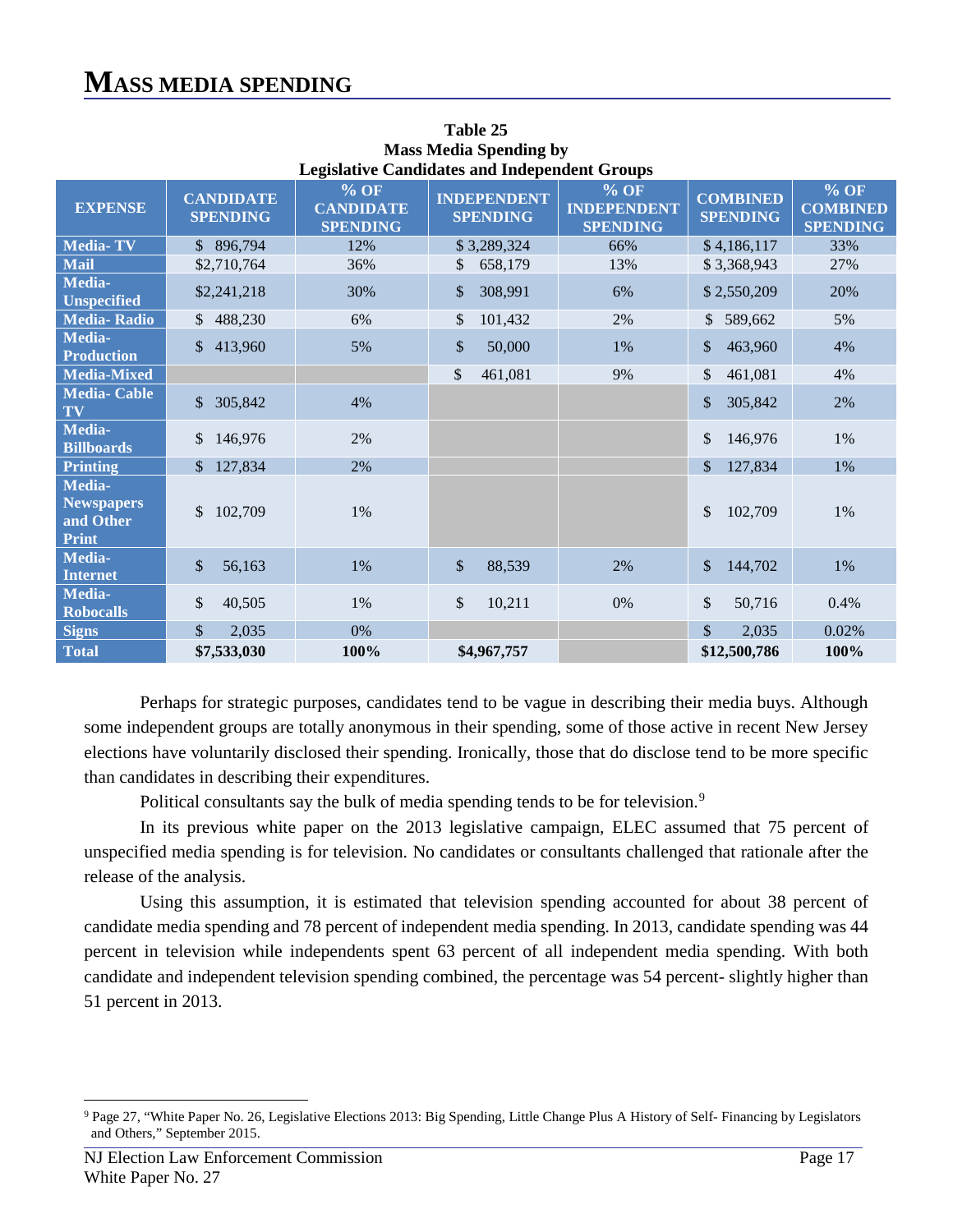both legislative houses were contested.

| <b>Estimated Television Spending by Legislative Candidates and Independent Groups</b> |                   |                                     |                         |  |  |  |  |  |  |
|---------------------------------------------------------------------------------------|-------------------|-------------------------------------|-------------------------|--|--|--|--|--|--|
| <b>CATEGORY</b>                                                                       | <b>CANDIDATES</b> | <b>INDEPENDENT</b><br><b>GROUPS</b> | <b>COMBINED</b>         |  |  |  |  |  |  |
| 75% of Unspecified Media<br><b>Spending Assumed to be TV</b>                          | \$1,680,913       | \$231,743                           | \$1,912,657             |  |  |  |  |  |  |
| <b>Media-TV</b>                                                                       | 896,794<br>\$     | \$3,289,324                         | \$4,186,117             |  |  |  |  |  |  |
| <b>Media- Cable TV</b>                                                                | 305,842<br>S      | None                                | 305,842                 |  |  |  |  |  |  |
| 75% of Media Mixed                                                                    | None              | 345,811<br>\$.                      | 345,811<br>$\mathbb{S}$ |  |  |  |  |  |  |
| <b>Totals</b>                                                                         | \$2,883,548       | \$3,866,878                         | \$6,750,426             |  |  |  |  |  |  |
| % of Total Media Spending                                                             | 38%               | 78%                                 | 54%                     |  |  |  |  |  |  |

**Table 26** 

Combined mass media spending in 2015 was \$12.5 million- a drop from \$21.6 million in 2013, when

| Mass Media Spending-Legislative Candidates and Independent Groups Combined |               |                |  |  |  |  |  |
|----------------------------------------------------------------------------|---------------|----------------|--|--|--|--|--|
| <b>EXPENSE</b>                                                             | <b>TOTAL</b>  | $\frac{6}{10}$ |  |  |  |  |  |
| <b>Media-TV</b>                                                            | \$4,186,117   | 33%            |  |  |  |  |  |
| <b>Mail</b>                                                                | \$3,368,943   | 27%            |  |  |  |  |  |
| <b>Media-Unspecified</b>                                                   | \$2,550,209   | 20%            |  |  |  |  |  |
| <b>Media-Radio</b>                                                         | \$<br>589,662 | 5%             |  |  |  |  |  |
| <b>Media-Production</b>                                                    | \$<br>463,960 | 4%             |  |  |  |  |  |
| <b>Media-Mixed</b>                                                         | \$<br>461,081 | 4%             |  |  |  |  |  |
| <b>Media- Cable TV</b>                                                     | \$<br>305,842 | 2%             |  |  |  |  |  |
| <b>Media-Billboards</b>                                                    | \$<br>146,976 | 1%             |  |  |  |  |  |
| <b>Printing</b>                                                            | \$<br>127,834 | 1%             |  |  |  |  |  |
| <b>Media- Newspapers and Other Print</b>                                   | \$<br>102,709 | 1%             |  |  |  |  |  |
| <b>Media-Internet</b>                                                      | \$<br>144,702 | 1%             |  |  |  |  |  |
| <b>Media-Robocalls</b>                                                     | \$<br>50,716  | 0.4%           |  |  |  |  |  |
| <b>Signs</b>                                                               | \$<br>2,035   | 0.02%          |  |  |  |  |  |
| <b>Total</b>                                                               | \$12,500,786  | 100%           |  |  |  |  |  |

**Table 27 Mass Media Spending-Legislative Candidates and Independent Groups Combined**

Because independent groups tended to be more specific in their media descriptions, the amount of unspecified media was the lowest on a percentage basis (20 percent) since 2001.

| Table 28                                       |             |                                      |             |              |     |  |  |  |
|------------------------------------------------|-------------|--------------------------------------|-------------|--------------|-----|--|--|--|
| <b>Amount of Unspecified Media Spending</b>    |             |                                      |             |              |     |  |  |  |
|                                                |             | As a Percent of Total Media Spending |             |              |     |  |  |  |
| <b>AVERAGE</b><br>2003<br>2005<br>2001<br>2007 |             |                                      |             |              |     |  |  |  |
| <b>Unspecified Media</b>                       | \$2,447,178 | \$11,181,893                         | \$5,309,891 | \$12,920,770 |     |  |  |  |
| <b>Percent</b>                                 | 15%         | 49%                                  | 46%         | 58%          |     |  |  |  |
|                                                |             |                                      |             |              |     |  |  |  |
|                                                | 2009        | 2011                                 | 2013        | 2015         |     |  |  |  |
| <b>Unspecified Media</b>                       | \$1,932,212 | \$6,814,855                          | \$7,443,315 | \$2,550,209  |     |  |  |  |
| <b>Percent</b>                                 | 32%         | 47%                                  | 34%         | 20%          | 38% |  |  |  |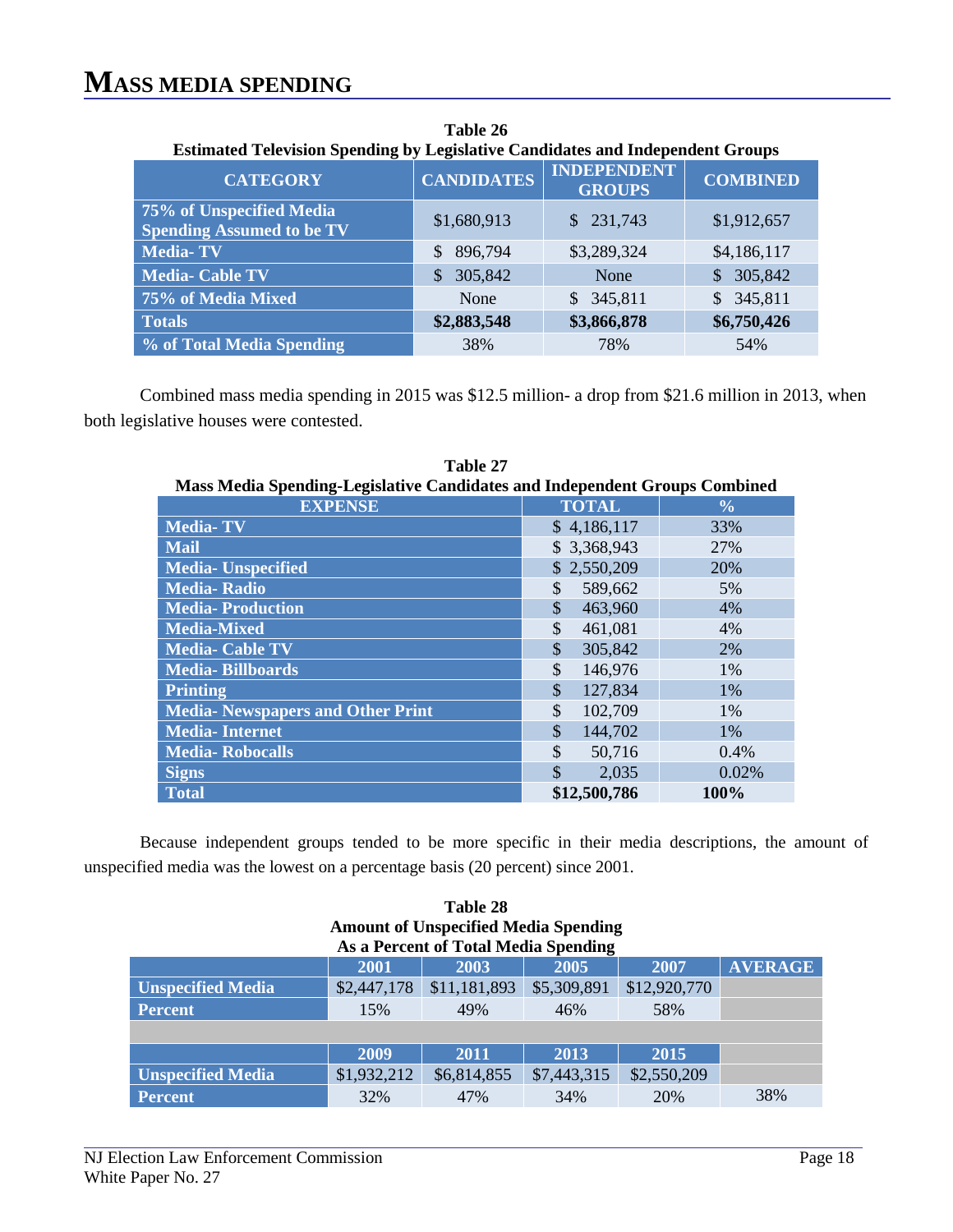Among other media categories, direct mail stayed relatively steady at 27 percent in 2015. Radio as a percentage of overall media spending actually rose to its highest share- 5 percent- since 2001. Newspapers and outdoor advertising drew relatively little spending.

Reported spending on internet advertising is sparse and likely underestimated because it is often lumped together with other media spending.

One analysis of federal spending found that congressional candidates in 2014 devoted 5.5 percent of their total spending to online media.[10](#page-22-0) Applying that figure, internet spending may have reached as much as \$1.2 million in 2015 versus the \$144,702 found in disclosure reports.

| <b>Other Media Categories</b><br>2001-2015                   |                         |                          |                         |                         |                          |                          |                          |                           |  |  |
|--------------------------------------------------------------|-------------------------|--------------------------|-------------------------|-------------------------|--------------------------|--------------------------|--------------------------|---------------------------|--|--|
| 2011<br>2001<br>2003<br>2005<br>2007<br>2009<br>2013<br>2015 |                         |                          |                         |                         |                          |                          |                          |                           |  |  |
| <b>Direct Mail</b>                                           | \$5,994,869             | \$5,962,443              | \$3,507,614             | \$5,893,596             | \$2,905,523              | \$3,986,659              | \$6,158,651              | \$3,368,943               |  |  |
| <b>Percent</b>                                               | 38%                     | 26%                      | 30%                     | 26%                     | 48%                      | 28%                      | 28%                      | 27%                       |  |  |
|                                                              |                         |                          |                         |                         |                          |                          |                          |                           |  |  |
| Radio                                                        | 792,621<br>\$           | 671,060<br>$\mathbb{S}$  | 277,106<br>\$           | $\mathbb{S}$<br>658,997 | $\mathcal{S}$<br>179,586 | 224,409<br><sup>\$</sup> | \$715,511                | $\mathbb{S}^-$<br>589,662 |  |  |
| <b>Percent</b>                                               | 5%                      | 3%                       | 2%                      | 3%                      | 3%                       | 2%                       | 3%                       | 5%                        |  |  |
|                                                              |                         |                          |                         |                         |                          |                          |                          |                           |  |  |
| <b>Newspapers</b>                                            | 449,253<br>\$           | 648,988<br>$\mathsf{\$}$ | 309,548<br>\$           | $\mathbb{S}$<br>143,298 | \$<br>89,417             | $\mathcal{S}$<br>132,487 | 105,955<br>$\mathcal{S}$ | 102,709<br>$\mathbb{S}$   |  |  |
| <b>Percent</b>                                               | 3%                      | 3%                       | 3%                      | 1%                      | 1%                       | 1%                       | 0.50%                    | 1%                        |  |  |
|                                                              |                         |                          |                         |                         |                          |                          |                          |                           |  |  |
| <b>Outdoor</b><br><b>Advertising</b>                         | 393,899<br>$\mathbb{S}$ | 491,143<br>$\mathbb{S}$  | 639,779<br>$\mathbb{S}$ | \$235,307               | \$<br>174,194            | 324,226<br>\$            | \$243,133                | \$146,976                 |  |  |
| <b>Percent</b>                                               | 2%                      | 2%                       | 5%                      | 1%                      | 3%                       | 2%                       | 1%                       | 1%                        |  |  |
|                                                              |                         |                          |                         |                         |                          |                          |                          |                           |  |  |
| <b>Internet</b>                                              | 40,090<br>\$            | <b>NA</b>                | <b>NA</b>               | \$<br>75,655            | \$<br>150,417            | <b>NA</b>                | 269,382<br>$\mathcal{S}$ | $\mathbb{S}$<br>144,702   |  |  |
| <b>Percent</b>                                               | <b>NA</b>               | <b>NA</b>                | <b>NA</b>               | 0.30%                   | 2%                       | <b>NA</b>                | 1%                       | 1%                        |  |  |

#### **Table 29 Other Media Categories**

<span id="page-22-0"></span> $\overline{a}$ <sup>10</sup> Russ Chroma, "You're Going to See an Explosion of Online Political Ads in 2016," Mother Jones, June 25, 2015.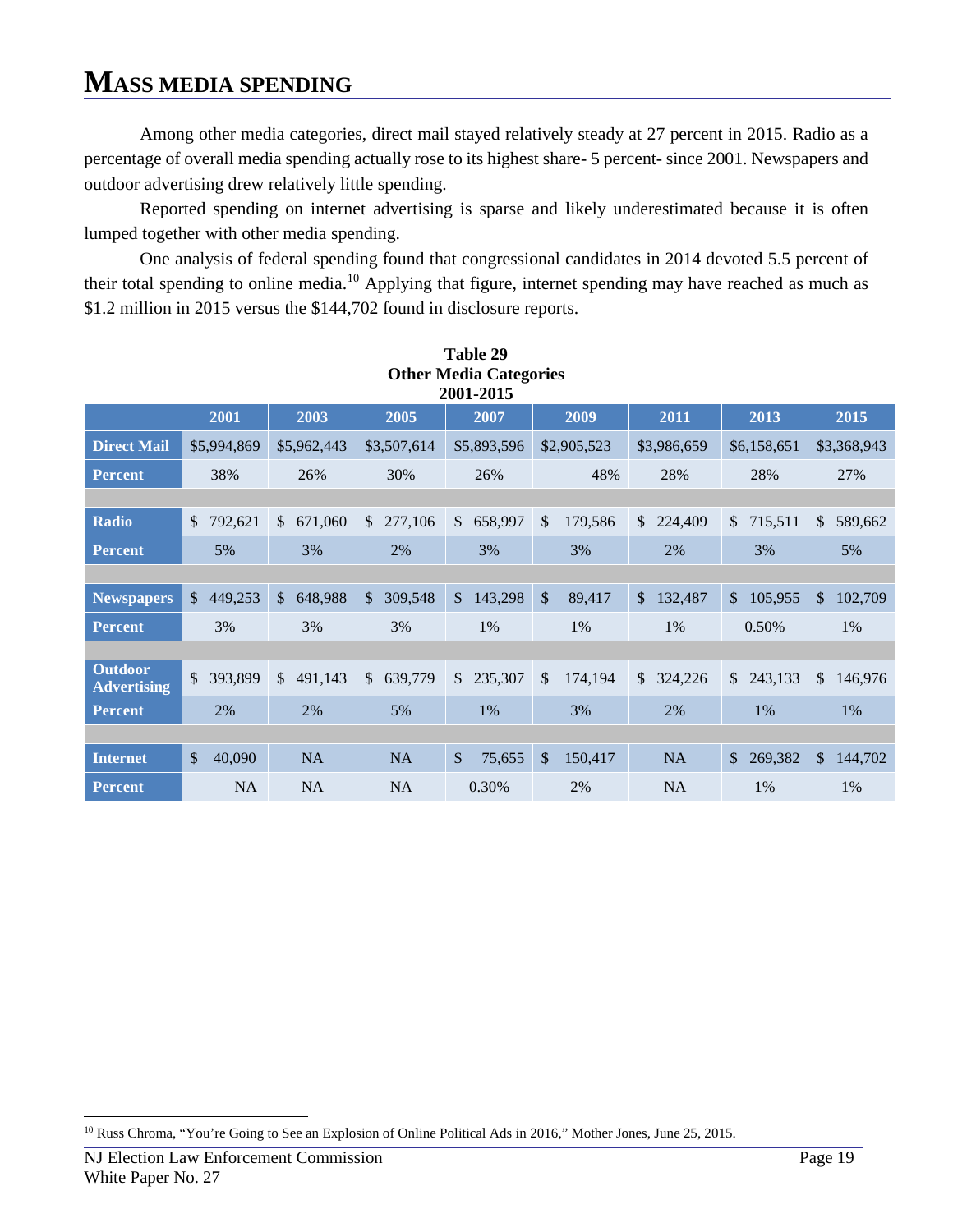# **NON-MEDIA SPENDING**

Most incumbent state legislators avoid serious reelection challenges because most districts are drawn in a way that gives them an edge among voters.

As a result, many legislators don't hesitate to share their campaign funds with other legislators, particularly those in the handful districts of districts that are more competitive.

Even with those transfers, incumbents often have enough leftover funds that they can transfer significant amounts to their next campaigns.

In 2015, \$11.1 million either was contributed by candidates to other candidates (\$7.1 million) or by independent committees to other independent committees (\$4 million). Candidates also earmarked \$3 million for future campaigns.

A total of \$14.1 million was transferred between committees or reserved for future elections. The 42 percent share ties the share in the 2009 election for third highest behind 46 percent in 2011 and 43 percent in 2013.

| Comentations to Other Candidates and               |                                                |              |              |              |     |  |  |  |  |
|----------------------------------------------------|------------------------------------------------|--------------|--------------|--------------|-----|--|--|--|--|
| <b>Committees and Transfers to Future Campaign</b> |                                                |              |              |              |     |  |  |  |  |
|                                                    | <b>AVERAGE</b><br>2001<br>2003<br>2005<br>2007 |              |              |              |     |  |  |  |  |
| <b>Political Contributions</b>                     | \$5,219,286                                    | \$7,392,713  | \$5,001,171  | \$9,485,909  |     |  |  |  |  |
| <b>Transfers to Next Campaign</b>                  | 478,328<br>$\mathbb{S}$                        | \$1,175,233  | <b>NA</b>    | \$2,105,018  |     |  |  |  |  |
| <b>Total</b>                                       | \$5,697,614                                    | \$8,567,946  | \$5,001,171  | \$11,590,927 |     |  |  |  |  |
| <b>Percent</b>                                     | 20%                                            | 20%          | 24%          | 28%          |     |  |  |  |  |
|                                                    | 2009                                           | 2011         | 2013         | 2015         |     |  |  |  |  |
| <b>Political Contributions</b>                     | \$4,958,467                                    | \$13,906,135 | \$20,243,491 | \$11,109,040 |     |  |  |  |  |
| <b>Transfers to Next Campaign</b>                  | \$2,272,267                                    | \$6,431,152  | \$4,933,748  | \$3,045,204  |     |  |  |  |  |
| <b>Total</b>                                       | \$7,230,734                                    | \$20,337,287 | \$25,177,239 | \$14,154,244 |     |  |  |  |  |
| <b>Percent</b>                                     | 42%                                            | 46%          | 43%          | 42%          | 32% |  |  |  |  |

# **Table 30 Contributions to Other Candidates and**

With just one house running in 2015, it wasn't a surprise that other non-media expenses were down compared to 2013. Even so, as a percentage of total spending, most did not differ much from recent elections. For instance, fundraising was 3 percent, the same share as in four of the past seven elections.

**Table 31** 

| Non-Media Spending-2001-2015             |             |             |             |             |             |             |             |             |                |  |  |  |
|------------------------------------------|-------------|-------------|-------------|-------------|-------------|-------------|-------------|-------------|----------------|--|--|--|
| <b>CATEGORY</b>                          | 2001        | 2003        | 2005        | 2007        | 2009        | 2011        | 2013        | 2015        | <b>AVERAGE</b> |  |  |  |
| <b>Fundraising</b>                       | \$811,233   | \$767,468   | \$541,807   | \$1,119,352 | \$1,106,917 | \$1,738,756 | \$1,575,244 | \$935,539   |                |  |  |  |
| <b>Percent</b>                           | 3%          | 2%          | 3%          | 3%          | 6%          | 4%          | 3%          | 3%          | 3.4%           |  |  |  |
| <b>Consulting</b>                        | \$1,080,974 | \$3,309,063 | \$1,732,673 | \$1,388,125 | \$871,210   | \$2,370,730 | \$1,967,233 | \$913,026   |                |  |  |  |
| <b>Percent</b>                           | 4%          | 8%          | 8%          | 3%          | 5%          | 5%          | 4%          | 3%          | 5%             |  |  |  |
| <b>Polling</b>                           | \$570,535   | \$882,162   | \$541,359   | \$854,971   | \$295,951   | \$1,041,827 | \$2,243,067 | \$1,493,303 |                |  |  |  |
| <b>Percent</b>                           | 2%          | 2%          | 3%          | 2%          | 2%          | 2%          | 4%          | 4%          | 2.6%           |  |  |  |
| <b>Election Day</b>                      | \$492,990   | \$622,507   | \$201,101   | \$658,715   | \$245,885   | \$564,394   | \$2,229,452 | \$1,395,232 |                |  |  |  |
| <b>Percent</b>                           | 2%          | 1%          | 1%          | 2%          | 1%          | 1%          | 4%          | 4%          | 2%             |  |  |  |
| <b>Charitable</b><br><b>Donations</b>    | \$350,328   | \$433,778   | \$324,368   | \$267,030   | \$166,184   | \$427,461   | \$509,670   | \$378,020   |                |  |  |  |
| <b>Percent</b>                           | 1%          | 1%          | 2%          | 1%          | 1%          | 1%          | 1%          | 1%          | 1.1%           |  |  |  |
| <b>Administrative</b><br><b>Expenses</b> | \$856,679   | \$2,910,023 | \$819,081   | \$2,633,627 | \$843,671   | \$2,410,481 | \$2,352,280 | \$1,500,763 |                |  |  |  |
| <b>Percent</b>                           | 3%          | 7%          | 4%          | 6%          | 5%          | 5%          | 4%          | 5%          | 4.9%           |  |  |  |
| <b>Refunds</b>                           | \$680,096   | \$637,288   | <b>NA</b>   | \$859,046   | \$178,803   | \$164,356   | \$251,556   | \$89,687    |                |  |  |  |
| <b>Percent</b>                           | 2%          | 2%          | <b>NA</b>   | 2%          | 1%          | 0.40%       | 0.50%       | 0.30%       | 1.2%           |  |  |  |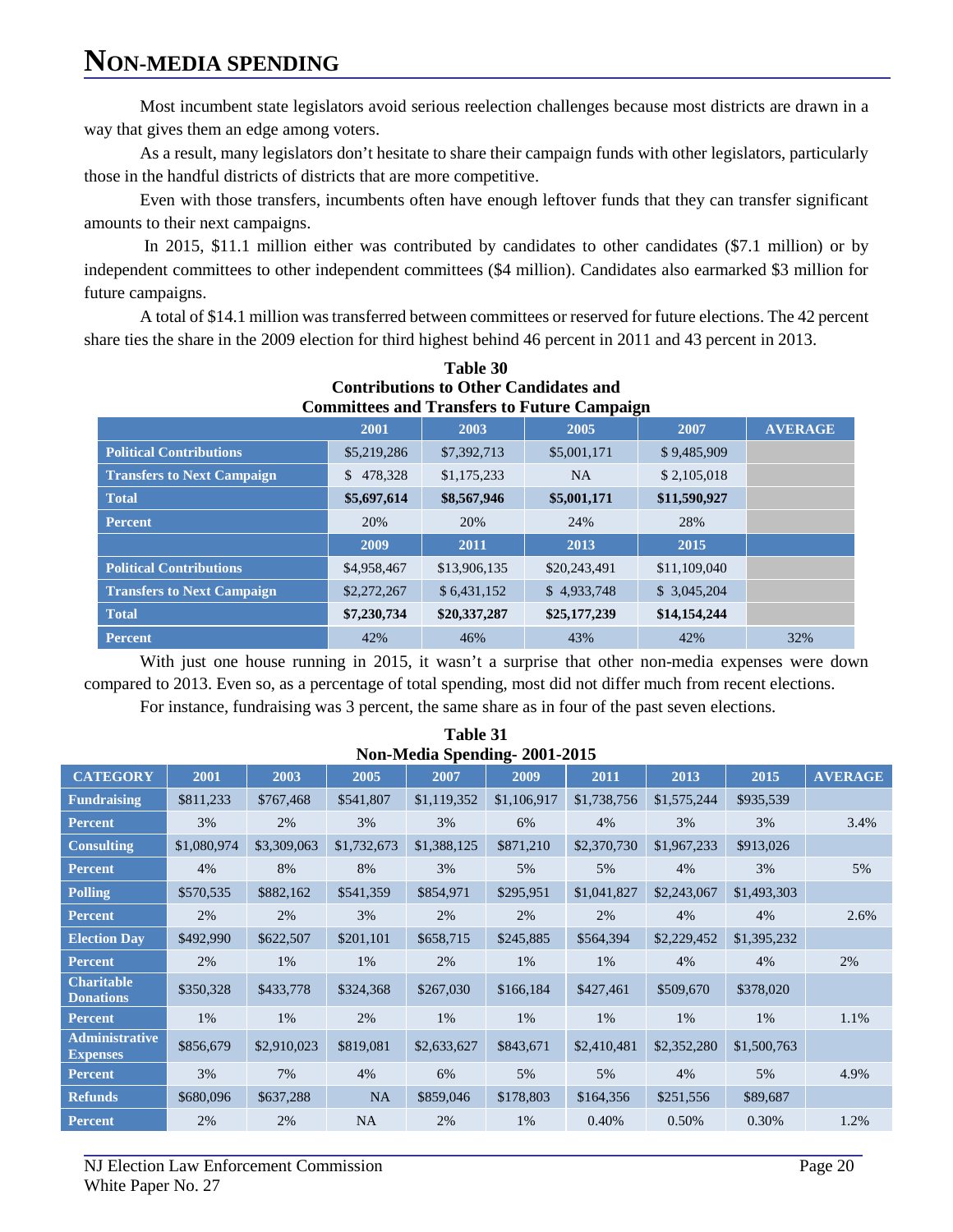#### **CURRENT STATE LAW ALLOWS INDEPENDENT GROUPS TO TAKE PART IN STATE AND LOCAL ELECTIONS WITHOUT TELLING THE PUBLIC WHO FUNDS THEM**

Nearly \$15 million of the independent spending related to the 2013 governor's race was done without anyone knowing where a single dollar came from. It was nearly 40 percent of the independent spending that year, and the amount is more than all candidates spent in the 1985 gubernatorial election.

**Table 32**

| <b>Amount of Disclosure by Independent</b><br><b>Groups in 2013 New Jersey State Campaigns</b> |              |               |
|------------------------------------------------------------------------------------------------|--------------|---------------|
| <b>EXTENT OF DONOR DISCLOSURE</b>                                                              | <b>TOTAL</b> | $\frac{0}{0}$ |
| <b>Contributions/Expenses</b>                                                                  | \$24,088,504 | 62%           |
| None-Expenses Only                                                                             | \$3,740,234  | 10%           |
| <b>None-Total Spending Only</b>                                                                | \$11,000,000 | 28%           |
| <b>Grand Total</b>                                                                             | \$38,828,738 | 100%          |

Candidates, parties and political action committees must disclose all their campaign finances, including contributions.

Yet groups that often have a major stake in the outcome of elections can sidestep the same rules.

New Jersey's present law fails to reflect more than 40 years of U.S. Supreme Court and lower court rulings that uphold broad disclosure laws.

The U.S. Supreme Court has consistently upheld strong disclosure laws even as it has recently rolled back other restrictions on political spending.

In the landmark case, *Buckley v. Valeo* (1976), the majority agreed transparency in election financing helps stop abuses before they occur:

[D]isclosure requirements deter actual corruption and avoid the appearance of corruption by exposing large contributions and expenditures to the light of publicity. This exposure may discourage those who would use money for improper purposes either before or after the election. A public armed with information about a candidate's most generous supporters is better able to detect any post-election special favors that may be given in return….In enacting these requirements it (Congress) may have been mindful of Mr. Justice Brandeis' advice: 'Publicity is justly commended as a remedy for social and industrial diseases. Sunlight is said to be the best of disinfectants; electric light the most efficient policeman.' [11](#page-24-0)

Watergate lead prosecutor Richard Ben-Veniste said disclosure is a critical tool for discouraging corruption. "How can you tell if there is a quid pro quo for a contribution unless you can tell who it was who gave the money?"[12](#page-24-1)

<span id="page-24-0"></span> <sup>11</sup> *Buckley v. Valeo*, 424 U.S. (1976) at 67.

<span id="page-24-1"></span><sup>&</sup>lt;sup>12</sup> "Watergate Prosecutor Assesses Campaign Finance Controversy," Ryan Faughnder[, www.neontommy.com,](http://www.neontommy.com/) October 28, 2010.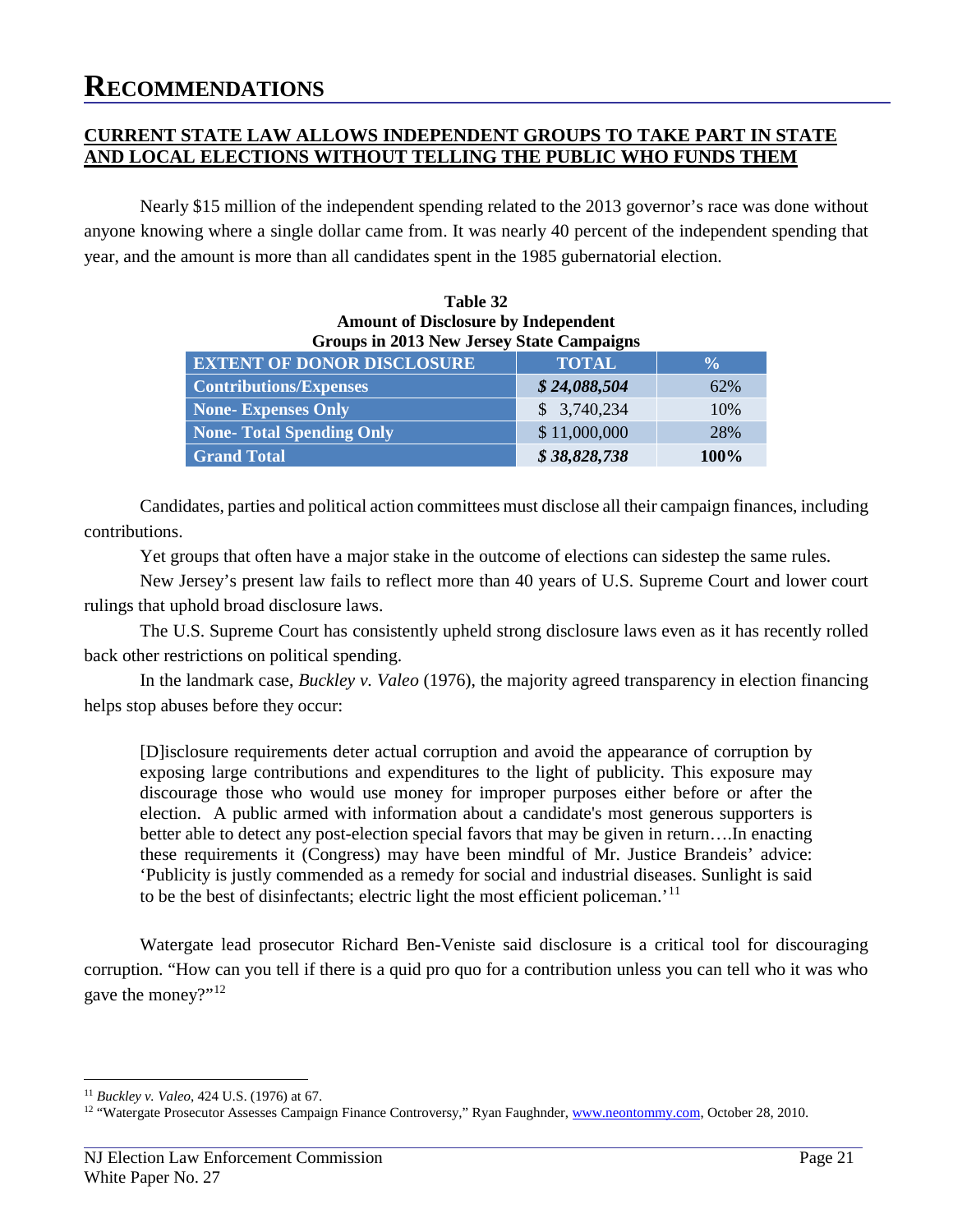*Buckley v. Valeo*'s disclosure requirement applied only to political communications that are "express advocacy." This means they bluntly urge voters to elect or defeat candidates. These advertisements use the socalled "magic words" such as "vote for" or "vote against."

By 2003, however, the U.S. Supreme Court in *McConnell v. FEC* (2003) recognized that untold millions of dollars of campaign ads escape disclosure rules by applying such a narrow definition. It conceded reality when it admitted that many ads without the "magic words" are election-related.

The majority noted that it was not persuaded:

[T]hat the First Amendment erects a rigid barrier between express advocacy and so-called issue advocacy. That notion cannot be squared with our longstanding recognition that the presence or absence of magic words cannot meaningfully distinguish electioneering speech from a true issue ad . . . Indeed, the unmistakable lesson from the record in this litigation . . . is that *Buckley*'s magic-word requirement is functionally meaningless.<sup>[13](#page-25-0)</sup>

The majority further stated:

Not only can advertisers easily evade the (*Buckley* bright) line by eschewing the use of magic words, but they would seldom choose to use such words even if permitted. And although the resulting advertisements do not urge the viewer to vote for or against a candidate in so many words, they are no less clearly intended to influence the election. *Buckley*'s express advocacy line, in short, has not aided the legislative effort to combat real or apparent corruption, and Congress enacted BCRA to correct the flaws it found in the existing system.<sup>[14](#page-25-1)</sup>

The case contained an intriguing footnote that mentioned testimony by political consultant Douglas Bailey. He said the most powerful political ads often are those that DON'T contain magic words.

Bailey said it is "rarely advisable to use such clumsy words as 'vote for' or 'vote against.' . . . All advertising professionals understand that the most effective advertising leads the viewer to his or her own conclusion without forcing it down their throat."[15](#page-25-2)

In a second footnote, the judges cited an example of how issue ads containing none of the "magic words" clearly can have an impact on campaigns. The group sponsoring the ad did so anonymously.

One striking example is an ad that a group called Citizens for Reform sponsored during the 1996 Montana congressional race, in which Bill Yellowtail was a candidate. The ad stated: 'Who is Bill Yellowtail? He preaches family values but took a swing at his wife. And Yellowtail's response? He only slapped her. But her nose was not broken. He talks law and order . . . but is himself a convicted felon. And though he talks about protecting children, Yellowtail failed to make his own child support payments then voted against child support enforcement. Call Bill Yellowtail. Tell him to support family values'. . . The notion that this advertisement was designed purely to discuss the issue of family values strains credulity.<sup>[16](#page-25-3)</sup>

<span id="page-25-0"></span><sup>13</sup> *McConnell v. FEC*, 540 U.S. (2003) at 193.

<span id="page-25-2"></span><span id="page-25-1"></span><sup>14</sup> Ibid. at 193 and 194.

<sup>15</sup> Ibid. at 194, footnote 77.

<span id="page-25-3"></span><sup>16</sup> Ibid. at 194, footnote 78.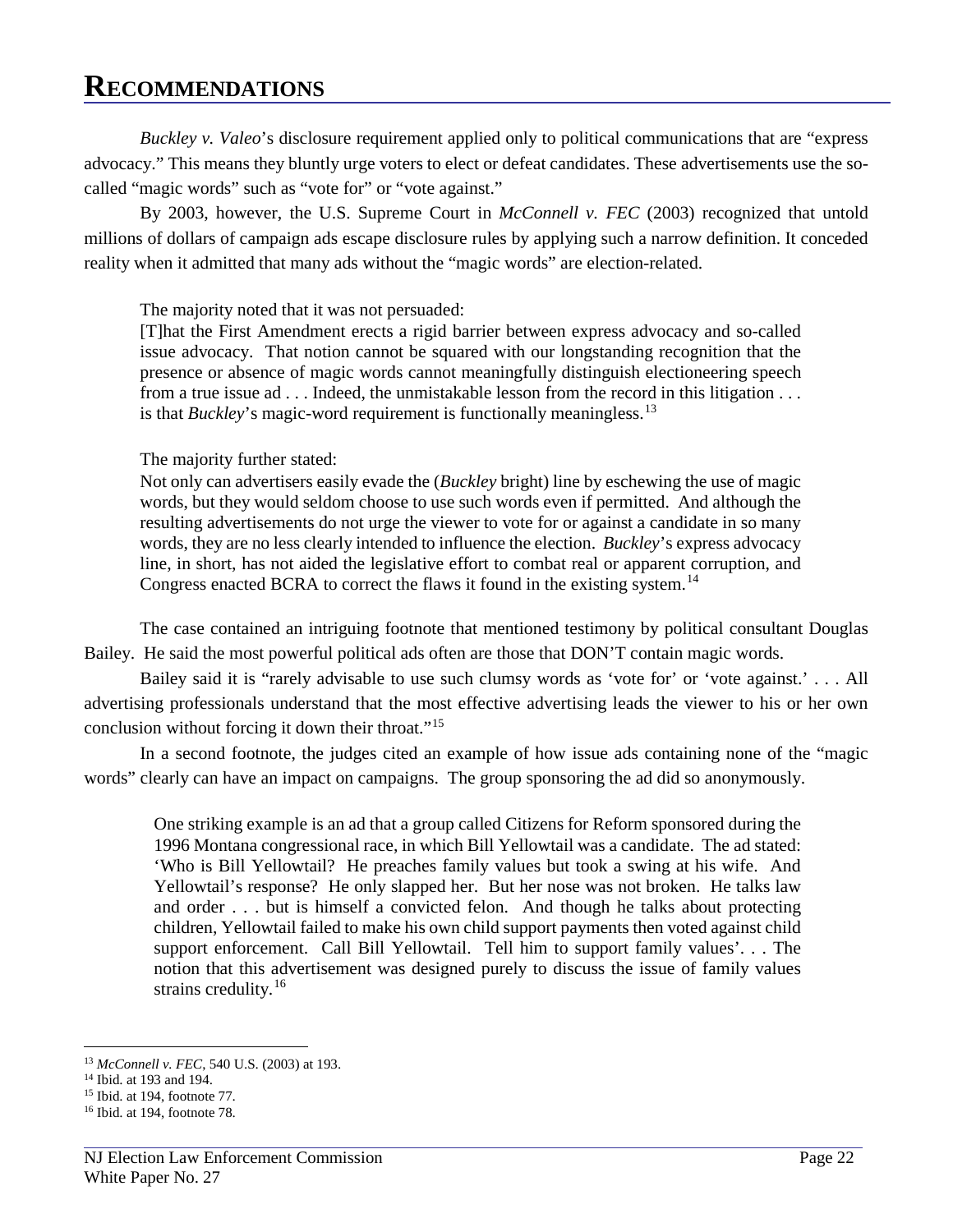Since *Citizens United*, nearly all judges considering the issue have declared that election-related issueoriented ads are fair game if disclosure rules follow the court's guidelines for identifying such ads.

"Recounting the series of Supreme Court cases that had upheld disclosure requirements while simultaneously striking down other regulations on campaign speech, the Court (in *Citizens United*) affirmed and reiterated the importance of disclosure requirements- even requirements that apply to issue advocacy- to the government's interest in informing the electorate."<sup>[17](#page-26-0)</sup>

"Given the Court's analysis . . . and its holding that the government may impose disclosure requirements on speech, the position that disclosure requirements cannot constitutionally reach issue advocacy is unsupportable."<sup>[18](#page-26-1)</sup>

Prior to *Citizens United*, a majority in *Wisconsin Right to Life v. FEC* (2007) sought to clarify the distinction between advertisements meant only to influence government policy and "sham issue ads" that clearly are aimed at unseating or electing candidates.

"A court should find that an ad is the functional equivalent of express advocacy only if the ad is susceptible of no reasonable interpretation other than as an appeal to vote for or against a specific candidate."<sup>[19](#page-26-2)</sup>

Real issue ads, the justices said, focus on a legislative issue, take a position, urge the public to support that position and urge them to contact public officials. They do not mention elections, candidates, political parties or challengers. Legitimate issue ads, they continued, also take no position on a candidate's character, qualifications or fitness for office. $20$ 

While *Citizens United v. FEC* was most notable for allowing corporations and unions to spend unlimited sums independently, it also was one of the strongest pro-disclosure pronouncements by the high court.

The majority went so far as to declare that even its earlier definition of "functional equivalent of express advocacy" may be too narrow in deciding what types of advertising warrant election-related disclosure.<sup>[21](#page-26-4)</sup>

"…we reject Citizens United's contention that the disclosure requirements must be limited to speech that is the functional equivalent of express advocacy."<sup>[22](#page-26-5)</sup>

In the words of the majority, "The First Amendment protects political speech; and disclosure permits citizens and shareholders to react to the speech of corporate entities in a proper way. This transparency enables the electorate to make informed decisions and give proper weight to different speakers and messages."<sup>[23](#page-26-6)</sup>

The justice also pointed to prior precedent:  $24$  "Disclaimer and disclosure requirements may burden the ability to speak, but they 'impose no ceiling on campaign-related activities,'…[25](#page-26-8) and do not 'prevent anyone from speaking."<sup>[26](#page-26-9)</sup>

Subsequent rulings by the Supreme Court and lower courts have upheld these principles.

 $\overline{a}$ <sup>17</sup> *Human Life of Washington Inc. v. Brumsickle*, 624 F. 3rd U.S. (2010) at 1013.

<span id="page-26-1"></span><span id="page-26-0"></span><sup>18</sup> Ibid. at 1016.

<span id="page-26-2"></span><sup>19</sup> *Wisconsin Right to Life v. FEC*, 551 U.S. (2007) at 469-470.

<span id="page-26-3"></span><sup>20</sup> Ibid.

<span id="page-26-4"></span><sup>21</sup> *Citizens United v. FEC*, 558 U.S. (2010) at 368.

<span id="page-26-5"></span> $22$  Ibid.

<span id="page-26-6"></span><sup>23</sup> *Citizens United v. FEC*, 558 U.S. (2010) at 371.

<span id="page-26-7"></span><sup>24</sup> *Citizens United v. FEC*, 558 U.S. (2010) at 366.

<span id="page-26-8"></span><sup>25</sup> *Buckley v. Valeo*, 424 U.S. (1976) at 64.

<span id="page-26-9"></span><sup>&</sup>lt;sup>26</sup> *McConnell v. FEC*, 540 U.S. 93 (3002) at 201 (internal quotation marks and brackets omitted).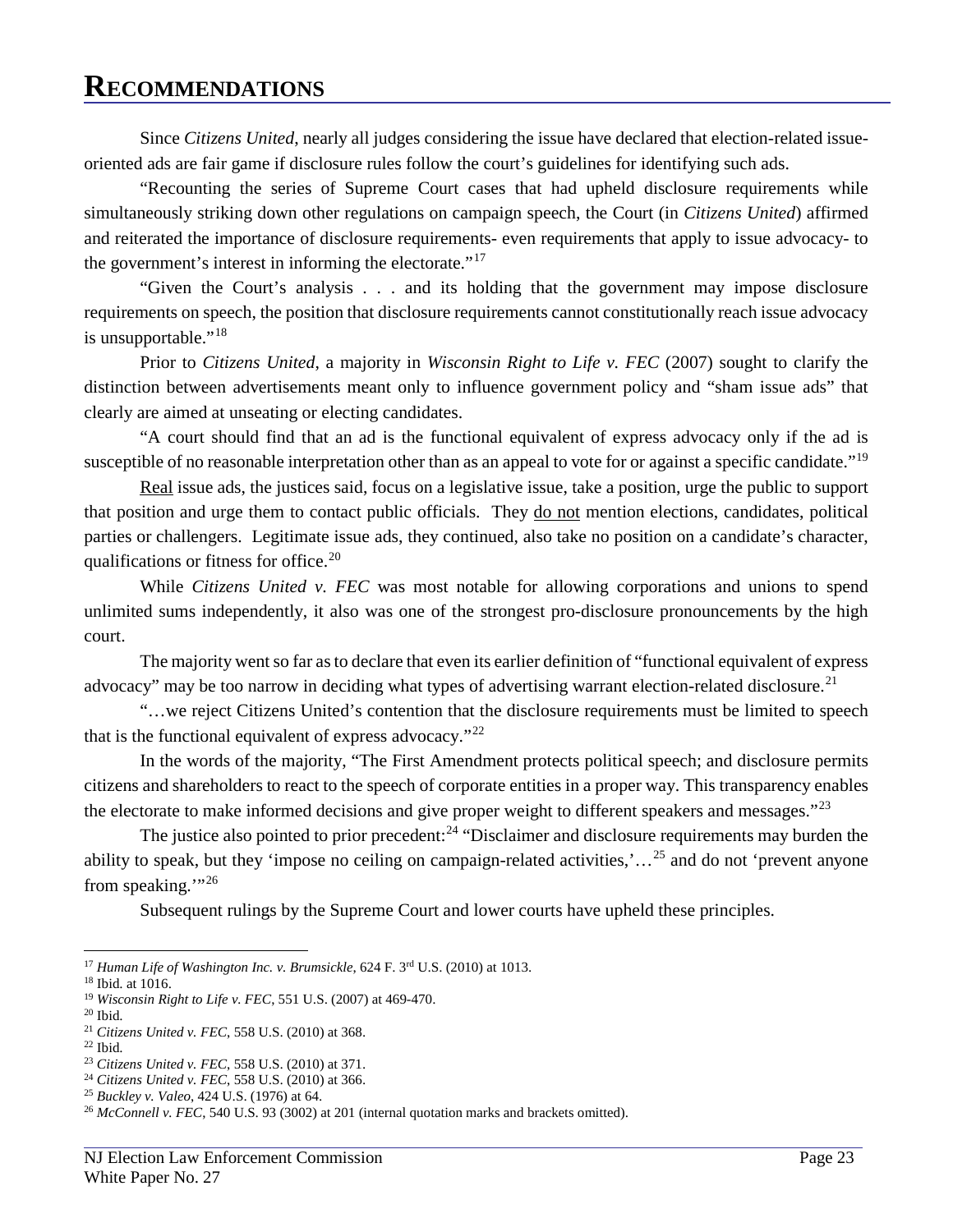In fact, the high court on June 28, 2016 agreed that even 501c3 charitable organizations, which are not supposed to engage in electioneering, would be subject to disclosure rules if they did cross that line.

The court let stand a ruling by the Third Circuit Court of Appeals, which upheld Delaware's disclosure related to "third party advertisements" in *Delaware Strong Families v. Matthew Denn, Attorney General of Delaware[27](#page-27-0)*.

This case is even more relevant now because President Donald Trump has called for repeal of the socalled Johnson Amendment, which was approved by President Dwight Eisenhower in 1954 and forbids 501c3 charities from taking part in elections.

Facing opposition even from many charities and others, Congress dropped a repeal amendment from the federal tax reform bill in December 2017 and again from a federal budget bill in March 2018. But it conceivably could surface in future legislation.

"The spending power of such groups would explode exponentially if any entity that calls itself a 'church' could scoop up tax-deductible dollars and spend it on politics."[28](#page-27-1)

Some are concerned that even without legislative action, charities, which also do not disclose their contributors, are less likely to face sanctions by the IRS even if they become more politically active.

#### **INDEPENDENT SPENDING, MUCH OF IT UNDISCLOSED, IS GROWING RAPIDLY BOTH NATIONALLY AND IN NEW JERSEY**

Information from the Center for Responsive Politics, which tracks federal campaign spending, shows independent spending has risen drastically since 2000. Most striking is the growth in undisclosed independent spending.

In the four election years between 2000 and 2006, independent spending totaled \$342 million. About \$26.3 million or 8 percent, was undisclosed.

Between 2008 and 2016, independent spending totaled \$3.6 billion. The amount of secret money was \$914 million- 25 percent of all independent spending, or 36 times the amount during the previous period.

<span id="page-27-0"></span><sup>27</sup> *Delaware Strong Families v. Denn*, 136 S. Ct. 2376 (2016)

<span id="page-27-1"></span> $^{28}$  Eliza Newlin Carney, "The Move to Politicize Churches is Back, and Conservatives Should Be Outraged," American Prospect, March 8, 2018.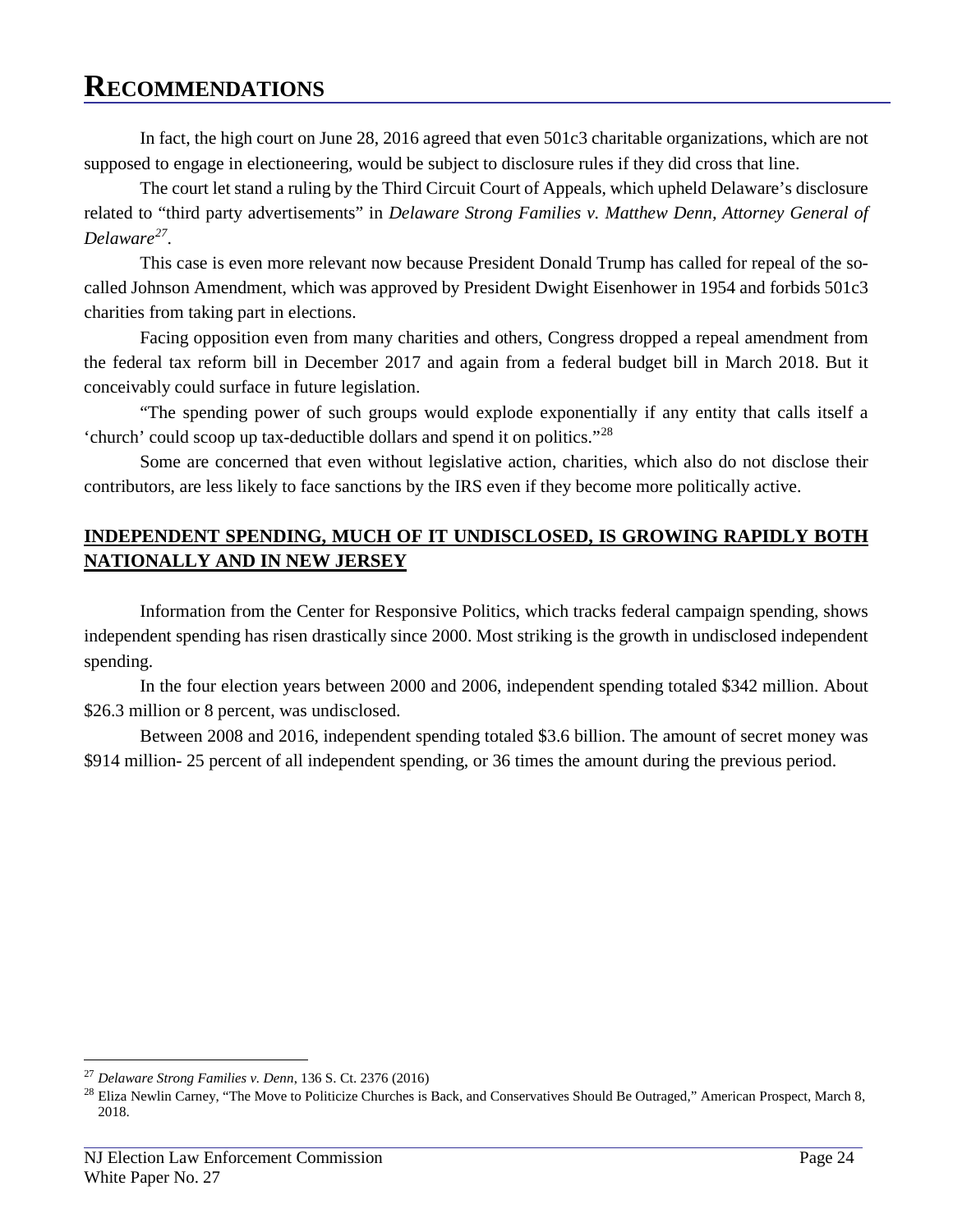| <b>PERIOD</b> | <b>ALL</b>                   | <b>NO DONOR DISCLOSURE</b> | $\frac{0}{0}$<br><b>UNDISCLOSED</b> |
|---------------|------------------------------|----------------------------|-------------------------------------|
| 2000          | \$<br>51,638,411             | \$11,210,000               | 22%                                 |
| 2002          | \$<br>27,686,417             | 4,070,000<br>\$            | 15%                                 |
| 2004          | 193,129,472<br>\$            | $\mathcal{S}$<br>5,880,000 | 3%                                  |
| 2006          | \$<br>69,565,098             | \$<br>5,170,000            | 7%                                  |
| 2008          | 338,441,092<br>\$            | \$102,430,000              | 30%                                 |
| 2010          | 309,834,190<br>\$.           | \$138,700,000              | 45%                                 |
| 2012          | \$1,038,747,447              | \$311,310,000              | 30%                                 |
| 2014          | 566,210,599<br>\$.           | \$177,750,000              | 31%                                 |
| 2016          | \$1,397,465,613              | \$183,480,000              | 13%                                 |
|               |                              |                            |                                     |
| 2000-2007     | 342,019,398<br>$\mathcal{S}$ | \$26,330,000               | 8%                                  |
| 2008-2016     | \$3,650,698,941              | \$913,670,000              | 25%                                 |
| 2000-2016     | \$3,992,718,339              | \$940,000,000              | 24%                                 |

**Table 33 Independent Spending in Federal Elections Total and Undisclosed**

Source: Center for Responsive Politics accessed 8/11/2017

The explosion of independent spending occurred primarily due to three developments. The so-called McCain-Feingold bill of 2002 prohibited national parties from accepting unlimited contributions (so-called soft money), prompting donors to spend more money independently of parties and candidates. U.S. Supreme Court decisions in 2007 and 2010 led to increased independent spending by political non-profit groups, corporations and unions.

As a result, large blocks of secret money now influence elections each year. For instance, in the 2016 election:

- 45Committee, a 501c4 non-profit group that discloses its donors only to the IRS, spent \$21.3 million on the 2016 election.<sup>29</sup> It supported President Donald Trump.
- Conservative Solutions Project, a similar group, spent \$22 million promoting Sen. Marco Rubio in the GOP primary.<sup>[30](#page-28-1)</sup> One unknown source alone wrote a \$13.5 million check.<sup>[31](#page-28-2)</sup>
- $\triangleright$  Non-profit groups that mainly supported Democrats also spent considerable sums without disclosing their donors, including the Environmental Defense Fund (\$4.3 million) and League of Conservation Voters (\$4.2 million).

It is encouraging that the annual total of anonymous spending in the 2016 presidential election year was lower than in 2012 (\$183 million versus \$311 million) and the lowest on a percentage basis since 2006 (13 percent in 2016 versus 7 percent in 2006).

But these totals understate the extent of undisclosed fundraising in American elections.

<span id="page-28-0"></span><sup>&</sup>lt;sup>29</sup> "Two (at most) Secret Donors Funded 93% of Pro-Rubio Nonprofit," Robert Maguire, Center for Responsive Politics, May 3, 2017.  $^{\rm 30}$  Ibid.

<span id="page-28-2"></span><span id="page-28-1"></span><sup>&</sup>lt;sup>31</sup> "Rubio Says Identity of Person Who Gave \$13.5 Million to Group Supporting Him is 'Irrelevant'" Alex Leary, Tampa Bay Times, June 1, 2016.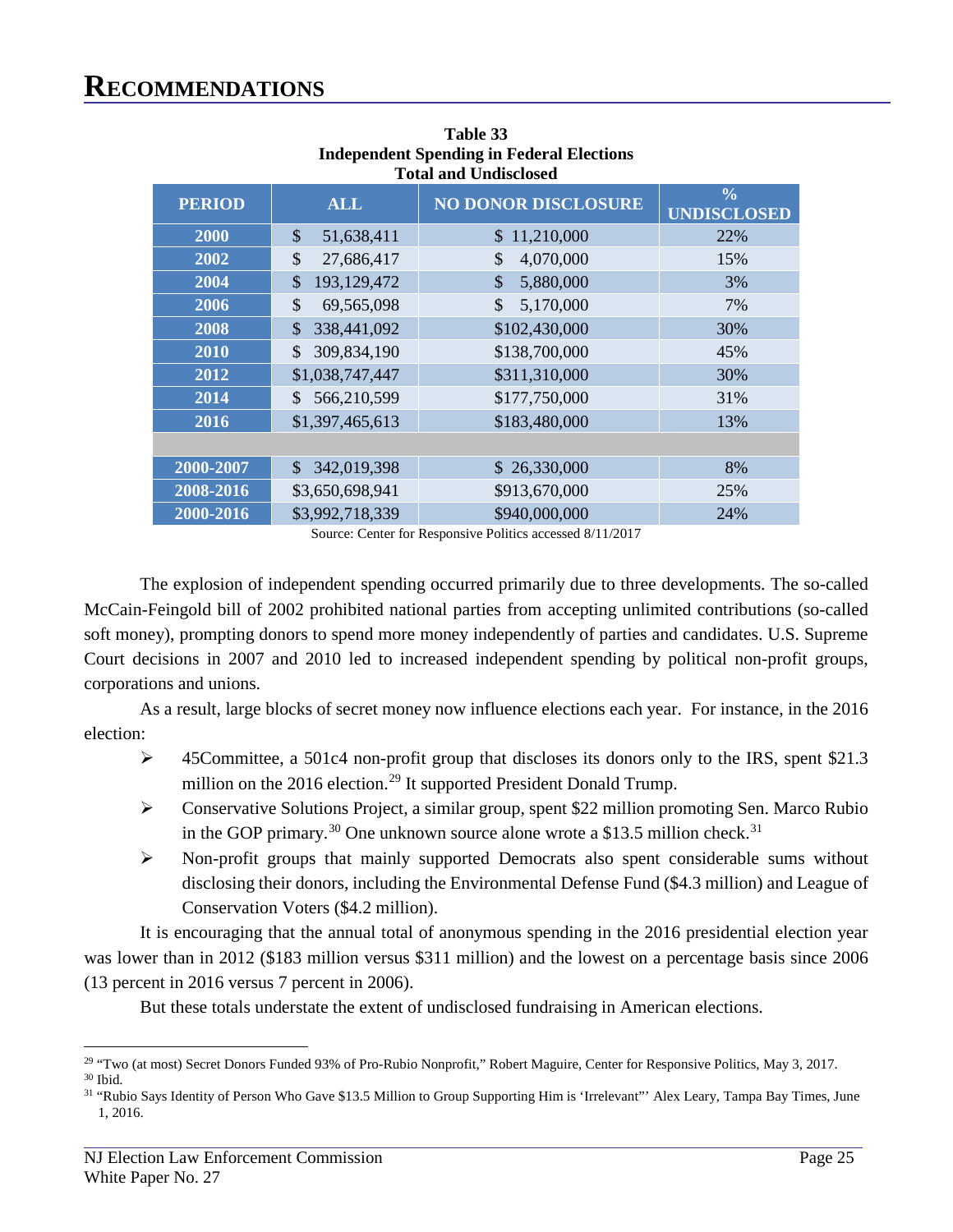It does not include millions paid to Super PACs, which do disclose, by 501(c) non-profit groups, which do not. It does not include millions more contributed by limited liability corporations, which also do not reveal names of contributors.

It also omits hundreds of millions of dollars more in undisclosed spending in state and local elections.

For instance, a record \$75.8 million was spent by 65 outside special interest groups in state recall races held in Wisconsin in 2011 and 2012. Of that amount, \$49 million- or 64 percent- was undisclosed. Only \$1.1 million was fully disclosed.<sup>[32](#page-29-0)</sup>

#### **INDEPENDENT SPENDING BY SPECIAL INTEREST GROUPS HAS GROWN RAPIDLY IN NEW JERSEY DURING THE PAST DECADE. YET, STATE LAW DOES NOT REQUIRE THEM TO DISCLOSE THEIR CONTRIBUTIONS.**

Spending by independent special interest committees has exploded in New Jersey during the last decade. Including the 2017 primary and general elections, independent groups have spent \$112 million on gubernatorial and/or legislative elections since 2007. That represents 93 percent of all independent spending since 1977.

How much has the influence of these groups swollen? In the six statewide elections between 1997 and 2007, independent groups spent \$7.5 million while the so-call "Big Six" committees- the two state parties and four leadership committees- spent \$152 million.

In the five elections since 2007, independent groups have spent \$112 million while the Big Six spent \$65 million. Independent spending has increased more than ten-fold while Big Six spending decreased by twothirds.

| <b>Table 34</b>                                                |  |                  |
|----------------------------------------------------------------|--|------------------|
| <b>Independent Committee Spending Versus</b>                   |  |                  |
| Big Six Spending in Gubernatorial and/or Legislative Elections |  |                  |
| <b>INDEDENDENT</b>                                             |  | <b>DIC CIV</b> * |

| <b>PERIOD</b>                  | <b>INDEPENDENT</b><br><b>SPENDING</b> | <b>CHANGE</b> | <b>BIG SIX*</b><br>SPENDING | <b>CHANGE</b> |
|--------------------------------|---------------------------------------|---------------|-----------------------------|---------------|
| <b>1997-2008 (6 Elections)</b> | \$ 7.477.455                          |               | \$152,092,332               |               |
| <b>2009-2017 (5 Elections)</b> | \$111,752,606                         | 1,395%        | \$65,204,435                | $-57\%$       |
|                                |                                       |               |                             |               |

\*Two state parties and four legislative leadership committees.

Campaign attacks financed by cloaked contributions have not been as prevalent in New Jersey as in they have been elsewhere because some groups have voluntarily disclosed their contributions. But there is a real risk for future elections because there is no guarantee this trend will continue.

#### **Under current state law, most[33](#page-29-1) of the \$120 million in independent spending since 1977 could have been done anonymously**.

<span id="page-29-0"></span><sup>32</sup> "Smear Groups Raised \$49 Million from Secret Sources," Wisconsin Democracy Project, September 17, 2012.

<span id="page-29-1"></span><sup>&</sup>lt;sup>33</sup> Pre-election fundraising committees formed by prospective gubernatorial candidates, which technically are independent of their candidate committees, are required under a 2001 law to disclose their contributions if the candidates actually run. About \$10.3 million has been disclosed as a result.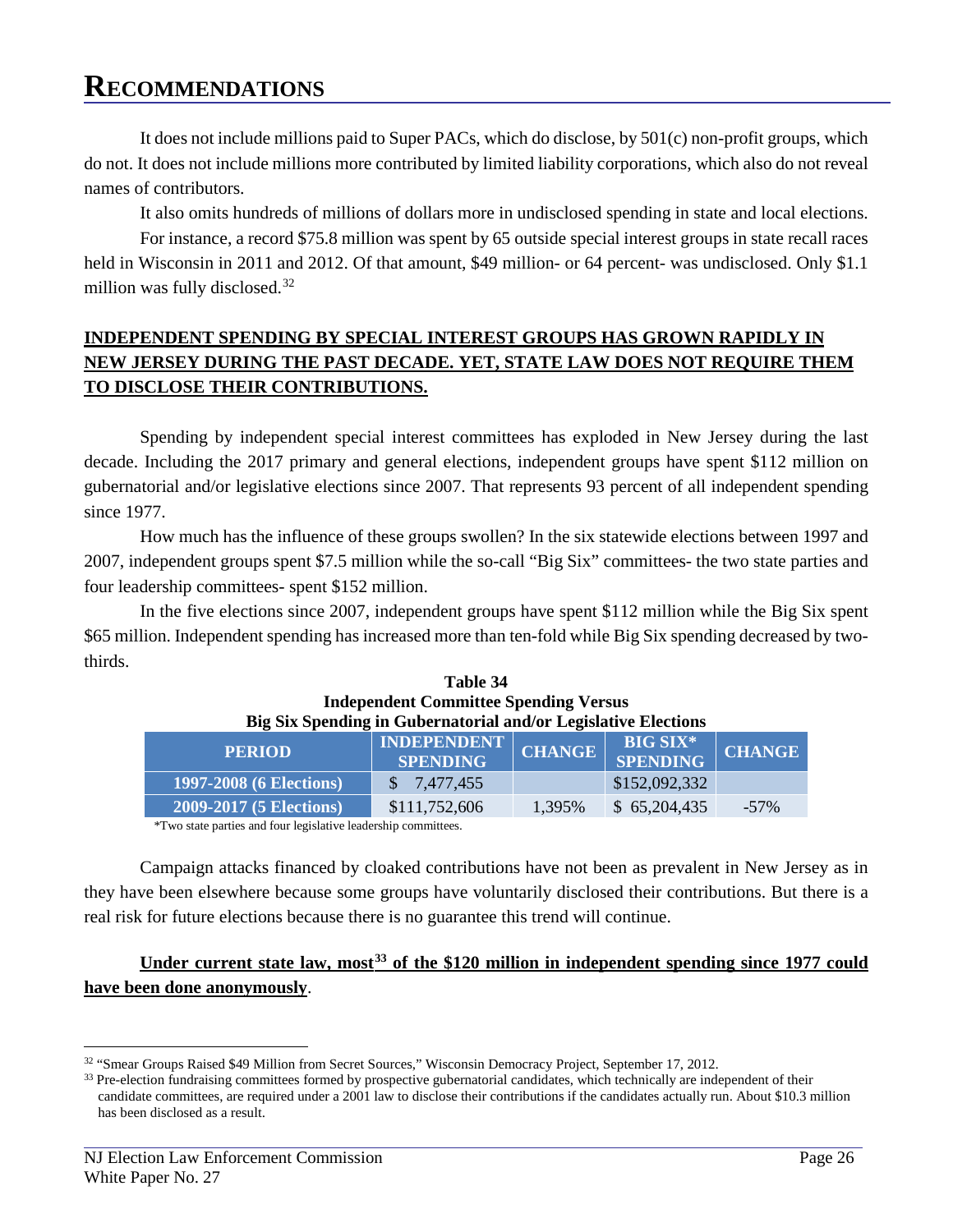Groups that now independently spend millions of dollars in New Jersey races and currently disclose their donors could stop at any time. With a flick of the switch, they could turn out the lights on their contributions.

#### **SECRET POLITICAL MONEY ENCOURAGES BAD BEHAVIOR**

Some might wonder- what's wrong with secret money in politics?

"Secrecy in campaign finance is a precursor to scandal," said Meredith McGehee of the Campaign Legal Center.<sup>[34](#page-30-0)</sup>

In a healthy democracy, one way elected, and appointed government officials are held accountable is for citizens to know who is "pulling their strings," particularly through use of financial inducements like campaign contributions, gifts or even "independent" spending on their behalf. "…information is a predicate of wise self-government."[35](#page-30-1)

Few citizens today realize federal and state campaign finance disclosure laws exist primarily because of the Watergate scandal of the 1970s, which was largely about secret money in politics. It had an enormous impact because it led to the resignation of President Richard Nixon.

Chris Dolan, a political science professor at Lebanon Valley College in Pennsylvania, said: "Watergate was basically a campaign finance scandal."<sup>[36](#page-30-2)</sup>

The most memorable event was the June 17, 1972 break-in of the Democratic National Committee by five men, three of whom were associated with Nixon and his reelection campaign. Among the items on them were 53 new \$100 bills. The money was laundered through several sources, including a Mexican bank account, but came from people associated with Nixon's fundraising committee.<sup>[37](#page-30-3)</sup> Another \$25,000 in contributions made their way into the bank account of another one of the so-called "plumbers."[38](#page-30-4)

It turned out the break-in was just the side-show.

After Watergate, 20 corporations were criminally convicted for illegal campaign-finance activities. The hotel break-in itself was financed with secret campaign contributions. Consider, ITT pledged \$400,000 to help finance the 1972 Republican convention, and the Justice Department quickly settled an antitrust case in ITT's favor. Nixon himself intervened in the case. The dairy industry gave \$2 million to the Nixon campaign and soon got the increase in dairy price supports they were seeking. Nixon overrode his Agriculture Department's objection to put these supports in place. Ambassadorships were sold at six-figure prices. Herbert Kalmbach, Nixon's attorney and a major campaign fundraiser, ultimately went to jail for selling an ambassadorship.<sup>[39](#page-30-5)</sup>

 $\overline{a}$ <sup>34</sup> July 17, 2012.

<span id="page-30-1"></span><span id="page-30-0"></span><sup>35</sup> David Von Drehle, "Could We Be Wrong?," Washington Post, December 26, 2017.

<span id="page-30-2"></span><sup>36</sup> John Blake, "Forgetting a Key Lesson from Watergate?", CNN, February 2, 2012.

<sup>37</sup> P. 110 and 111, "Who Shakes the Money Tree: American Campaign Financing Practices from 1789 to the Present," George Thayer.

<span id="page-30-5"></span><span id="page-30-4"></span><span id="page-30-3"></span><sup>38</sup> "Remembering CREEP, and the High Price of Easy Money," Robert Maguire, Center for Responsive Politics, March 11, 2013.

<sup>&</sup>lt;sup>39</sup> "Citizens United: Watergate Redux," Fred Wertheimer, president of Democracy 21, June 14, 2012.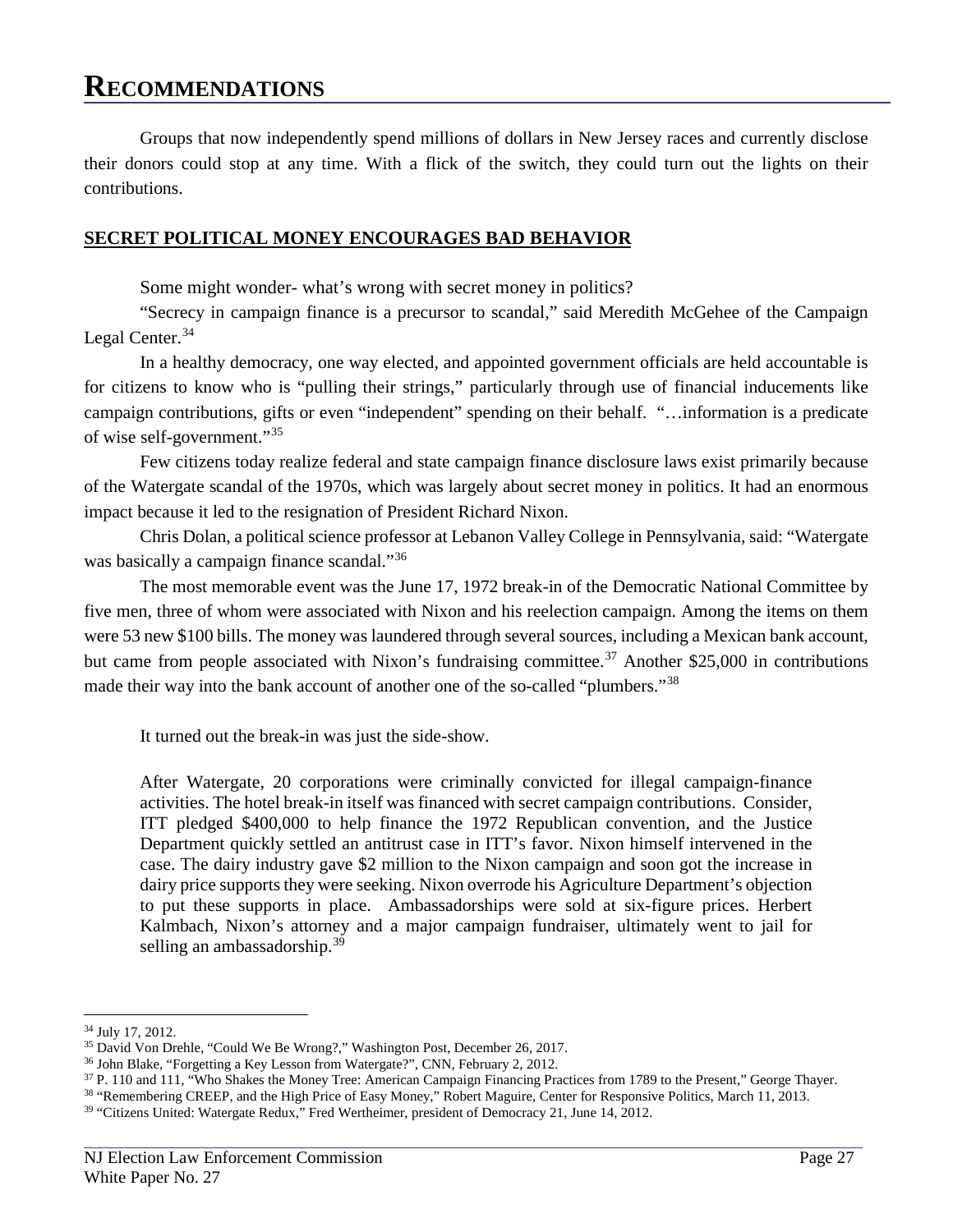Under court order, the administration eventually disclosed that about \$11 million in contributions should have been reported under a new federal law enacted in 1971.

"If these revelations, and the public reaction to them, proved anything, it was that good, enforceable disclosure laws, such as those passed in 1971, would work," said Bradley Smith, a former Republican Federal Election Commission member who is a critic of many campaign finance restrictions due to concerns about infringement on free speech rights. "Once Nixon's campaign finances and expenditures were revealed, public reaction was harsh, and undoubtedly contributed to the electoral pasting the Republicans suffered in the 1974 congressional elections."[40](#page-31-0)

In *Citizens United*, the majority declared that independent spending, unlike direct contributions to candidates, does not have the potential to corrupt. While some critics have criticized this view as naïve, it is the current law of the land.

Even if the 5-4 majority in *Citizens United* refused to use avoidance of corruption as a rationale for disclosure in the case of independent spending, it cited (in *Citizens United* and *McCutcheon v. FEC*) other strong reasons in defending the right of voters to know where independent committees get their funds.

These include enabling voters to judge the credibility of political messages and minimizing the potential for abuse of the campaign finance system without imposing an undue burden on free speech rights.

Disclosure is important because "listeners are entitled to know by whom they are being persuaded."<sup>[41](#page-31-1)</sup>

"It is important for voters to know who is paying for the ads bombarding them because voters will find some sources more 'trustworthy' than others. Viewers have different views about the reliability of an ad depending on who paid for it. Ads about cigarette taxes are likely to be seen as more or less reliable if one knows tobacco companies or anti-smoking groups paid for them."[42](#page-31-2)

Even an erudite skeptic of campaign finance regulation such as Bradley Smith has grudgingly acknowledged:

a simple and legitimate, though hardly flattering, reason for favoring disclosure. It is that we, as voters, are lazy. Keeping up on the activities of particular legislators- particularly in the modern era when government has its hands into so many activities- is hard, time-consuming work. Knowing the sources of a candidate's campaign funds provides us with a shorthand method for estimating a candidate's probable stand on a variety of issues….Contributions, in short, are a bit like endorsements.<sup>[43](#page-31-3)</sup>

While Smith was talking only about disclosure of contributions, not the source of independent spending, the same logic seems to apply.

Unfortunately, federal and state laws have lagged far behind pro-disclosure federal court rulings.

For instance, *Buckley v. Valeo* made it clear that independent committees that directly try to elect or defeat candidates can be made to disclose their contributions. Yet, in the more than four decades since the ruling, New Jersey lawmakers have yet to mandate such disclosure.

<span id="page-31-0"></span><sup>40</sup> Bradley Smith, "Unfree Speech- The Folly of Campaign Finance Reform," Page 32, 2001.

<span id="page-31-2"></span><span id="page-31-1"></span><sup>41</sup> Meredith McGehee, "Listeners Are Entitled to Know by Whom They Are Being Persuaded," Campaign Legal Center, January 14, 2014. 42 Ibid.

<span id="page-31-3"></span><sup>43</sup> Bradley Smith, "Unfree Speech- The Folly of Campaign Finance Reform," Page 224, 2001.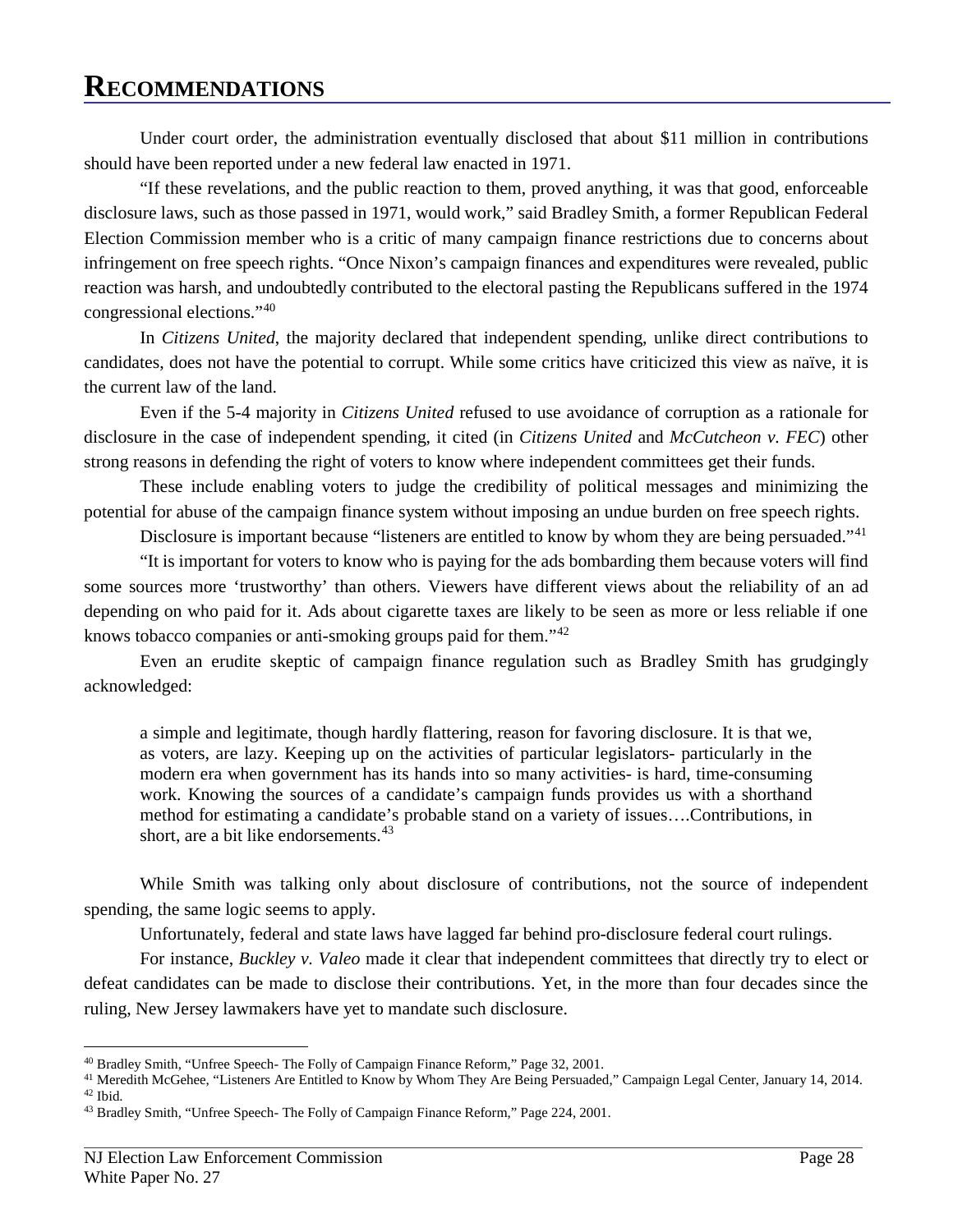More recently, Congress, in 2002 legislation repeatedly upheld by the Supreme Court, also allowed states to require disclosure of contributions that finance issue-oriented ads called electioneering ads that do not explicitly urge voters to elect or defeat candidates. Again, New Jersey has yet to adopt a law that allows such disclosure though both parties have introduced legislation enabling it.

Citizens are entitled to know the origin of election money because it might influence their votes. They shouldn't be victims of "false advertising."

In the words of former Texas State Ethics Commissioner Chase Untermeyer: "Disclosure…is truly the only protection that voters have when it comes to weighing candidates. They may be inclined to support somebody or disinclined to support somebody based upon what contribution they accept. Or it may make no difference. But the key is that the information be available to the voter."<sup>[44](#page-32-0)</sup>

Disclosure by independent groups is especially critical because they historically tend to run nastier, more personal attacks on candidates.

Candidates are at least somewhat inclined to avoid the extremes, and may pay a price if their ads are overly harsh and negative. Special interest groups and Super PACs are less likely to feel these constraints…candidates are 'grateful' when independent groups take on the burden of running the negative ads, because it enables them to appear to be 'above the fray.'<sup>[45](#page-32-1)</sup>

Some are especially concerned that about the growing potential for abuse of 501(c) non-profit groups, which confidentially disclose contributions larger than \$5,000 only to the Internal Revenue Service.

Four years before allegations arose that Russian operatives might be trying to influence the 2016 presidential election, Fred Wertheimer, president of Democracy 21, made the following point in testimony before Congress:

Contributions to 501(c) groups can come from corporations, labor unions, individuals and other entities. They also can come from foreign entities. Absent effective disclosure requirements, it is exceedingly difficult to monitor and determine if foreign money is being illegally used by any of these groups to pay for expenditures to influence federal elections.<sup>[46](#page-32-2)</sup>

More recently, concerns arose over Wanhua Chemical, a \$10 billion enterprise controlled by the Chinese government, joining the American Chemical Council, a 501c6 non-profit that does not disclose the source of its contributions.<sup>[47](#page-32-3)</sup>

"I'm sure ACC will claim that any foreign funds it receives will be segregated from money used for elections, but how will we know?" asks Brendan Fischer, a campaign finance counsel with the Campaign Legal

<span id="page-32-0"></span><sup>44</sup> Jay Root and Ryan Murphy, "Does Business Group's Use of "Dark Money" for Its Political Action Committee Follow State Ethics Rule?'', Texas Tribune, January 29, 2018.

<span id="page-32-1"></span><sup>45</sup> Michael W. McConnell, "In Defense of *Citizens United*," Yale Law Journal, Vol. 123, No. 2013, March 29, 2013, 31.

<span id="page-32-2"></span><sup>46</sup> Fred Wertheimer, President of Democracy 21, in testimony before Senate Rules Committee on the DISCLOSE Act of 2012, March 29, 2012.

<span id="page-32-3"></span><sup>47</sup> Lee Fang, "Chinese State-Owned Chemical Firm Joins Dark Money Group Pouring Cash into US Elections," The Intercept, February 15, 2018.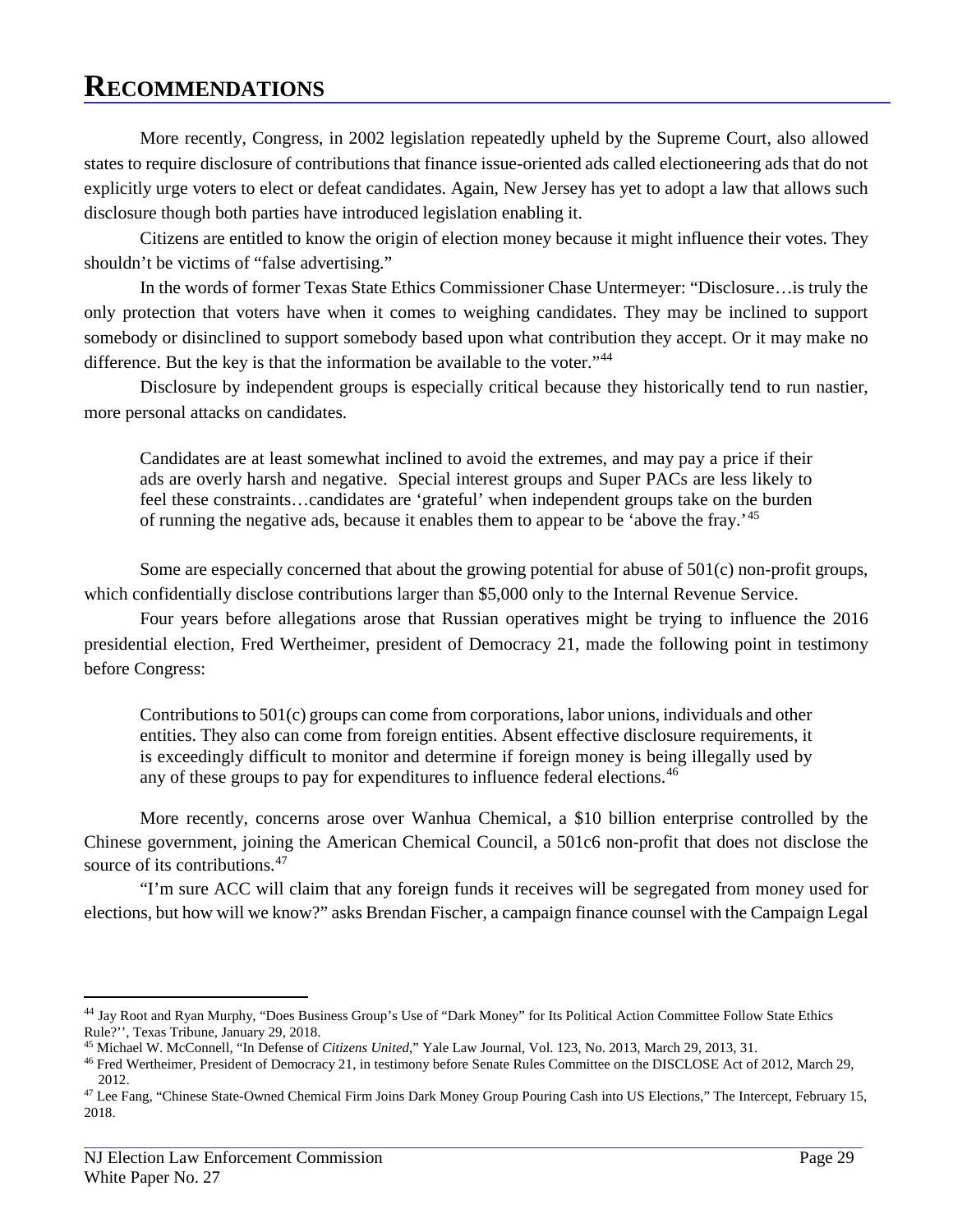Center, which advocates for stricter enforcement of campaign finance law. "And in any case, money is fungible, so the influx of Wanhua funds could free up other ACC resources for political activity."<sup>[48](#page-33-0)</sup>

The Federal Election Commission (FEC) recently disclosed that it has launched a preliminary investigation into whether Russian entities gave illegal contributions to the National Rifle Association to influence the  $2016$  campaign.<sup>[49](#page-33-1)</sup>

Congress has asked the FEC to prepare a report on illegal foreign political contributions in elections and how it can prevent such abuses.<sup>[50](#page-33-2)</sup>

Another reason for full disclosure by independent groups is that they tend to have special leverage since they usually concentrate their efforts on key congressional and legislative elections.

Dark money, like Super PAC and other 'outside' spending by groups other than candidates and parties, tends to cluster in a handful of the most competitive races….in those races where dark money is spent, it can be a big factor. For example, 'undisclosed donors provided nearly half of the more than \$20 million in outside campaign spending,' in the three hotly contested 2017 special elections for U. S. House seats in Georgia, Montana and South Carolina, according to an analysis by Bloomberg BNA.<sup>[51](#page-33-3)</sup>

<span id="page-33-0"></span> $\overline{a}$ <sup>48</sup> Ibid.

<span id="page-33-1"></span><sup>49</sup> Josh Meyer, "FEC Probes Whether NRA Got Illegal Russian Donations," Politico, March 16, 2018.

<span id="page-33-2"></span><sup>50</sup> Megan Wilson, "Congress to Require FEC Report on Foreign Money in Elections," The Hill, March 22, 2018.

<span id="page-33-3"></span><sup>51</sup> Brendan Fischer, "Dark Money Matters," Campaign Legal Center, June 12, 2017.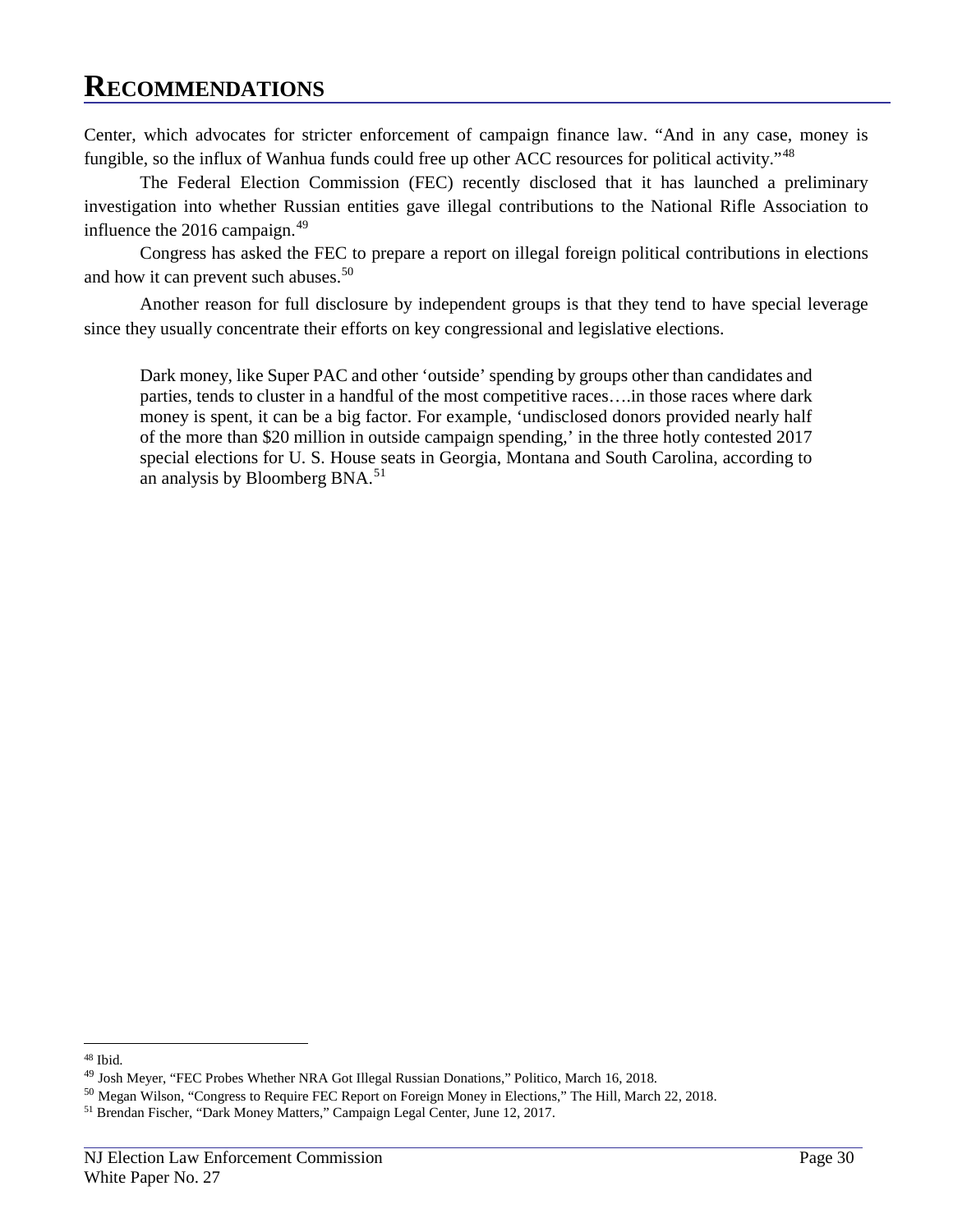#### **ELEC RECOMMENDATIONS**

ELEC has put forth recommendations that would shut the loophole that allows independent campaign spenders to withhold contributor lists from voters.

With the adoption of the 2010 Annual Report in April 2010, the Election Law Enforcement Commission, in a unanimous, bipartisan action, agreed to urge the Legislature to expand disclosure requirements for independent groups.

At the time, Super PACs didn't even exist.

In 2012, Executive Director Jeff Brindle outlined key elements of reform legislation and presented it to members of both political parties. He also has written several columns to try to build support for the legislative changes.

Both parties have introduced bills incorporating most of ELEC's recommendations. Assembly Minority Leader Jon Bramnick (R-21) introduced legislation (now entitled A-1957) in April 2016 while then-Assemblyman Troy Singleton (D-7)- now a state Senator- introduced two bills (now entitled S-1479 and S-1500) in June 2016. Assemblyman Andrew Zwicker (D-16) has introduced a companion bill (A-1524) in the Assembly.

Currently, groups or individuals that independently spend more than \$1,600 in New Jersey to explicitly urge voters to elect or defeat candidates must report only expenses to ELEC.

Under ELEC's proposal, independent expenditure-only committees similar to federal Super PACs or New Jersey political committees that support or oppose ballot questions would file reports detailing expenses and contributions 29 days and 11 days before elections, and 20 days afterward- just like candidates and political committees.

Independent expenditures would be defined as an expenditure by a person expressly advocating the election or defeat of a clearly identified candidate, or the functional equivalent thereof, because it can be interpreted by a reasonable person only as advocating the election or defeat of a candidate, taking into account whether the communication involved mentions a candidacy, a political party or a challenger to a candidate, or takes a position on a candidate's character, qualifications or fitness for office.

ELEC has further suggested that the Legislature expand the definition of independent expenditures to include electioneering-type ads in addition to express advocacy advertising.

Electioneering communications would be defined as all communications made beginning January 1 of a calendar year of a primary, general, May municipal, run-off, school board, or fire district election.

 Electioneering disclosure requirements would apply to any communication that: has at least a value of \$10,000 and refers to a clearly identified candidate for office and that promotes or supports a candidate for that office or attacks or opposes a candidate for that office, regardless of whether the communication expressly advocates a vote for or against a candidate, including communications published in any newspaper or periodical or broadcast on radio or television or over the Internet or any public address system; placed on any billboards, outdoor facilities, buttons, or printed material attached to motor vehicles, window displays, posters, cards, pamphlets, leaflets, flyers or other circulars: or contained in any direct mailing, robotic phone calls or mass-emails.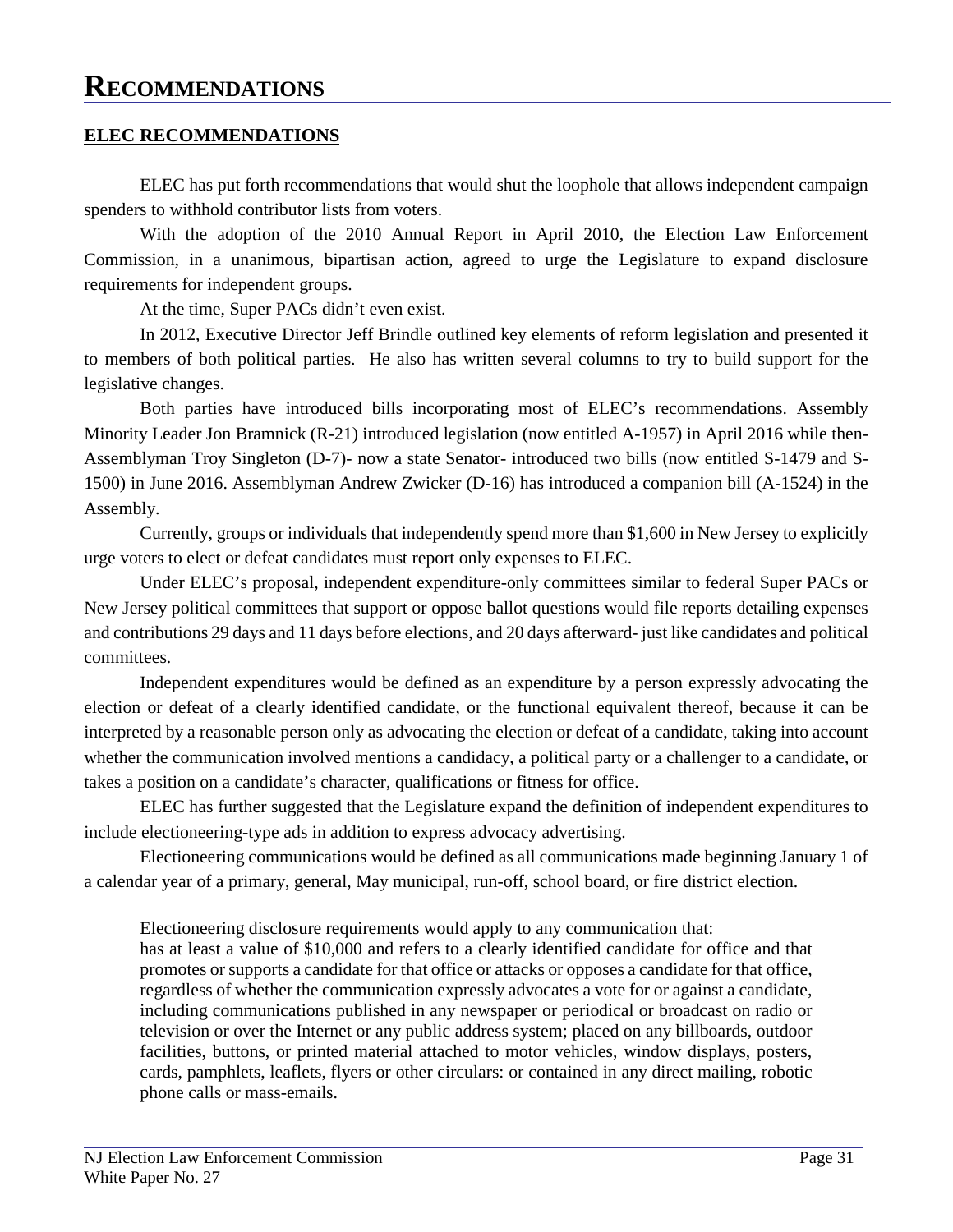The intent would be to require all 527 or 501(c) non-profit groups that report to the IRS, and all Super PACs that now report only to the Federal Election Commission to disclose to voters their spending related to state, county or local campaigns in New Jersey, and how they raised those funds.

An ELEC survey has found, along with the federal government, at least 23 states, including neighbors like Delaware, Pennsylvania, New York, Maryland and Rhode Island, have laws requiring disclosure by funders of electioneering ads.

There would be no contribution or spending limits on the committees spending independently. They would have to divulge all contributions larger than \$5,000.

The contribution disclosure threshold would be set considerably higher than the \$300 threshold for candidates and committees to try to minimize the reporting burden on membership groups such as the Sierra Club or the Chamber of Commerce. The disclosure rules would not apply to advertising done within such groups to their members.

| CURRENT                                                                                                                                                            | <b>PROPOSED</b>                                                                                                                                                                                                                                                                                                                                                              |
|--------------------------------------------------------------------------------------------------------------------------------------------------------------------|------------------------------------------------------------------------------------------------------------------------------------------------------------------------------------------------------------------------------------------------------------------------------------------------------------------------------------------------------------------------------|
| Independent Spenders that Spend More than \$1,600 Must<br>Disclose Expenditures Before the Election If They<br>Explicitly Urge a Candidate's Election or Defeat.   | Independent Spenders that Spend More than \$1,600 Must<br>Disclose Contributions and Expenditures Before the<br>Election If They Explicitly Urge a Candidate's Election or<br>Defeat or The Functional Equivalency Thereof.                                                                                                                                                  |
| Most Independent Spenders Who Run Issue-Style<br>Communications, also called Electioneering Ads, About<br>Candidates Do Not Have to Disclose Before the Election.* | Independent Spenders Who Run Issue-Style<br>Communications costing \$10,000 or More About<br>Candidates Would Have to Disclose Before the Election<br>their Contributions and Expenditures for Ads Run After<br>January 1. Applies to Communications by Network or<br>Cable Television, Radio, Internet, Direct Mail, Other<br>Printed Literature, Telephone and Billboards. |
| No Contribution Disclosure by Independent Spenders<br>Unless They Voluntarily Register as a Political Committee<br>or Continuing Political Committee.              | Contributions of \$5,000 or More Must be Disclosed by<br>Independent Spenders.                                                                                                                                                                                                                                                                                               |

#### **Table 35 Current Disclosure Requirements for Independent Spending Groups Versus Proposed Requirements**

\*Some disclosure has been done through grassroots lobbying reports filed in February after the election. Gubernatorial candidates who have promoted themselves using political non-profit groups prior to a primary election also are required to disclose donors and expenses.

#### **THE ARGUMENT AGAINST DISCLOSURE- AND A RESPONSE**

For those who want to finance campaigns in secret, a wise guy might say: "so move to North Korea." But objections to disclosure rules cannot be so easily dismissed. For one thing, even though the U.S. Supreme Court has strongly endorsed disclosure of campaign contributions and spending for more than 40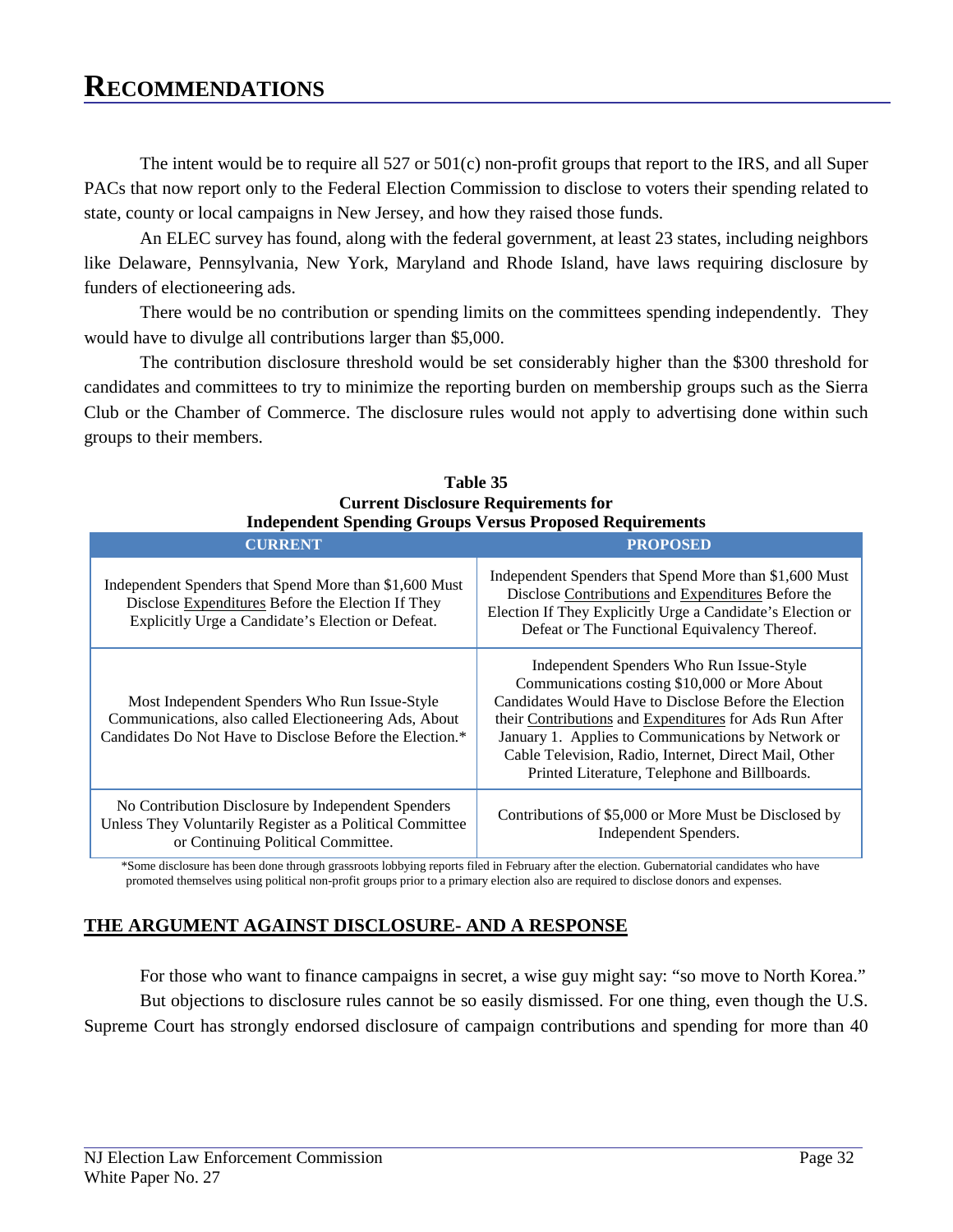years, well-financed legal challenges persist that are trying to overturn transparency laws or block their expansion.<sup>[52](#page-36-0)</sup>

While the courts generally have rejected such challenges, opponents of disclosure have found legislative and even judicial support recently in states like Arizona and Wisconsin. Both have passed laws making it easier to hide sources of money in campaigns.

Opponents of disclosure cannot be lightly dismissed because they raise serious issues that warrant reflection.

A chief argument is that disclosure can lead to harassment and retaliation, either from government officials or the general public. Such intimidation, opponents contend, stifles speech about elections. Plus, the frequency and intensity of such backlash has grown sharply in the social media era. Critics also insist that the ease with which people can access electronically filed disclosure reports also has made a difference.

Democratic election lawyer Bob Bauer said the only way to achieve a "bipartisan accord about strengthened, modernized transparency" is by "taking serious steps to answer the growing concerns of donors about their exposure to invasion of privacy, public Internet shaming, or more directly reprisal. These are real concerns in this day and age, and cannot simply be dismissed as sham explanations given to fend off legitimate public disclosure. Practitioners in the field of political law are now regularly asked about the availability of protections against disclosure."[53](#page-36-1)

Disturbing examples were provided during court proceedings in *Americans for Prosperity Foundation v. Kamala Harris*. The foundation's chairman is David Koch, a billionaire industrialist who, along with brother Charles Koch, has been vilified by critics for their political activism.

The foundation is a 501(c3) charity that is not permitted to participate in elections. Foundation officials went to court after the California attorney general in 2013 demanded to see the donor list it files with the IRS.

During a trial in February 2016, Arthur Pope, a contributor to the foundation whose support became public, explained why such contributions should be made anonymously.

"It's caused my family great concern for their safety, my safety. It's led to a threat of assassination about me. It's led to boycotts of my business," he testified.<sup>[54](#page-36-2)</sup>

In the same case, a lawyer for Koch Industries provided a tweet stating: "I say we kill the Koch brothers and their entire family line."[55](#page-36-3)

U. S. Supreme Court Justice Clarence Thomas pointed to similar examples when he was the lone judge to speak out against the strong pro-disclosure provisions in *Citizens United v. FEC* (2010).

"The success of such intimidation tactics has apparently spawned a cottage industry that uses forcibly disclosed donor information to *pre-empt* citizens' exercise of their First Amendment rights," Thomas said.<sup>56</sup>

<span id="page-36-0"></span><sup>52</sup> Latesha Beachem, "Kochs Key Among Small Group Quietly Funded Legal Assault on Campaign Finance Regulations," Center for Public Integrity, November 15, 2017.

<span id="page-36-1"></span><sup>53</sup> Bob Bauer, "The Transparency-Privacy Trade-Off (or Bargain)[" www.moresoftmoneyhardlaw.com,](http://www.moresoftmoneyhardlaw.com/) September 13, 2016.

<span id="page-36-2"></span><sup>54</sup> Bonnie Eslinger, "Koch Brothers Group Donor Testifies He Got Death Threats," Law360, February 25, 2016.

<span id="page-36-4"></span><span id="page-36-3"></span><sup>55</sup> John Dunbar, "Koch Brothers Plight Likened to that of Civil Rights Workers in the 1950s," Center for Public Integrity, July 5, 2016. <sup>56</sup> *Citizens United v. FEC* (2010).

NJ Election Law Enforcement Commission Page 33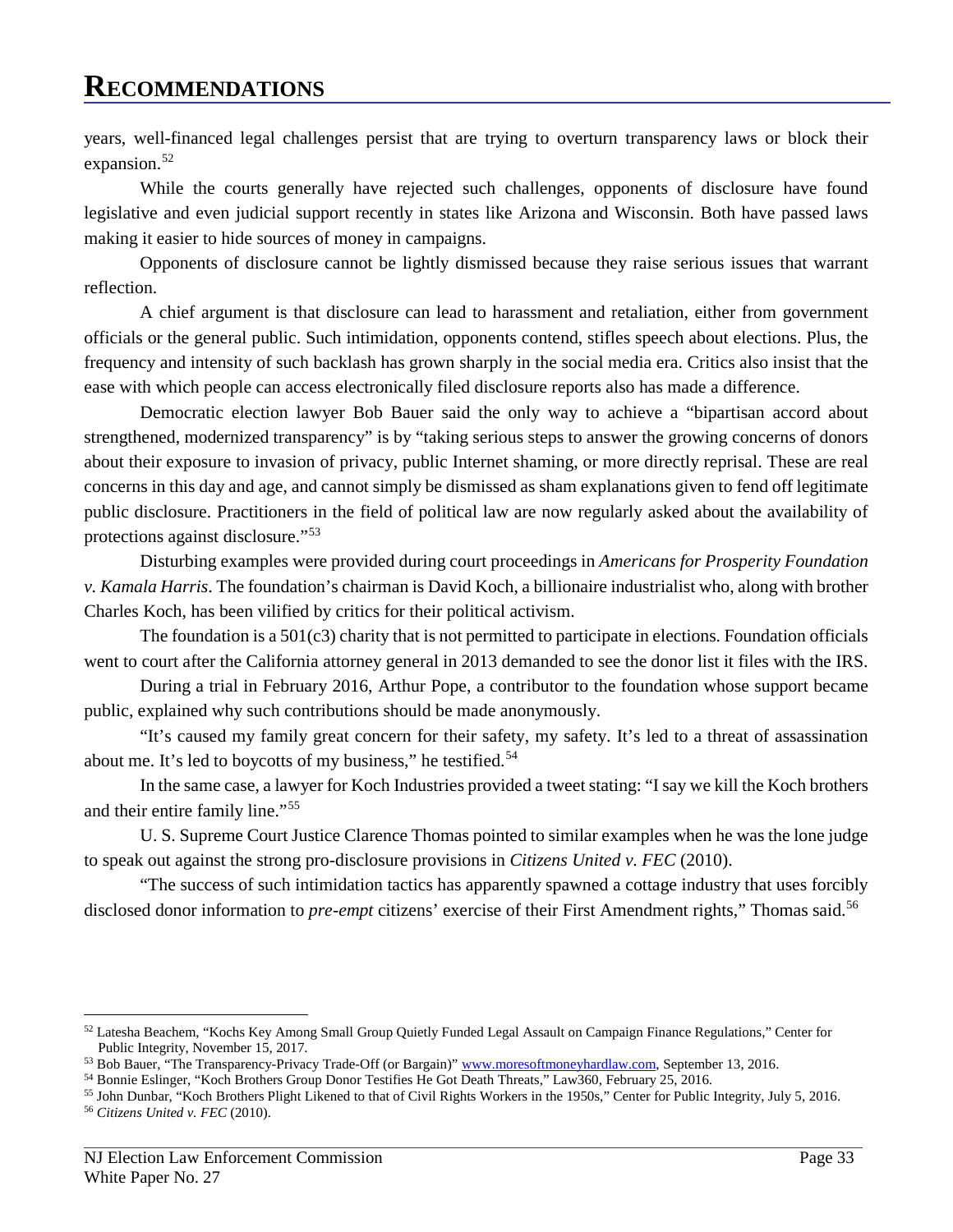He cited a New York Times story that a group was planning to send "warning" letters to about 10,000 large Republican donors. "…the newly formed nonprofit group, Accountable America, is planning to confront donors to conservative groups, hoping to create a chilling effect that will dry up contributions."<sup>[57](#page-37-0)</sup>

"These examples of retaliation sufficiently demonstrate why this Court should invalidate mandatory disclosure and reporting requirements," said Thomas.<sup>[58](#page-37-1)</sup>

Another case often cited by disclosure opponents was a boycott faced by retailing giant Target in 2010 after it contributed \$150,000 to a political action committee supporting Tom Emmer. He was a conservative gubernatorial candidate in Minnesota who opposed same sex marriages and abortion. Target officials insisted they made the contribution because they supported Emmer's economic policy positions.<sup>[59](#page-37-2)</sup> Author Eric Wang notes that MoveOn.org, "an organization comprised in large part of a 501c4 'dark money' arm that is not required to disclose its own donors … hypocritically led the boycott."[60](#page-37-3)

Legal briefs filed by anti-disclosure groups typically cite cases where the U.S. Supreme Court allowed persecuted groups, including the NAACP and the Socialist Workers Party, to conceal their lists of supporters.

These arguments were enough for U.S. District Court Judge Manuel Real in *Americans for Prosperity Foundation v. Kamala Harris* to declare April 21, 2016 that the foundation did not have to submit its donor list to California's attorney general.

"Although the Attorney General correctly points out that such abuses are not as violent or pervasive as those encountered in *NAACP v. Alabama (1958)* or other cases in that era, this Court is not prepared to wait until an AFP opponent carries out one of the numerous death threats made against its members," he said.

The harassment examples cited above are reprehensible. Some might even warrant a call to law enforcement officials. In a civil society, political contributors on either side of the spectrum should not be viciously persecuted for their beliefs.

Fortunately, most aren't.

Professor Richard Hasen contends anti-regulation groups are exaggerating the extent of serious harassment in an attempt to abandon long-standing disclosure laws and to block new ones.

"…even in the Internet age…there is virtually no record of harassment of donors outside the context of the most hot-button social issue, gay marriage, and even there, much of the evidence is weak," he said.<sup>[61](#page-37-4)</sup>

While the courts should always be ready to grant exemptions where persecution is extreme, "major players in the electoral process generally should not be able to shield their identities under a pre-textual appeal to the prevention of 'harassment' because of the important government interests in preventing corruption and providing valuable information to voters which are furthered by mandated disclosure."[62](#page-37-5)

<span id="page-37-5"></span> $62$  Ibid.

 $\overline{a}$ <sup>57</sup> Michael Luo, "Group Plans Campaign Against GOP Donors," New York Times, August 7, 2008.

<span id="page-37-1"></span><span id="page-37-0"></span><sup>58</sup> *Citizens United v. FEC* (2010).

<span id="page-37-2"></span><sup>59</sup> Eric Wang, "Staring at the Sun: An Inquiry into Compulsory Campaign Finance Donor Disclosure Laws," Cato Institute, December 14, 2017.

<span id="page-37-3"></span> $\,$   $^{60}$  Ibid.

<span id="page-37-4"></span><sup>61</sup> Richard Hasen, "Chill Out: A Qualified Defense of Campaign Finance Disclosure Laws in the Internet Age," University of California, Irvine School of Law, October 24, 2011.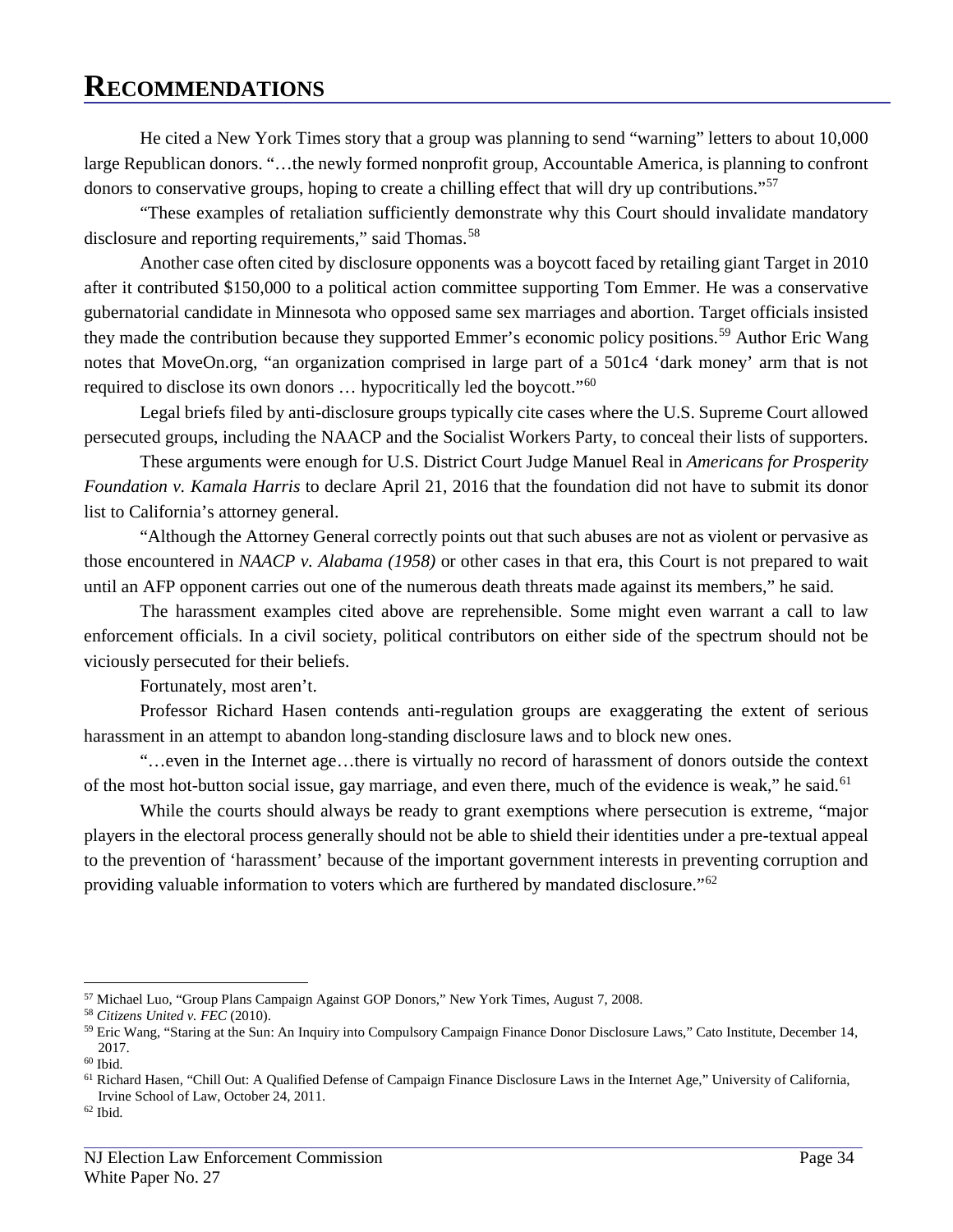A study of state contribution data released in 2015 found that "the speech-chilling effects of disclosure are negligible…In short, the argument that disclosure aggressively chills free speech is not supported by our data."[63](#page-38-0)

Lawrence Noble, general counsel for the Campaign Legal Center and former general counsel of the Federal Election Commission, said there is a big distinction between what happened to NAACP members and today's incidents of harassment. "What happened in the NAACP case is very, very different. People were being shot at, being killed, offices being destroyed."<sup>[64](#page-38-1)</sup>

Members of the Socialist Workers Party lost jobs, faced police harassment, property damage, threats and were the subject of a massive investigation by the FBI. At one point, the federal agency had 300 informants within the group and amassed 8 million documents about it.<sup>[65](#page-38-2)</sup>

Some deregulation proponents have proposed that ALL political contributions be anonymous.

Two scholars in 1997 proposed contributors should send checks to blind trusts operating on behalf of their favored candidates.<sup>66</sup>

"Mandating anonymous donations- through a system of blind trusts- would make it harder for candidates to sell access or influence, because they would never know that the donor had paid the price."<sup>[67](#page-38-4)</sup>

They noted that small donors already are effectively anonymous since most states have disclosure thresholds. In New Jersey, candidates are not required to list names and other details for those making contributions \$300 or less. Under ELEC's legislative proposal, independent spenders would disclose contributions larger than \$5,000.

More recently, others envision a "federally chartered clearinghouse" to collect contributions and conceal their source.

"Imagine the confusion on Capitol Hill. Members of Congress wouldn't know exactly whom to reward with special carve-outs. Union leaders might say they're big supporters of certain candidates, but who could know for sure."<sup>[68](#page-38-5)</sup>

Author Eric Wang argues that, particularly in relation to independent spenders, "the Court's disclosure jurisprudence is hardly a model of coherence…and proponents of disclosure should be wary of putting too much stock in it." $69$ 

He recommends full disclosure of independent expenditures but limited disclosure of donor information for independent groups. $70$ 

Disclosure advocates counter that donors will always figure out a way for candidates to know they supported them. Otherwise, they won't be beholden. "It's not as if the contributions are actually secret. The

<span id="page-38-0"></span><sup>63</sup> Abby K. Wood and Douglas M. Spencer, "In the Shadows of Sunlight: The Effects of Transparency on State Political Campaigns," USC Gould School of Law, October 8, 2015.

<span id="page-38-1"></span><sup>64</sup> John Dunbar, "Koch Brothers Plight Likened to that of Civil Rights Workers in the 1950s," Center for Public Integrity, July 5, 2016.

<span id="page-38-2"></span><sup>65</sup> Footnote 17, Richard Hasen, "Chill Out: A Qualified Defense of Campaign Finance Disclosure Laws in the Internet Age," University of California, Irvine School of Law, October 24, 2011.

<span id="page-38-3"></span><sup>66</sup> Ian Ayres and Jeremy Bulow, "The Donation Booth: Mandating Donor Anonymity to Disrupt the Market for Political Influence,"

<span id="page-38-4"></span>September 17, 1997. 67 Ibid.

<span id="page-38-5"></span><sup>68</sup> Marc Geoffrey and R.R. Reno, "Anonymity: A Secret Fix for Campaign Finance," Washington Post, March 20, 2010.

<span id="page-38-6"></span><sup>69</sup> Eric Wang, "Staring at the Sun: An Inquiry into Compulsory Campaign Finance Donor Disclosure Laws," Cato Institute, December 14, 2017.

<span id="page-38-7"></span> $^{\rm 70}$  Ibid.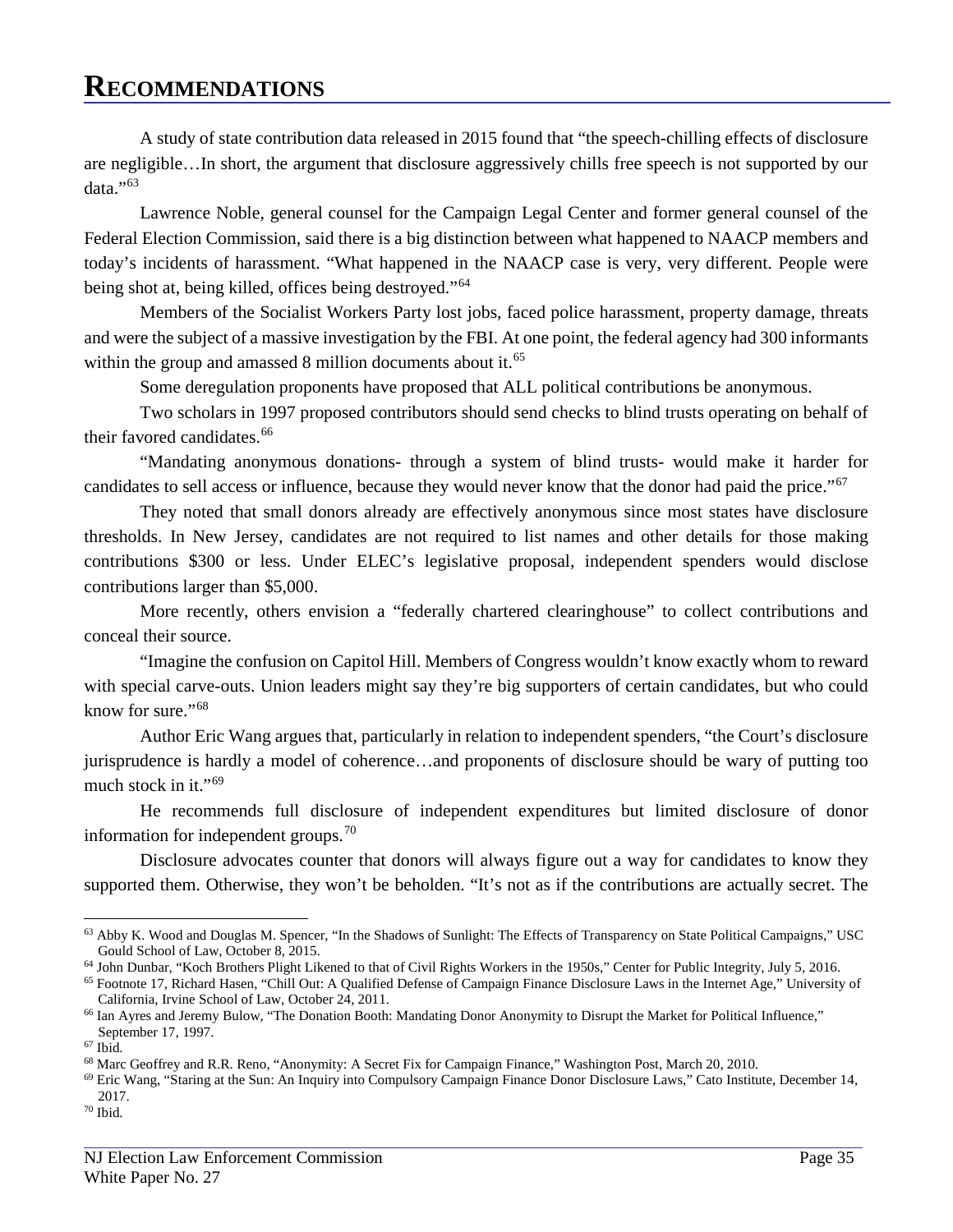donors know where it came from, the groups who got the money know, and the members will know. The only people who won't know are the American people."[71](#page-39-0)

In *Doe v. Reed* (2010), the late Supreme Court Justice Antonin Scalia, a Trenton, NJ native, forcefully argued against anonymity for those who participate in elections.

There are laws against threats and intimidation; and harsh criticism, short of unlawful action, is a price our people have traditionally been willing to pay for self-governance. Requiring people to stand up in public for their political acts fosters civic courage, without which democracy is doomed. For my part, I do not look forward to a society which, thanks to the Supreme Court, campaigns anonymously *(McIntyre)* and even exercises the direct democracy of initiative and referendum hidden from public scrutiny and protected from the accountability of criticism. This does not resemble the Home of the Brave.<sup>[72](#page-39-1)</sup>

Ironically, some groups fighting to conceal political contributions would use the cloak of anonymity to turn around and sponsor vicious, even false, attacks on candidates. Aren't free speech rights of candidates being compromised if they must spend weeks or months trying to dispel baseless charges?

In his minority dissent in *McIntyre v. Ohio Elections Commission* (1995), which struck down an Ohio law that prohibited anonymous political or campaign literature, Scalia warned that it would lead to a "coarsening of the future."<sup>[73](#page-39-2)</sup>

He noted: "…a person who is required to put his name to a document is much less likely to lie than one who can lie anonymously." An anonymous attack "facilitates wrong by eliminating accountability, which is ordinarily the very purpose of the anonymity," he said.<sup>[74](#page-39-3)</sup>

In commenting on what Scalia termed the "right-to-speak-incognito," a Trenton Times editorial on the McIntyre case raised issues that resonate today.

"Justice John Paul Stevens wrote for the majority. 'Anonymity is a shield from the tyranny of the majority.' Unfortunately, anonymity can also be a shield for recklessness and falsehood. It can be a shield from responsibility under libel law...," said the editorial.<sup>75</sup> It also predicted the spread of hate speech.<sup>76</sup>

It isn't a coincidence that some of the most noxious ads are done anonymously.

Anonymous, racially offensive political mailers aimed at Asian candidates in Edison and Hoboken were widely denounced during the 2017 fall elections. While stronger disclosure rules might not stop all such character attacks by people who ignore the law, they may give others pause. Interestingly, all three candidates targeted by the racist flyers won election.

As for corporate boycotts like the one involving the Target political contribution in 2010, a ban on such disclosure would hardly have insulated the company from public backlash. After Target disclosed that hackers in 2013 stole personal information on about 70 million customers, the company agreed to pay \$10

 $\overline{a}$  $71$  David Sarasohn, "Shh! Its Only Money. In Political Funding, the Emperor has No Disclose," The Oregonian, November 24, 2010.

<span id="page-39-1"></span><span id="page-39-0"></span><sup>72</sup> *Doe v. Reed (2010).*

<span id="page-39-2"></span><sup>73</sup> *McIntyre v. Ohio Elections Commission* (1995).

<span id="page-39-4"></span><span id="page-39-3"></span><sup>74</sup> Ibid.

<sup>75</sup> "High Court OK's Anonymous Speech," Trenton Times editorial, April 30, 1995.

<span id="page-39-5"></span> $^{\rm 76}$  Ibid.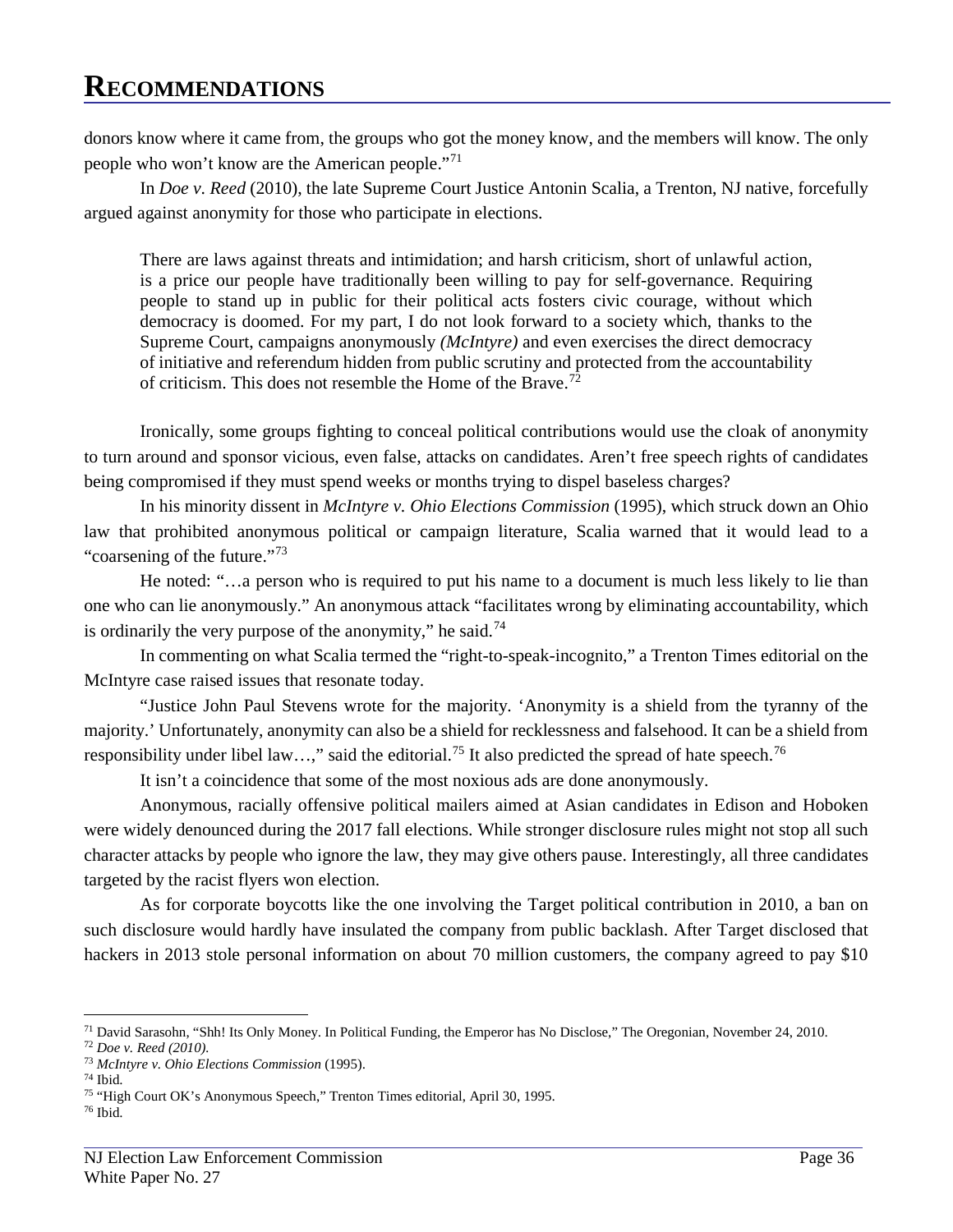million to settle a class action lawsuit.<sup>[77](#page-40-0)</sup> A second boycott in 2016 triggered by a blog post about use of bathrooms by transgender customers cost millions more.<sup>[78](#page-40-1)</sup>

In the California case involving the Koch brothers and others involving groups like NAACP, the courts can always intercede to restrict disclosure where they deem it necessary. In fact, in California, considered a notoriously liberal state by conservative critics, the courts so far have held in favor of the Koch brothers.

It is true, as disclosure opponents often note, that the 85 essays known as the Federalist Papers were distributed anonymously (though it eventually became clear they were written by James Madison, John Jay and Alexander Hamilton). It is also true that 56 members of Congress openly signed the Declaration of Independence.

Finally, a compelling reason for disclosure of contributions to independent groups is that they are just another form of 1990s "soft money" contributions that the Republican and Democratic National Committees routinely disclosed regardless of the amount.

There was little hue and cry about disclosure when wealthy donors would cut hefty checks to the national parties before the McCain-Feingold law outlawed unlimited "soft money" contributions to them after the 2002 federal elections.

Independent spending in elections, though sometimes a factor in campaigns even in the 1970s and 1980s, didn't truly soar until after the soft money ban took effect.

Those who make large contributions in states like Pennsylvania and Virginia without contribution limits, but full disclosure requirements, show the courage of their convictions without protection from potential backlash that some insist is warranted for independent spenders.

For instance, when three executives at Susquehanna International Group in 2010 gave unsuccessful gubernatorial candidate Anthony Williams a combined \$5.4 million, the then-record contribution prompted big headlines and even an editorial scolding the candidate for late disclosure of the contributions. It didn't lead to public crucifixion of the donors, who are advocates of school choice.

Some conflict is inevitable in a free society. Especially when it comes to politics.

In the words of the late Justice Scalia: "In life, people will disagree, sometimes passionately. And the way to resolve those disagreements is through 'uninhibited, robust and wide-open' debate. This give-and-take is central to the First Amendment, not a threat to it."[79](#page-40-2)

Like the late Supreme Court judge, ELEC believes if someone is going to throw a punch, they should show their face.

<span id="page-40-0"></span><sup>77</sup> Miles Parks, "Target Offers \$10 Million Settlement in Data Breach Lawsuit," National Public Radio, March 19, 2015.

<span id="page-40-1"></span><sup>78</sup> Hayley Peterson, "Target Boycott Cost More Then Anyone Expected- And the CEO was Blindsided," Business Insider, April 6, 2017.

<span id="page-40-2"></span> $79$  Brian Levy, "Who Wants to Know-And Why? The Supreme Court's Secret Purposivist Test for Exemptions from Association Membership Disclosure Laws," New York University Law Review, 2012.